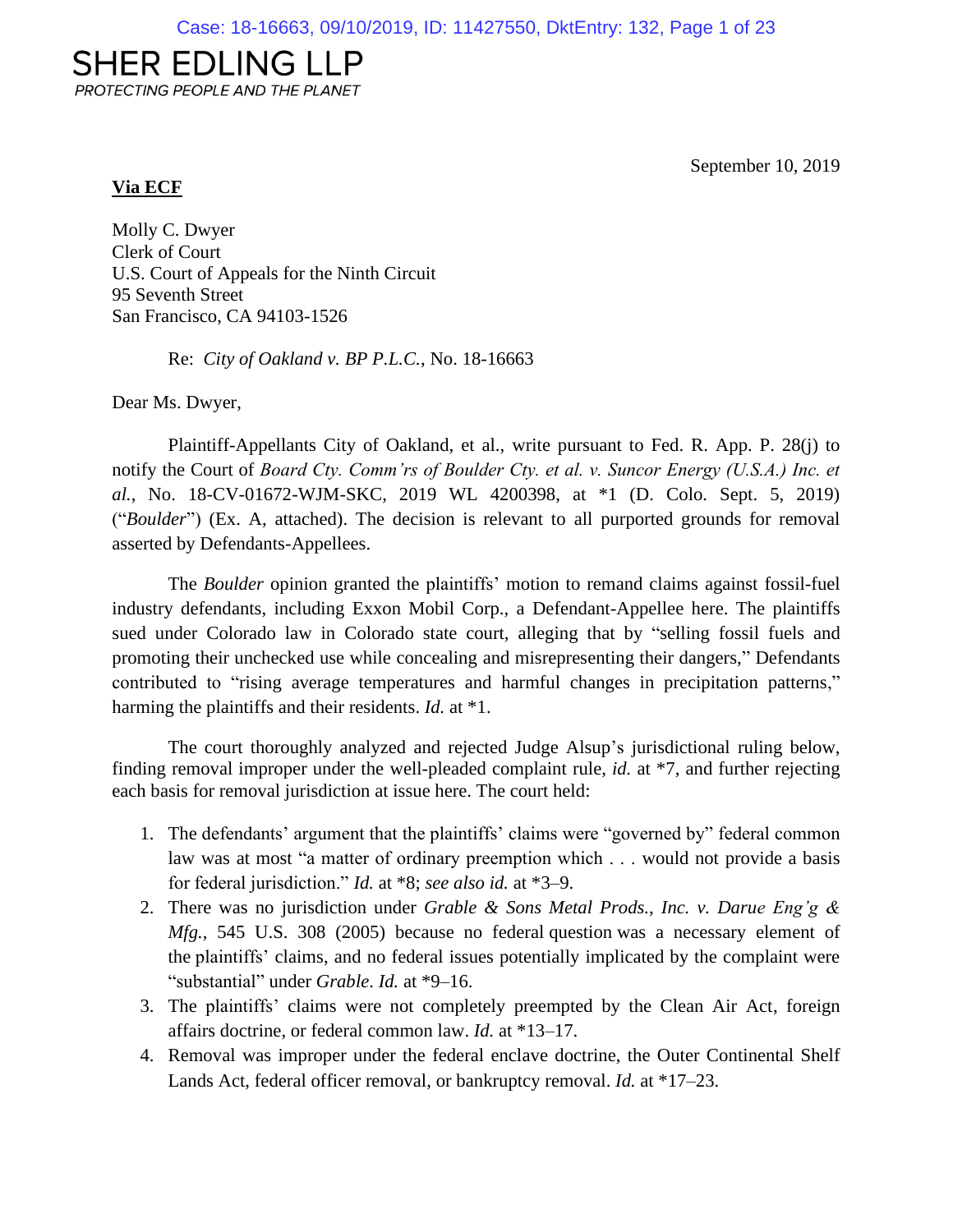# Case: 18-16663, 09/10/2019, ID: 11427550, DktEntry: 132, Page 2 of 23

Molly C. Dwyer Clerk of Court September 10, 2019 Page 2

Respectfully submitted,

*/s/ Victor M. Sher*  Victor M. Sher **Sher Edling LLP**

*Counsel for Appellants* in No. 18-16663

cc: All Counsel of Record (via ECF)

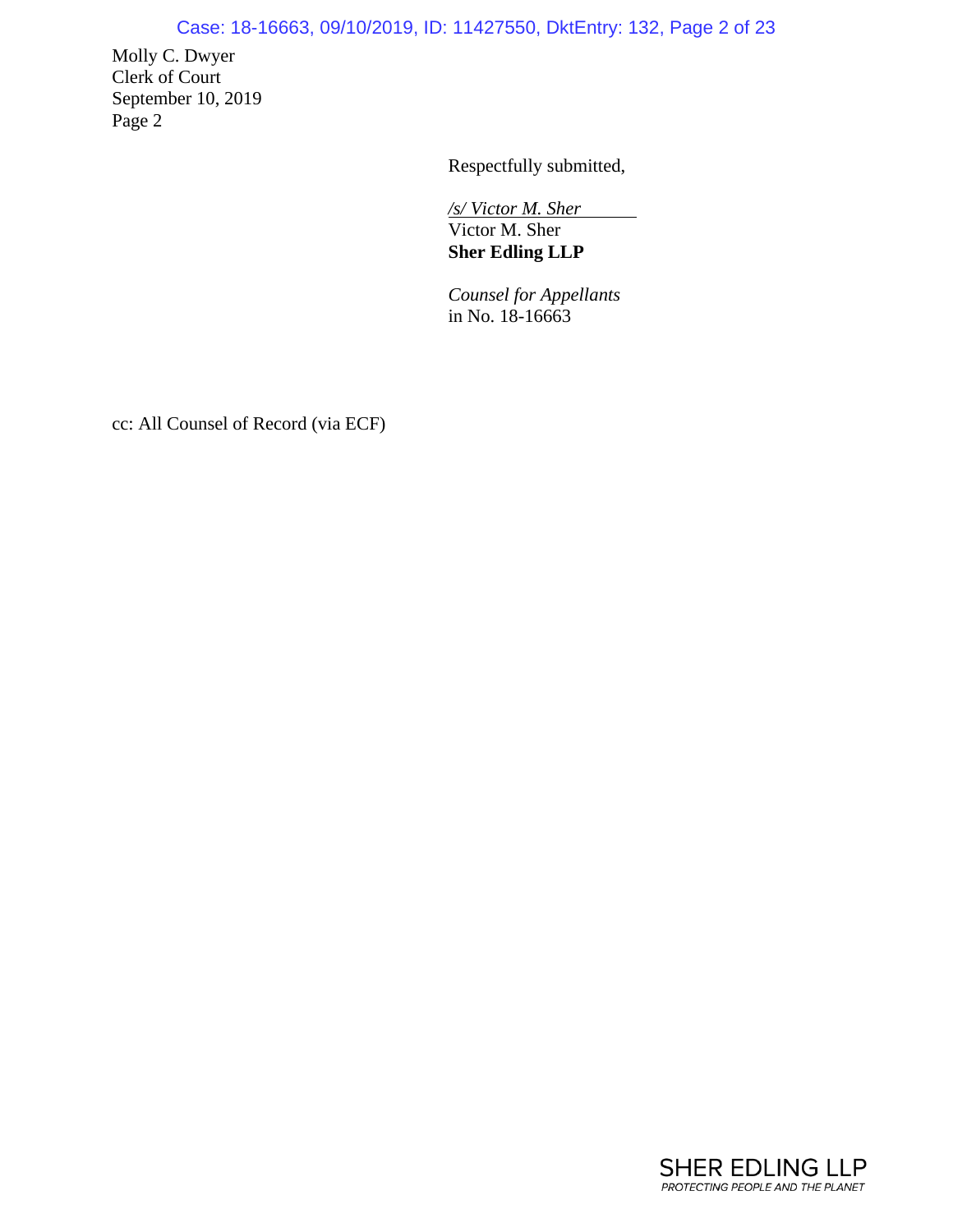Case: 18-16663, 09/10/2019, ID: 11427550, DktEntry: 132, Page 3 of 23

# **EXHIBIT A**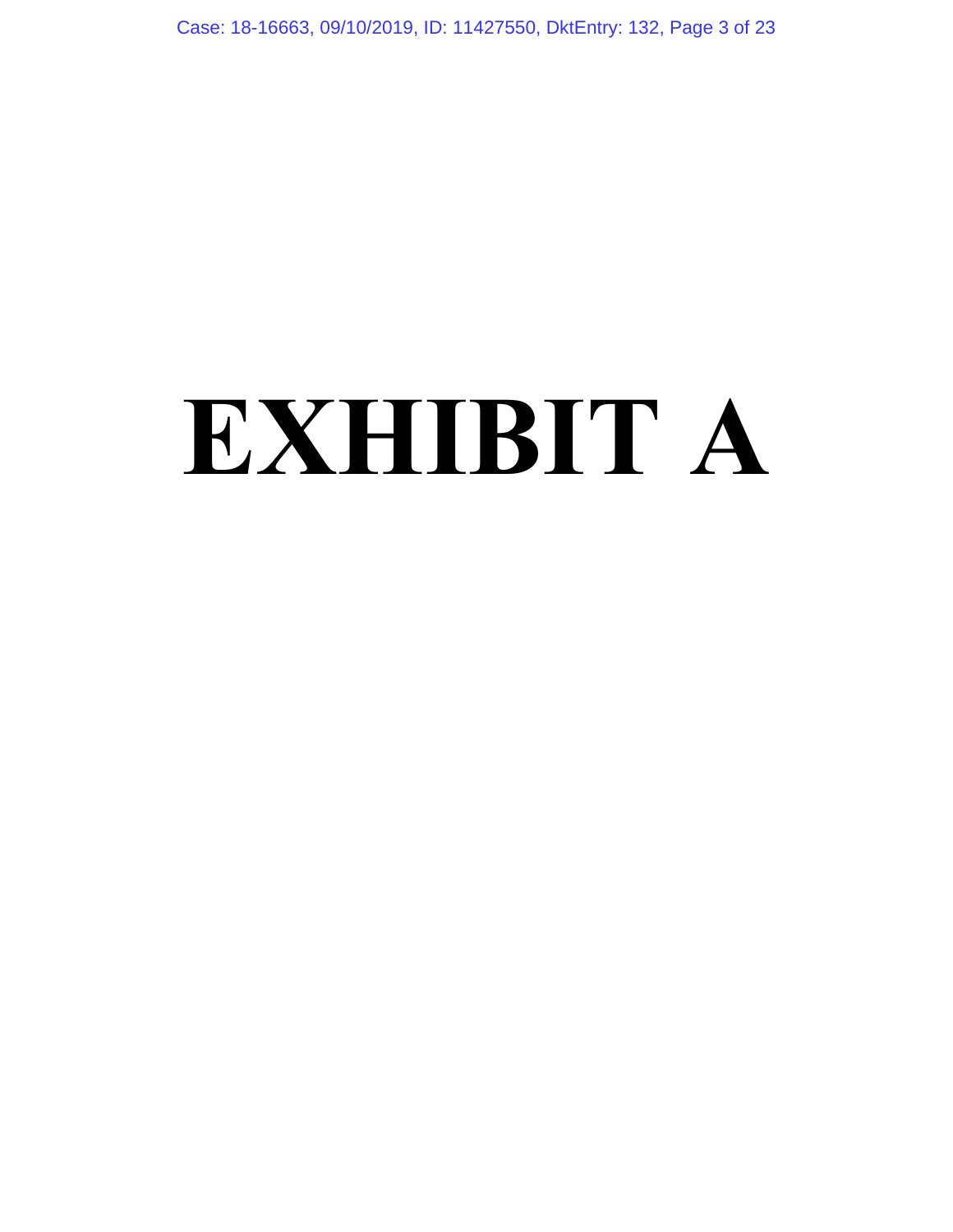2019 WL 4200398 Only the Westlaw citation is currently available. United States District Court, D. Colorado.

BOARD OF COUNTY COMMISSIONERS OF BOULDER COUNTY; BOARD OF COUNTY COMMISSIONERS OF SAN MIGUEL COUNTY; and CITY OF BOULDER, Plaintiffs,

v.

SUNCOR ENERGY (U.S.A.) INC.; SUNCOR ENERGY SALES INC.; SUNCOR ENERGY INC.; and EXXON MOBIL CORPORATION, Defendants.

> Civil Action No. 18-cv-01672-WJM-SKC | 09/05/2019

[William J. Martínez,](http://www.westlaw.com/Link/Document/FullText?findType=h&pubNum=176284&cite=0287326801&originatingDoc=I5f277810d03f11e99c7da5bca11408d2&refType=RQ&originationContext=document&vr=3.0&rs=cblt1.0&transitionType=DocumentItem&contextData=(sc.Search)) United States District Judge

#### **ORDER**

**\*1** Plaintiffs brought Colorado common law and statutory claims in Boulder County, Colorado District Court for injuries occurring to their property and citizens of their jurisdictions, allegedly resulting from the effects of climate change. Plaintiffs sue Defendants in the Amended Complaint ("Complaint") "for the substantial role they played and continue to play in causing, contributing to and exacerbating climate change." (ECF No. 7 ¶ 2.) Defendants filed a Notice of Removal (ECF No. 1) on June 29, 2018. Plaintiffs filed a Motion to Remand (ECF No. 34) on July 30, 2018.

For the reasons explained below, the Court grants Plaintiffs' Motion to Remand. Defendants' Motion to Reschedule Oral Argument on Plaintiffs' Motion to Remand (ECF No. 67), is denied as the Court finds that a hearing is not necessary.

#### **I. BACKGROUND**

Plaintiffs assert six state law claims: public nuisance, private nuisance, trespass, unjust enrichment, violation of the Colorado Consumer Protection Act, and civil conspiracy. The Complaint alleges that Plaintiffs face substantial and rising costs to protect people and property within their jurisdictions from the dangers of climate alteration. (ECF No. 7  $\P$  1–4, 11, 221–320.) Plaintiffs allege that Defendants

substantially contributed to the harm through selling fossil fuels and promoting their unchecked use while concealing and misrepresenting their dangers. (*Id*. ¶¶ 2, 5, 13–18, 321– 435.) The fossil fuel activities have raised the emission and concentration of greenhouse gases ("GHGs") in the atmosphere. (*Id*. ¶¶ 7, 15, 123–138, 321–38.)

As a result of the climate alterations caused and contributed to by Defendants' fossil fuel activities, Plaintiffs allege that they are experiencing and will continue to experience rising average temperatures and harmful changes in precipitation patterns and water availability, with extreme weather events and increased floods, drought, and wild fires. (ECF No. 7 ¶¶ 145–179.) These changes pose a threat to health, property, infrastructure, and agriculture. (*Id*. ¶¶ 1–4, 180– 196.) Plaintiffs allege that they are sustaining damage because of services they must provide and costs they must incur to mitigate or abate those impacts. (*Id*. ¶¶ 1, 4–5, 221–320.) Plaintiffs seek monetary damages from Defendants, requiring them to pay their *pro rata* share of the costs of abating the impacts on climate change they have allegedly caused through their tortious conduct. (*Id*. at ¶ 6.) Plaintiffs do not ask the Court to stop or regulate Defendants' emissions of fossil fuels (*id*. at ¶¶ 6, 542), and do not seek injunctive relief.

Defendants' Notice of Removal asserts the following: (1) federal question jurisdiction— that Plaintiffs' claims arise under federal common law, and that this action necessarily and unavoidably raises disputed and substantial federal issues that give rise to jurisdiction under *[Grable & Sons Metal](http://www.westlaw.com/Link/Document/FullText?findType=Y&serNum=2006791874&pubNum=0000780&originatingDoc=I5f277810d03f11e99c7da5bca11408d2&refType=RP&originationContext=document&vr=3.0&rs=cblt1.0&transitionType=DocumentItem&contextData=(sc.Search)) Products, Inc.* v. *Darue Eng'g & Mfg.*[, 545 U.S. 308 \(2005\)](http://www.westlaw.com/Link/Document/FullText?findType=Y&serNum=2006791874&pubNum=0000780&originatingDoc=I5f277810d03f11e99c7da5bca11408d2&refType=RP&originationContext=document&vr=3.0&rs=cblt1.0&transitionType=DocumentItem&contextData=(sc.Search)) ("*Grable*"); (2) complete preemption; (3) federal enclave jurisdiction; (4) jurisdiction because the allegations arise from action taken at the direction of federal officers; (5) jurisdiction under the Outer Continental Shelf Lands Act, [43 U.S.C.](http://www.westlaw.com/Link/Document/FullText?findType=L&pubNum=1000546&cite=43USCAS1349&originatingDoc=I5f277810d03f11e99c7da5bca11408d2&refType=RB&originationContext=document&vr=3.0&rs=cblt1.0&transitionType=DocumentItem&contextData=(sc.Search)#co_pp_a83b000018c76) [§ 1349\(b\);](http://www.westlaw.com/Link/Document/FullText?findType=L&pubNum=1000546&cite=43USCAS1349&originatingDoc=I5f277810d03f11e99c7da5bca11408d2&refType=RB&originationContext=document&vr=3.0&rs=cblt1.0&transitionType=DocumentItem&contextData=(sc.Search)#co_pp_a83b000018c76) and (6) jurisdiction under [28 U.S.C. § 1452\(a\)](http://www.westlaw.com/Link/Document/FullText?findType=L&pubNum=1000546&cite=28USCAS1452&originatingDoc=I5f277810d03f11e99c7da5bca11408d2&refType=RB&originationContext=document&vr=3.0&rs=cblt1.0&transitionType=DocumentItem&contextData=(sc.Search)#co_pp_8b3b0000958a4) because the claims are related to bankruptcy proceedings.

**\*2** While there are no dispositive cases from the Supreme Court, the United States Court of Appeals for the Tenth Circuit, or other United States Courts of Appeal, United States District Court cases throughout the country are divided on whether federal courts have jurisdiction over state law claims related to climate change, such as raised in this case. *Compare California* v. *BP p.l.c.* ("*CA I*["\), 2018 WL 1064293 \(N.D. Cal.](http://www.westlaw.com/Link/Document/FullText?findType=Y&serNum=2043900803&pubNum=0000999&originatingDoc=I5f277810d03f11e99c7da5bca11408d2&refType=RP&originationContext=document&vr=3.0&rs=cblt1.0&transitionType=DocumentItem&contextData=(sc.Search)) [Feb. 27, 2018\);](http://www.westlaw.com/Link/Document/FullText?findType=Y&serNum=2043900803&pubNum=0000999&originatingDoc=I5f277810d03f11e99c7da5bca11408d2&refType=RP&originationContext=document&vr=3.0&rs=cblt1.0&transitionType=DocumentItem&contextData=(sc.Search)) *City of Oakland* v. *[BP p.l.c. \("CA II](http://www.westlaw.com/Link/Document/FullText?findType=Y&serNum=2044807215&pubNum=0007903&originatingDoc=I5f277810d03f11e99c7da5bca11408d2&refType=RP&originationContext=document&vr=3.0&rs=cblt1.0&transitionType=DocumentItem&contextData=(sc.Search))*), 325 F. [Supp. 3d 1017 \(N.D. Cal. June 25, 2018\)](http://www.westlaw.com/Link/Document/FullText?findType=Y&serNum=2044807215&pubNum=0007903&originatingDoc=I5f277810d03f11e99c7da5bca11408d2&refType=RP&originationContext=document&vr=3.0&rs=cblt1.0&transitionType=DocumentItem&contextData=(sc.Search)); *[City of New York v.](http://www.westlaw.com/Link/Document/FullText?findType=Y&serNum=2045062370&pubNum=0007903&originatingDoc=I5f277810d03f11e99c7da5bca11408d2&refType=RP&originationContext=document&vr=3.0&rs=cblt1.0&transitionType=DocumentItem&contextData=(sc.Search)) BP p.l.c.*[, 325 F. Supp. 3d 466 \(S.D.N.Y. July 19, 2018\)](http://www.westlaw.com/Link/Document/FullText?findType=Y&serNum=2045062370&pubNum=0007903&originatingDoc=I5f277810d03f11e99c7da5bca11408d2&refType=RP&originationContext=document&vr=3.0&rs=cblt1.0&transitionType=DocumentItem&contextData=(sc.Search)) with *State of [Rhode Island v. Chevron Corp.](http://www.westlaw.com/Link/Document/FullText?findType=Y&serNum=2048741931&pubNum=0000999&originatingDoc=I5f277810d03f11e99c7da5bca11408d2&refType=RP&originationContext=document&vr=3.0&rs=cblt1.0&transitionType=DocumentItem&contextData=(sc.Search))*, 2019 WL 3282007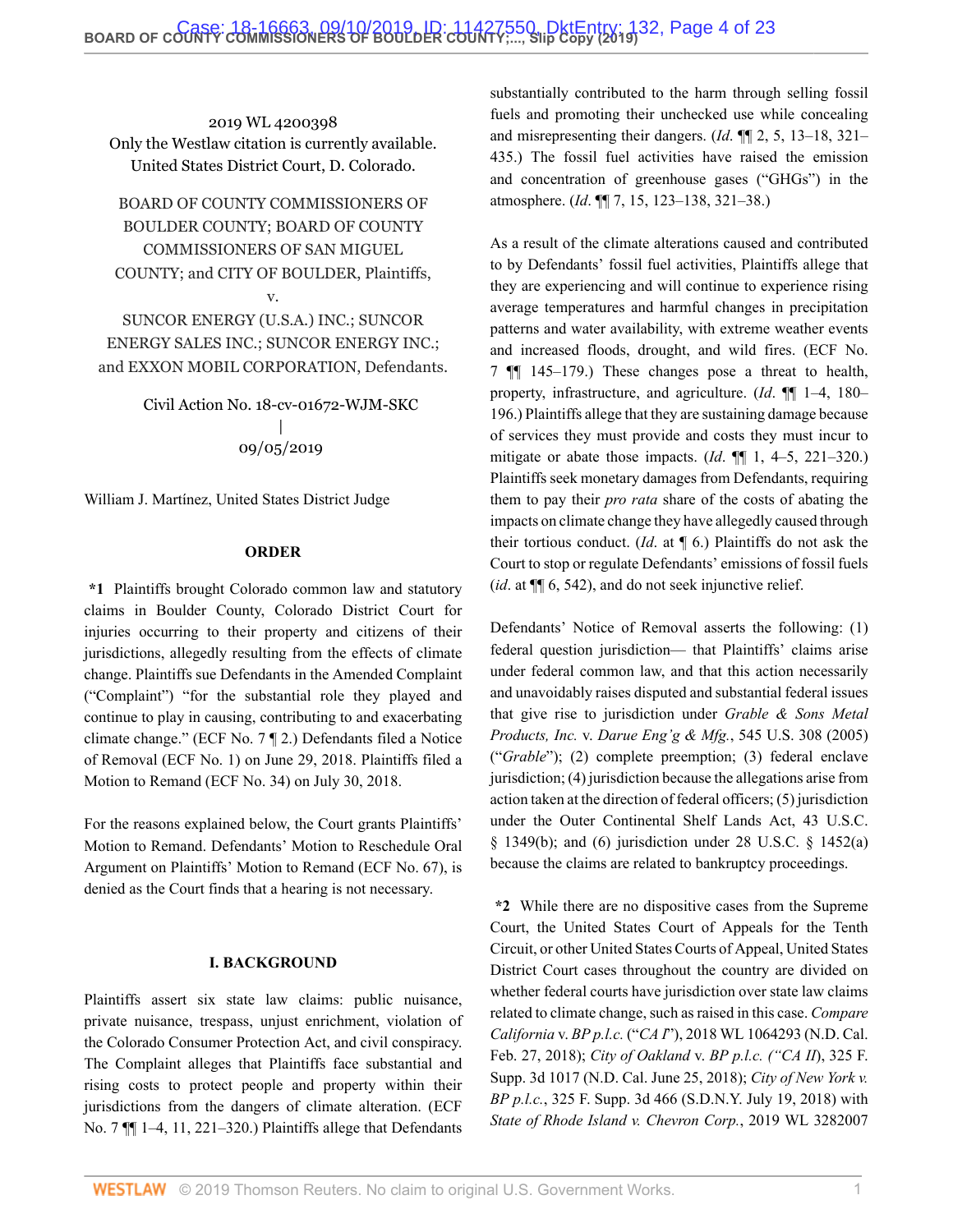[\(D. R.I. July 22, 2019\);](http://www.westlaw.com/Link/Document/FullText?findType=Y&serNum=2048741931&pubNum=0000999&originatingDoc=I5f277810d03f11e99c7da5bca11408d2&refType=RP&originationContext=document&vr=3.0&rs=cblt1.0&transitionType=DocumentItem&contextData=(sc.Search)) *[Mayor and City Council of Baltimore](http://www.westlaw.com/Link/Document/FullText?findType=Y&serNum=2048466347&pubNum=0000999&originatingDoc=I5f277810d03f11e99c7da5bca11408d2&refType=RP&originationContext=document&vr=3.0&rs=cblt1.0&transitionType=DocumentItem&contextData=(sc.Search)) v. BP P.L.C.* ("*Baltimore*["\), 2019 WL 2436848 \(D. Md. June](http://www.westlaw.com/Link/Document/FullText?findType=Y&serNum=2048466347&pubNum=0000999&originatingDoc=I5f277810d03f11e99c7da5bca11408d2&refType=RP&originationContext=document&vr=3.0&rs=cblt1.0&transitionType=DocumentItem&contextData=(sc.Search)) [10, 2019\)](http://www.westlaw.com/Link/Document/FullText?findType=Y&serNum=2048466347&pubNum=0000999&originatingDoc=I5f277810d03f11e99c7da5bca11408d2&refType=RP&originationContext=document&vr=3.0&rs=cblt1.0&transitionType=DocumentItem&contextData=(sc.Search)), *appeal docketed*, No. 19-1644 (4th Cir. June 18, 2019); and *[Cnty. of San Mateo v. Chevron Corp.](http://www.westlaw.com/Link/Document/FullText?findType=Y&serNum=2044125687&pubNum=0007903&originatingDoc=I5f277810d03f11e99c7da5bca11408d2&refType=RP&originationContext=document&vr=3.0&rs=cblt1.0&transitionType=DocumentItem&contextData=(sc.Search))*, 294 F. Supp. [3d 934 \(N.D. Cal. 2018\),](http://www.westlaw.com/Link/Document/FullText?findType=Y&serNum=2044125687&pubNum=0007903&originatingDoc=I5f277810d03f11e99c7da5bca11408d2&refType=RP&originationContext=document&vr=3.0&rs=cblt1.0&transitionType=DocumentItem&contextData=(sc.Search)) *appeal docketed*, No. 18-15499 (9th Cir. May 27, 2018).

#### **II. LEGAL STANDARD**

Plaintiffs' Motion to Remand is brought pursuant to [28 U.S.C.](http://www.westlaw.com/Link/Document/FullText?findType=L&pubNum=1000546&cite=28USCAS1447&originatingDoc=I5f277810d03f11e99c7da5bca11408d2&refType=RB&originationContext=document&vr=3.0&rs=cblt1.0&transitionType=DocumentItem&contextData=(sc.Search)#co_pp_4b24000003ba5) [§ 1447\(c\)](http://www.westlaw.com/Link/Document/FullText?findType=L&pubNum=1000546&cite=28USCAS1447&originatingDoc=I5f277810d03f11e99c7da5bca11408d2&refType=RB&originationContext=document&vr=3.0&rs=cblt1.0&transitionType=DocumentItem&contextData=(sc.Search)#co_pp_4b24000003ba5). The Motion to Remand asserts that the Court lacks subject matter jurisdiction over the claims in this case, which Plaintiffs contend are state law claims governed by state law.

Federal courts are courts of limited jurisdiction, "possessing 'only that power authorized by Congress and statute.' " *Gunn v. Minton*[, 568 U.S. 251, 256 \(2013\)](http://www.westlaw.com/Link/Document/FullText?findType=Y&serNum=2029898029&pubNum=0000780&originatingDoc=I5f277810d03f11e99c7da5bca11408d2&refType=RP&fi=co_pp_sp_780_256&originationContext=document&vr=3.0&rs=cblt1.0&transitionType=DocumentItem&contextData=(sc.Search)#co_pp_sp_780_256) (citation omitted). Thus, "[f]ederal subject matter jurisdiction is elemental." *Firstenberg v. City of Santa Fe*[, 696 F.3d 1018, 1022 \(10th Cir.](http://www.westlaw.com/Link/Document/FullText?findType=Y&serNum=2028802675&pubNum=0000506&originatingDoc=I5f277810d03f11e99c7da5bca11408d2&refType=RP&fi=co_pp_sp_506_1022&originationContext=document&vr=3.0&rs=cblt1.0&transitionType=DocumentItem&contextData=(sc.Search)#co_pp_sp_506_1022) [2012\)](http://www.westlaw.com/Link/Document/FullText?findType=Y&serNum=2028802675&pubNum=0000506&originatingDoc=I5f277810d03f11e99c7da5bca11408d2&refType=RP&fi=co_pp_sp_506_1022&originationContext=document&vr=3.0&rs=cblt1.0&transitionType=DocumentItem&contextData=(sc.Search)#co_pp_sp_506_1022). "It cannot be consented to or waived, and its presence must be established" in every case in federal court. *Id*.

Here, Defendants predicate removal on the ground that the federal court has original jurisdiction over the claims. [28](http://www.westlaw.com/Link/Document/FullText?findType=L&pubNum=1000546&cite=28USCAS1441&originatingDoc=I5f277810d03f11e99c7da5bca11408d2&refType=RB&originationContext=document&vr=3.0&rs=cblt1.0&transitionType=DocumentItem&contextData=(sc.Search)#co_pp_8b3b0000958a4) [U.S.C. § 1441\(a\).](http://www.westlaw.com/Link/Document/FullText?findType=L&pubNum=1000546&cite=28USCAS1441&originatingDoc=I5f277810d03f11e99c7da5bca11408d2&refType=RB&originationContext=document&vr=3.0&rs=cblt1.0&transitionType=DocumentItem&contextData=(sc.Search)#co_pp_8b3b0000958a4) Diversity jurisdiction has not been invoked. Removal is appropriate "if, but only if, 'federal subject-matter jurisdiction would exist over the claim." ' *[Firstenberg](http://www.westlaw.com/Link/Document/FullText?findType=Y&serNum=2028802675&pubNum=0000506&originatingDoc=I5f277810d03f11e99c7da5bca11408d2&refType=RP&fi=co_pp_sp_506_1023&originationContext=document&vr=3.0&rs=cblt1.0&transitionType=DocumentItem&contextData=(sc.Search)#co_pp_sp_506_1023)*, 696 [F.3d at 1023](http://www.westlaw.com/Link/Document/FullText?findType=Y&serNum=2028802675&pubNum=0000506&originatingDoc=I5f277810d03f11e99c7da5bca11408d2&refType=RP&fi=co_pp_sp_506_1023&originationContext=document&vr=3.0&rs=cblt1.0&transitionType=DocumentItem&contextData=(sc.Search)#co_pp_sp_506_1023) (citation omitted). If a court finds that it lacks subject matter jurisdiction at any time before final judgment is entered, it must remand the case to state court. [28 U.S.C.](http://www.westlaw.com/Link/Document/FullText?findType=L&pubNum=1000546&cite=28USCAS1447&originatingDoc=I5f277810d03f11e99c7da5bca11408d2&refType=RB&originationContext=document&vr=3.0&rs=cblt1.0&transitionType=DocumentItem&contextData=(sc.Search)#co_pp_4b24000003ba5) [§ 1447\(c\).](http://www.westlaw.com/Link/Document/FullText?findType=L&pubNum=1000546&cite=28USCAS1447&originatingDoc=I5f277810d03f11e99c7da5bca11408d2&refType=RB&originationContext=document&vr=3.0&rs=cblt1.0&transitionType=DocumentItem&contextData=(sc.Search)#co_pp_4b24000003ba5)

The burden of establishing subject matter jurisdiction is on the party seeking removal to federal court, and there is a presumption against its existence. *Salzer v. [SSM Health Care](http://www.westlaw.com/Link/Document/FullText?findType=Y&serNum=2033982511&pubNum=0000506&originatingDoc=I5f277810d03f11e99c7da5bca11408d2&refType=RP&fi=co_pp_sp_506_1134&originationContext=document&vr=3.0&rs=cblt1.0&transitionType=DocumentItem&contextData=(sc.Search)#co_pp_sp_506_1134) of Okla. Inc.*[, 762 F.3d 1130, 1134 \(10th Cir. 2014\)](http://www.westlaw.com/Link/Document/FullText?findType=Y&serNum=2033982511&pubNum=0000506&originatingDoc=I5f277810d03f11e99c7da5bca11408d2&refType=RP&fi=co_pp_sp_506_1134&originationContext=document&vr=3.0&rs=cblt1.0&transitionType=DocumentItem&contextData=(sc.Search)#co_pp_sp_506_1134). "Removal statutes are to be strictly construed,...and all doubts are to be resolved against removal." *[Fajen v. Found. Reserve Ins. Co.](http://www.westlaw.com/Link/Document/FullText?findType=Y&serNum=1982132625&pubNum=0000350&originatingDoc=I5f277810d03f11e99c7da5bca11408d2&refType=RP&fi=co_pp_sp_350_333&originationContext=document&vr=3.0&rs=cblt1.0&transitionType=DocumentItem&contextData=(sc.Search)#co_pp_sp_350_333)*, [683 F.2d 331, 333 \(10th Cir. 1982\)](http://www.westlaw.com/Link/Document/FullText?findType=Y&serNum=1982132625&pubNum=0000350&originatingDoc=I5f277810d03f11e99c7da5bca11408d2&refType=RP&fi=co_pp_sp_350_333&originationContext=document&vr=3.0&rs=cblt1.0&transitionType=DocumentItem&contextData=(sc.Search)#co_pp_sp_350_333). The party seeking removal must show that jurisdiction exists by a preponderance of the evidence. *Dutcher v. Matheson*[, 840 F.3d 1183, 1189 \(10th](http://www.westlaw.com/Link/Document/FullText?findType=Y&serNum=2040230650&pubNum=0000506&originatingDoc=I5f277810d03f11e99c7da5bca11408d2&refType=RP&fi=co_pp_sp_506_1189&originationContext=document&vr=3.0&rs=cblt1.0&transitionType=DocumentItem&contextData=(sc.Search)#co_pp_sp_506_1189) [Cir. 2016\).](http://www.westlaw.com/Link/Document/FullText?findType=Y&serNum=2040230650&pubNum=0000506&originatingDoc=I5f277810d03f11e99c7da5bca11408d2&refType=RP&fi=co_pp_sp_506_1189&originationContext=document&vr=3.0&rs=cblt1.0&transitionType=DocumentItem&contextData=(sc.Search)#co_pp_sp_506_1189)

#### **III. ANALYSIS**

#### **A. Federal Question Jurisdiction**

Defendants first argue that federal question jurisdiction exists. Federal question jurisdiction exists for "all civil actions arising under the Constitution, laws, or treaties of the United States." [28 U.S.C. § 1331](http://www.westlaw.com/Link/Document/FullText?findType=L&pubNum=1000546&cite=28USCAS1331&originatingDoc=I5f277810d03f11e99c7da5bca11408d2&refType=LQ&originationContext=document&vr=3.0&rs=cblt1.0&transitionType=DocumentItem&contextData=(sc.Search)). In determining whether such jurisdiction exists, a court must "look to the 'face of the complaint' " and ask whether it is " 'drawn so as to claim a right to recover under the Constitution and laws of the United States'[.]" *Firstenberg*[, 696 F.3d at 1023](http://www.westlaw.com/Link/Document/FullText?findType=Y&serNum=2028802675&pubNum=0000506&originatingDoc=I5f277810d03f11e99c7da5bca11408d2&refType=RP&fi=co_pp_sp_506_1023&originationContext=document&vr=3.0&rs=cblt1.0&transitionType=DocumentItem&contextData=(sc.Search)#co_pp_sp_506_1023) (quoting *[Bell](http://www.westlaw.com/Link/Document/FullText?findType=Y&serNum=1946112790&pubNum=0000780&originatingDoc=I5f277810d03f11e99c7da5bca11408d2&refType=RP&fi=co_pp_sp_780_681&originationContext=document&vr=3.0&rs=cblt1.0&transitionType=DocumentItem&contextData=(sc.Search)#co_pp_sp_780_681) v. Hood*[, 327 U.S. 678, 681 \(1946\)\)](http://www.westlaw.com/Link/Document/FullText?findType=Y&serNum=1946112790&pubNum=0000780&originatingDoc=I5f277810d03f11e99c7da5bca11408d2&refType=RP&fi=co_pp_sp_780_681&originationContext=document&vr=3.0&rs=cblt1.0&transitionType=DocumentItem&contextData=(sc.Search)#co_pp_sp_780_681).

"[T]he presence or absence of federal-question jurisdiction is governed by the 'well-pleaded complaint rule', which provides that federal jurisdiction exists only when a federal question is presented on the face of the plaintiff's properly pleaded complaint." *[Caterpillar Inc. v. Williams](http://www.westlaw.com/Link/Document/FullText?findType=Y&serNum=1987071665&pubNum=0000780&originatingDoc=I5f277810d03f11e99c7da5bca11408d2&refType=RP&fi=co_pp_sp_780_392&originationContext=document&vr=3.0&rs=cblt1.0&transitionType=DocumentItem&contextData=(sc.Search)#co_pp_sp_780_392)*, 482 U.S. [386, 392 \(1987\)](http://www.westlaw.com/Link/Document/FullText?findType=Y&serNum=1987071665&pubNum=0000780&originatingDoc=I5f277810d03f11e99c7da5bca11408d2&refType=RP&fi=co_pp_sp_780_392&originationContext=document&vr=3.0&rs=cblt1.0&transitionType=DocumentItem&contextData=(sc.Search)#co_pp_sp_780_392) (citation omitted). Under this rule, a case arises under federal law 'only when the plaintiff's statement of his own cause of action shows that it is based' on federal law." *[Devon Energy Prod. Co., L.P. v. Mosaic](http://www.westlaw.com/Link/Document/FullText?findType=Y&serNum=2028457138&pubNum=0000506&originatingDoc=I5f277810d03f11e99c7da5bca11408d2&refType=RP&fi=co_pp_sp_506_1202&originationContext=document&vr=3.0&rs=cblt1.0&transitionType=DocumentItem&contextData=(sc.Search)#co_pp_sp_506_1202) Potash Carlsbad, Inc.*[, 693 F.3d 1195, 1202 \(10th Cir. 2012\)](http://www.westlaw.com/Link/Document/FullText?findType=Y&serNum=2028457138&pubNum=0000506&originatingDoc=I5f277810d03f11e99c7da5bca11408d2&refType=RP&fi=co_pp_sp_506_1202&originationContext=document&vr=3.0&rs=cblt1.0&transitionType=DocumentItem&contextData=(sc.Search)#co_pp_sp_506_1202) (citation omitted). The court need only examine "the well-pleaded allegations of the complaint and ignore potential defenses....' " *Id*. (citation omitted).

**\*3** The well-pleaded complaint rule makes "the plaintiff the master of the claim; he or she may avoid federal jurisdiction by exclusive reliance on state law." *[Caterpillar](http://www.westlaw.com/Link/Document/FullText?findType=Y&serNum=1987071665&pubNum=0000780&originatingDoc=I5f277810d03f11e99c7da5bca11408d2&refType=RP&fi=co_pp_sp_780_392&originationContext=document&vr=3.0&rs=cblt1.0&transitionType=DocumentItem&contextData=(sc.Search)#co_pp_sp_780_392)*, 482 U.S. [at 392](http://www.westlaw.com/Link/Document/FullText?findType=Y&serNum=1987071665&pubNum=0000780&originatingDoc=I5f277810d03f11e99c7da5bca11408d2&refType=RP&fi=co_pp_sp_780_392&originationContext=document&vr=3.0&rs=cblt1.0&transitionType=DocumentItem&contextData=(sc.Search)#co_pp_sp_780_392); *see also Devon Energy*[, 693 F.3d at 1202](http://www.westlaw.com/Link/Document/FullText?findType=Y&serNum=2028457138&pubNum=0000506&originatingDoc=I5f277810d03f11e99c7da5bca11408d2&refType=RP&fi=co_pp_sp_506_1202&originationContext=document&vr=3.0&rs=cblt1.0&transitionType=DocumentItem&contextData=(sc.Search)#co_pp_sp_506_1202) ("By omitting federal claims from a complaint, a plaintiff can generally guarantee an action will be heard in state court.") (internal quotation marks omitted). While the plaintiff may not circumvent federal jurisdiction by artfully drafting the complaint to omit federal claims that are essential to the claim, *Caterpillar*[, 482 U.S. at 392,](http://www.westlaw.com/Link/Document/FullText?findType=Y&serNum=1987071665&pubNum=0000780&originatingDoc=I5f277810d03f11e99c7da5bca11408d2&refType=RP&fi=co_pp_sp_780_392&originationContext=document&vr=3.0&rs=cblt1.0&transitionType=DocumentItem&contextData=(sc.Search)#co_pp_sp_780_392) the plaintiff "can elect the judicial forum–state of federal" depending on how the plaintiff drafts the complaint. *Firstenberg*[, 696 F.3d at 1023.](http://www.westlaw.com/Link/Document/FullText?findType=Y&serNum=2028802675&pubNum=0000506&originatingDoc=I5f277810d03f11e99c7da5bca11408d2&refType=RP&fi=co_pp_sp_506_1023&originationContext=document&vr=3.0&rs=cblt1.0&transitionType=DocumentItem&contextData=(sc.Search)#co_pp_sp_506_1023) "Neither the plaintiff's anticipation of a federal defense nor the defendant's assertion of a federal defense is sufficient to make the case arise under federal law." *Id*. (internal quotation marks omitted).

For a plaintiff's well-pleaded complaint to establish that the claims arise under federal law within the meaning of [§ 1331,](http://www.westlaw.com/Link/Document/FullText?findType=L&pubNum=1000546&cite=28USCAS1331&originatingDoc=I5f277810d03f11e99c7da5bca11408d2&refType=LQ&originationContext=document&vr=3.0&rs=cblt1.0&transitionType=DocumentItem&contextData=(sc.Search)) it "must establish one of two things: 'either that federal law creates the cause of action or that the plaintiff's right to relief necessarily depends on a resolution of a substantial question of federal law.' " *Firstenberg*[, 696 F.3d at 1023](http://www.westlaw.com/Link/Document/FullText?findType=Y&serNum=2028802675&pubNum=0000506&originatingDoc=I5f277810d03f11e99c7da5bca11408d2&refType=RP&fi=co_pp_sp_506_1023&originationContext=document&vr=3.0&rs=cblt1.0&transitionType=DocumentItem&contextData=(sc.Search)#co_pp_sp_506_1023) (citation omitted). The "creation' test" in the first prong accounts for the majority of suits that raise under federal law." *See [Gunn](http://www.westlaw.com/Link/Document/FullText?findType=Y&serNum=2029898029&pubNum=0000780&originatingDoc=I5f277810d03f11e99c7da5bca11408d2&refType=RP&fi=co_pp_sp_780_257&originationContext=document&vr=3.0&rs=cblt1.0&transitionType=DocumentItem&contextData=(sc.Search)#co_pp_sp_780_257)*, [568 U.S. at 257.](http://www.westlaw.com/Link/Document/FullText?findType=Y&serNum=2029898029&pubNum=0000780&originatingDoc=I5f277810d03f11e99c7da5bca11408d2&refType=RP&fi=co_pp_sp_780_257&originationContext=document&vr=3.0&rs=cblt1.0&transitionType=DocumentItem&contextData=(sc.Search)#co_pp_sp_780_257) However, where a claim finds its origins in state law, the Supreme Court has identified a " 'special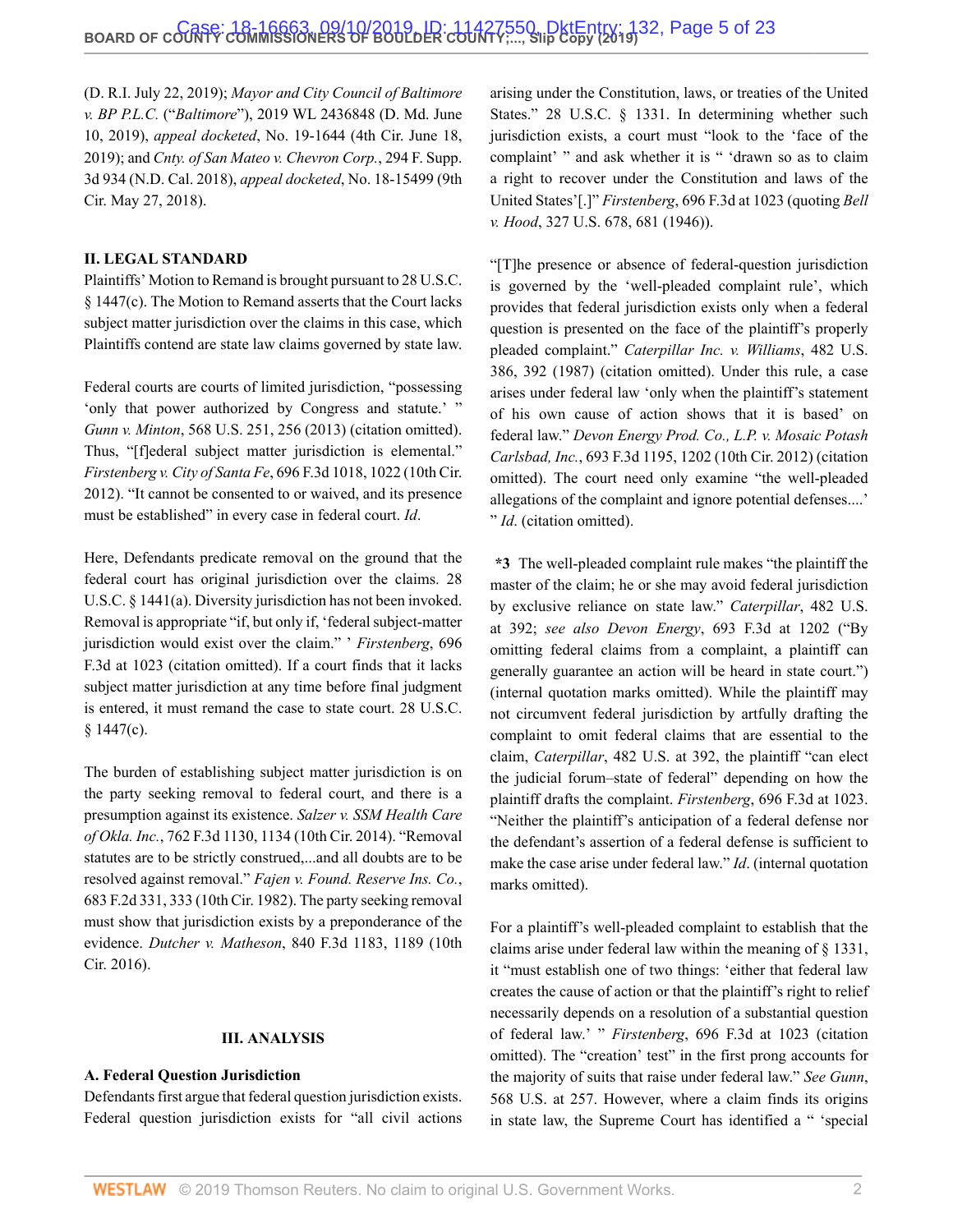and small category' of cases" in which jurisdiction lies under the substantial question prong as they "implicate significant federal interests." *Id*[. at 258;](http://www.westlaw.com/Link/Document/FullText?findType=Y&serNum=2029898029&pubNum=0000780&originatingDoc=I5f277810d03f11e99c7da5bca11408d2&refType=RP&fi=co_pp_sp_780_258&originationContext=document&vr=3.0&rs=cblt1.0&transitionType=DocumentItem&contextData=(sc.Search)#co_pp_sp_780_258) *see also Grable*[, 545 U.S. at 312.](http://www.westlaw.com/Link/Document/FullText?findType=Y&serNum=2006791874&pubNum=0000780&originatingDoc=I5f277810d03f11e99c7da5bca11408d2&refType=RP&fi=co_pp_sp_780_312&originationContext=document&vr=3.0&rs=cblt1.0&transitionType=DocumentItem&contextData=(sc.Search)#co_pp_sp_780_312)

Defendants argue that both prongs of federal question jurisdiction are met. The Court will address each of these arguments in turn.

#### 1. Whether Federal Law Creates the Cause of Action

Defendants first assert that federal question jurisdiction exists because Plaintiffs' claims arise under federal law; namely, federal common law, such that federal law creates the cause of action. The Supreme Court has "held that a few areas, involving 'uniquely federal interests,'...are so committed by the Constitution and laws of the United States to federal control that state law is pre-empted and replaced, where necessary, by federal law of a content prescribed (absent explicit statutory directive) by the courts—so-called 'federal common law.' " *[Boyle v. United Technologies Corp.](http://www.westlaw.com/Link/Document/FullText?findType=Y&serNum=1988082578&pubNum=0000780&originatingDoc=I5f277810d03f11e99c7da5bca11408d2&refType=RP&fi=co_pp_sp_780_504&originationContext=document&vr=3.0&rs=cblt1.0&transitionType=DocumentItem&contextData=(sc.Search)#co_pp_sp_780_504)*, 487 U.S. [500, 504 \(1988\)](http://www.westlaw.com/Link/Document/FullText?findType=Y&serNum=1988082578&pubNum=0000780&originatingDoc=I5f277810d03f11e99c7da5bca11408d2&refType=RP&fi=co_pp_sp_780_504&originationContext=document&vr=3.0&rs=cblt1.0&transitionType=DocumentItem&contextData=(sc.Search)#co_pp_sp_780_504) (citations omitted); *see also [Nat'l Farmers](http://www.westlaw.com/Link/Document/FullText?findType=Y&serNum=1985127861&pubNum=0000780&originatingDoc=I5f277810d03f11e99c7da5bca11408d2&refType=RP&fi=co_pp_sp_780_850&originationContext=document&vr=3.0&rs=cblt1.0&transitionType=DocumentItem&contextData=(sc.Search)#co_pp_sp_780_850) Union Ins. Cos. v. [Crow Tribe of Indians,](http://www.westlaw.com/Link/Document/FullText?findType=Y&serNum=1985127861&pubNum=0000780&originatingDoc=I5f277810d03f11e99c7da5bca11408d2&refType=RP&fi=co_pp_sp_780_850&originationContext=document&vr=3.0&rs=cblt1.0&transitionType=DocumentItem&contextData=(sc.Search)#co_pp_sp_780_850)* 471 U.S. 845, [850 \(1985\)](http://www.westlaw.com/Link/Document/FullText?findType=Y&serNum=1985127861&pubNum=0000780&originatingDoc=I5f277810d03f11e99c7da5bca11408d2&refType=RP&fi=co_pp_sp_780_850&originationContext=document&vr=3.0&rs=cblt1.0&transitionType=DocumentItem&contextData=(sc.Search)#co_pp_sp_780_850). The issue must involve "an area of uniquely federal interest", and federal common law will displace state law only where "a 'significant conflict' exists between an identifiable 'federal policy or interest and the [operation] of state law,'..or the application of state law would 'frustrate specific objectives' of federal legislation." *Boyle*[, 487 U.S. at](http://www.westlaw.com/Link/Document/FullText?findType=Y&serNum=1988082578&pubNum=0000780&originatingDoc=I5f277810d03f11e99c7da5bca11408d2&refType=RP&fi=co_pp_sp_780_507&originationContext=document&vr=3.0&rs=cblt1.0&transitionType=DocumentItem&contextData=(sc.Search)#co_pp_sp_780_507) [507](http://www.westlaw.com/Link/Document/FullText?findType=Y&serNum=1988082578&pubNum=0000780&originatingDoc=I5f277810d03f11e99c7da5bca11408d2&refType=RP&fi=co_pp_sp_780_507&originationContext=document&vr=3.0&rs=cblt1.0&transitionType=DocumentItem&contextData=(sc.Search)#co_pp_sp_780_507) (citations omitted).

Defendants assert that this case belongs in federal court because it threatens to interfere with longstanding federal policies over matters of uniquely national importance, including energy policy, environmental protection, and foreign affairs. They note that two courts have held that claims akin to those brought by Plaintiffs are governed by federal common law, citing the decisions in *CA I*, *CA II*, and *City of New York*. [1](#page-22-0)

#### <span id="page-5-0"></span>a. *Relevant Case Law*

**\*4** Defendants state over the past century that the federal government has recognized that a stable energy supply is critical for the preservation of our economy and national security, taken steps to promote fossil fuel production, and worked to decrease reliance on foreign oil. The government has also worked with other nations to craft a workable international framework for responding to global warming. This suit purportedly challenges those decisions by requiring the court to delve into the thicket of the "worldwide problem of global warming"— the solutions to which Defendants assert for "sound reasons" should be "determined by our political branches, not by our judiciary." *See CA II*[, 2018 WL](http://www.westlaw.com/Link/Document/FullText?findType=Y&serNum=2044807215&pubNum=0000999&originatingDoc=I5f277810d03f11e99c7da5bca11408d2&refType=RP&originationContext=document&vr=3.0&rs=cblt1.0&transitionType=DocumentItem&contextData=(sc.Search)) [3109726, at \\*9.](http://www.westlaw.com/Link/Document/FullText?findType=Y&serNum=2044807215&pubNum=0000999&originatingDoc=I5f277810d03f11e99c7da5bca11408d2&refType=RP&originationContext=document&vr=3.0&rs=cblt1.0&transitionType=DocumentItem&contextData=(sc.Search))

Plaintiffs thus target *global* warming, and the transnational conduct that term entails. (ECF No. 7 ¶¶ 125–38.) Defendants contend that the claims unavoidably require adjudication of whether the benefits of fossil fuel use outweigh its costs not just in Plaintiffs' jurisdictions, or even in Colorado, but on a global scale. They argue that these claims do not arise out of state common law. Defendants further assert that this is why similar lawsuits have been brought in federal court, under federal law, and why, when those claims were dismissed, the plaintiffs made no effort to pursue their claims in state courts. *See, e.g.*, *[Am. Elec. Power Co., Inc.](http://www.westlaw.com/Link/Document/FullText?findType=Y&serNum=2025520220&pubNum=0000780&originatingDoc=I5f277810d03f11e99c7da5bca11408d2&refType=RP&originationContext=document&vr=3.0&rs=cblt1.0&transitionType=DocumentItem&contextData=(sc.Search))* v. *Connecticut* ("*AEP*["\), 564 U.S. 410 \(2011\)](http://www.westlaw.com/Link/Document/FullText?findType=Y&serNum=2025520220&pubNum=0000780&originatingDoc=I5f277810d03f11e99c7da5bca11408d2&refType=RP&originationContext=document&vr=3.0&rs=cblt1.0&transitionType=DocumentItem&contextData=(sc.Search)); *Kivalina* v. *[ExxonMobil](http://www.westlaw.com/Link/Document/FullText?findType=Y&serNum=2028670216&pubNum=0000506&originatingDoc=I5f277810d03f11e99c7da5bca11408d2&refType=RP&originationContext=document&vr=3.0&rs=cblt1.0&transitionType=DocumentItem&contextData=(sc.Search)) Corp.* ("*Kivalina*["\), 696 F.3d 849 \(9th Cir. 2012\).](http://www.westlaw.com/Link/Document/FullText?findType=Y&serNum=2028670216&pubNum=0000506&originatingDoc=I5f277810d03f11e99c7da5bca11408d2&refType=RP&originationContext=document&vr=3.0&rs=cblt1.0&transitionType=DocumentItem&contextData=(sc.Search)) Defendants thus contend that the court has federal question jurisdiction because federal law creates the cause of action.

The Court first addresses the cases relied on by Defendants that address similar claims involving injury from global warming, beginning its analysis with the Supreme Court's decision in *AEP*. The *AEP* plaintiffs brought suit in federal court against five domestic emitters of carbon dioxide, alleging that by contributing to global warming, they had violated the federal common law of interstate nuisance, or, in the alternative, state tort law. [564 U.S. at 418](http://www.westlaw.com/Link/Document/FullText?findType=Y&serNum=2025520220&pubNum=0000780&originatingDoc=I5f277810d03f11e99c7da5bca11408d2&refType=RP&fi=co_pp_sp_780_418&originationContext=document&vr=3.0&rs=cblt1.0&transitionType=DocumentItem&contextData=(sc.Search)#co_pp_sp_780_418) (citation omitted). They brought both federal and state claims, and asked for "a decree setting carbon-dioxide emission for each defendant." *Id*. The plaintiffs did not seek damages.

The Court in *AEP* stated what while there is no federal general common law, there is an "emergence of a federal decisional law in areas of national concern", the "new" federal common law. [564 U.S. at 421](http://www.westlaw.com/Link/Document/FullText?findType=Y&serNum=2025520220&pubNum=0000780&originatingDoc=I5f277810d03f11e99c7da5bca11408d2&refType=RP&fi=co_pp_sp_780_421&originationContext=document&vr=3.0&rs=cblt1.0&transitionType=DocumentItem&contextData=(sc.Search)#co_pp_sp_780_421) (internal quotation marks omitted). This law "addresses 'subjects within national legislative power where Congress has so directed' or where the basic scheme of the Constitution so demands." *Id*. (citation omitted). The Court found that environmental protection is "undoubtedly an area within national legislative power, one in which federal courts may fill in statutory interstices, and, if necessary, even fashion federal law." *Id*. (internal quotation marks omitted). It further stated that when the court "deal[s] with air and water in their ambient or interstate aspects, there is federal common law.' " *Id*. (*quoting [Illinois v. City of](http://www.westlaw.com/Link/Document/FullText?findType=Y&serNum=1972127108&pubNum=0000780&originatingDoc=I5f277810d03f11e99c7da5bca11408d2&refType=RP&fi=co_pp_sp_780_103&originationContext=document&vr=3.0&rs=cblt1.0&transitionType=DocumentItem&contextData=(sc.Search)#co_pp_sp_780_103) Milwaukee*, 406 US. 91, [103 \(1972\)](http://www.westlaw.com/Link/Document/FullText?findType=Y&serNum=1972127108&pubNum=0000780&originatingDoc=I5f277810d03f11e99c7da5bca11408d2&refType=RP&fi=co_pp_sp_780_103&originationContext=document&vr=3.0&rs=cblt1.0&transitionType=DocumentItem&contextData=(sc.Search)#co_pp_sp_780_103)).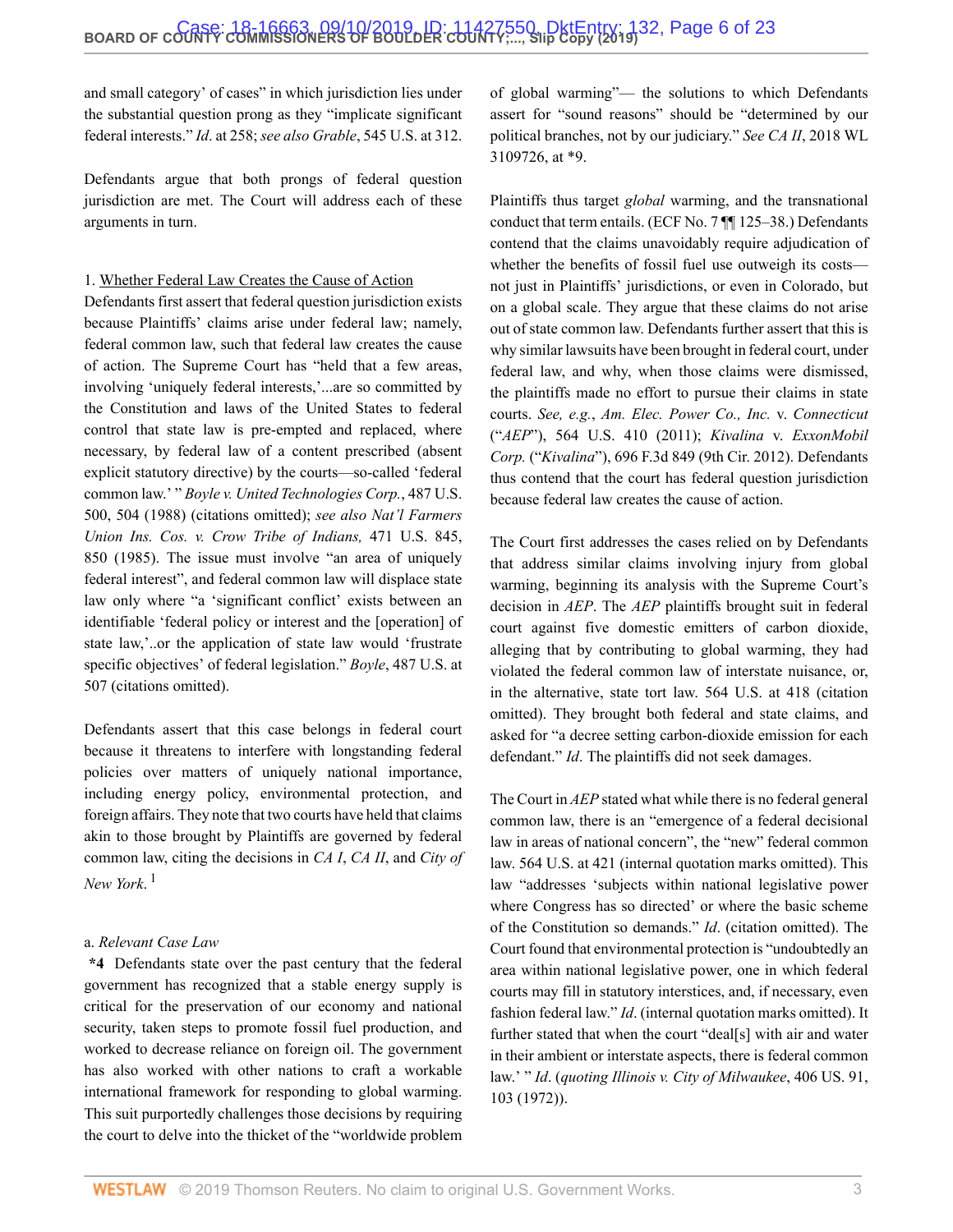*AEP* also found that when Congress addresses a question previously governed by federal common law, " 'the need for such an unusual exercise of law-making by federal courts disappears.' " [564 U.S. at 423](http://www.westlaw.com/Link/Document/FullText?findType=Y&serNum=2025520220&pubNum=0000780&originatingDoc=I5f277810d03f11e99c7da5bca11408d2&refType=RP&fi=co_pp_sp_780_423&originationContext=document&vr=3.0&rs=cblt1.0&transitionType=DocumentItem&contextData=(sc.Search)#co_pp_sp_780_423) (citation omitted). The test for whether congressional legislation excludes the declaration of federal common law is "whether the statute 'speak[s] directly to [the] questions at issue." *Id*[. at 424](http://www.westlaw.com/Link/Document/FullText?findType=Y&serNum=2025520220&pubNum=0000780&originatingDoc=I5f277810d03f11e99c7da5bca11408d2&refType=RP&fi=co_pp_sp_780_424&originationContext=document&vr=3.0&rs=cblt1.0&transitionType=DocumentItem&contextData=(sc.Search)#co_pp_sp_780_424) (citation omitted). The Court concluded that "the Clean Air Act and the EPA actions it authorizes displace any federal common law right to seek abatement of carbon-dioxide emissions from fossil-fuel fired power plants," *i.e.,* the Clean Air Act spoke directly "to emissions of carbon dioxide from the defendants' plants." *Id*. Since it found that federal common law was displaced, *AEP* did not decide the scope of federal common law, or whether the plaintiffs had stated a claim under it. *Id.* [at 423](http://www.westlaw.com/Link/Document/FullText?findType=Y&serNum=2025520220&pubNum=0000780&originatingDoc=I5f277810d03f11e99c7da5bca11408d2&refType=RP&fi=co_pp_sp_780_423&originationContext=document&vr=3.0&rs=cblt1.0&transitionType=DocumentItem&contextData=(sc.Search)#co_pp_sp_780_423) (describing the question as "academic"). It also did not address the state law claims. *Id*[. at 429](http://www.westlaw.com/Link/Document/FullText?findType=Y&serNum=2025520220&pubNum=0000780&originatingDoc=I5f277810d03f11e99c7da5bca11408d2&refType=RP&fi=co_pp_sp_780_429&originationContext=document&vr=3.0&rs=cblt1.0&transitionType=DocumentItem&contextData=(sc.Search)#co_pp_sp_780_429).

**\*5** In *Kivalina*, the plaintiffs alleged that massive greenhouse gas emissions by the defendants resulted in global warming which, in turn, severely eroded the land where the City of Kivalina sat and threatened it with imminent destruction. [696 F.3d at 853.](http://www.westlaw.com/Link/Document/FullText?findType=Y&serNum=2028670216&pubNum=0000506&originatingDoc=I5f277810d03f11e99c7da5bca11408d2&refType=RP&fi=co_pp_sp_506_853&originationContext=document&vr=3.0&rs=cblt1.0&transitionType=DocumentItem&contextData=(sc.Search)#co_pp_sp_506_853) Relying on *AEP*, the Ninth Circuit found that the Clean Air Act displaced federal common law nuisance claims for damages caused by global warming. *Id*[. at 856](http://www.westlaw.com/Link/Document/FullText?findType=Y&serNum=2028670216&pubNum=0000506&originatingDoc=I5f277810d03f11e99c7da5bca11408d2&refType=RP&fi=co_pp_sp_506_856&originationContext=document&vr=3.0&rs=cblt1.0&transitionType=DocumentItem&contextData=(sc.Search)#co_pp_sp_506_856). It recognized that "federal common law includes the general subject of environmental law and specifically includes ambient or interstate air and water pollution." *Id*[. at 855](http://www.westlaw.com/Link/Document/FullText?findType=Y&serNum=2028670216&pubNum=0000506&originatingDoc=I5f277810d03f11e99c7da5bca11408d2&refType=RP&fi=co_pp_sp_506_855&originationContext=document&vr=3.0&rs=cblt1.0&transitionType=DocumentItem&contextData=(sc.Search)#co_pp_sp_506_855) (citing *[City of Milwaukee](http://www.westlaw.com/Link/Document/FullText?findType=Y&serNum=1972127108&pubNum=0000780&originatingDoc=I5f277810d03f11e99c7da5bca11408d2&refType=RP&fi=co_pp_sp_780_103&originationContext=document&vr=3.0&rs=cblt1.0&transitionType=DocumentItem&contextData=(sc.Search)#co_pp_sp_780_103)*, 406 US. at [103](http://www.westlaw.com/Link/Document/FullText?findType=Y&serNum=1972127108&pubNum=0000780&originatingDoc=I5f277810d03f11e99c7da5bca11408d2&refType=RP&fi=co_pp_sp_780_103&originationContext=document&vr=3.0&rs=cblt1.0&transitionType=DocumentItem&contextData=(sc.Search)#co_pp_sp_780_103)). Thus, *Kivalina* stated that "federal common law can apply to transboundary pollution suits," and noted that most often such suits are, as in that case, founded on a theory of public nuisance. *Id*. The *Kivalina* court found that the case was governed by *AEP* and the finding that Congress had "directly addressed the issue of greenhouse gas commissions from stationary sources," thereby displacing federal common law. *Id*[. at 856](http://www.westlaw.com/Link/Document/FullText?findType=Y&serNum=2028670216&pubNum=0000506&originatingDoc=I5f277810d03f11e99c7da5bca11408d2&refType=RP&fi=co_pp_sp_506_856&originationContext=document&vr=3.0&rs=cblt1.0&transitionType=DocumentItem&contextData=(sc.Search)#co_pp_sp_506_856). The fact that the plaintiffs sought damages rather than an abatement of emissions did not impact the analysis, according to *Kivalina*, because "the type of remedy asserted is not relevant to the applicability of the doctrine of displacement." *Id*[. at 857](http://www.westlaw.com/Link/Document/FullText?findType=Y&serNum=2028670216&pubNum=0000506&originatingDoc=I5f277810d03f11e99c7da5bca11408d2&refType=RP&fi=co_pp_sp_506_857&originationContext=document&vr=3.0&rs=cblt1.0&transitionType=DocumentItem&contextData=(sc.Search)#co_pp_sp_506_857). The *Kivalina* court affirmed the district court's dismissal of plaintiffs' claims. *Id*[. at 858](http://www.westlaw.com/Link/Document/FullText?findType=Y&serNum=2028670216&pubNum=0000506&originatingDoc=I5f277810d03f11e99c7da5bca11408d2&refType=RP&fi=co_pp_sp_506_858&originationContext=document&vr=3.0&rs=cblt1.0&transitionType=DocumentItem&contextData=(sc.Search)#co_pp_sp_506_858).

Both *AEP* and *Kivalina* were brought in federal court and asserted federal law claims. They did not address the viability of state claims involving climate change that were removed to federal court, as is the case here. This issue was addressed by the United States District Court for the Northern District of California in *CA I* and *CA II*. In the *CA* cases, the Cities of Oakland and San Francisco asserted a state law public nuisance claim against ExxonMobil and a number of other worldwide producers of fossil fuels, asserting that the combustion of fossil fuels produced by the defendants had increased atmospheric levels of carbon dioxide, causing a rise in sea levels with resultant flooding in the cities. *CA I*[, 2018 WL 1064293, at \\*1.](http://www.westlaw.com/Link/Document/FullText?findType=Y&serNum=2043900803&pubNum=0000999&originatingDoc=I5f277810d03f11e99c7da5bca11408d2&refType=RP&originationContext=document&vr=3.0&rs=cblt1.0&transitionType=DocumentItem&contextData=(sc.Search)) Like the instant case, the plaintiffs did not seek to impose liability for direct emissions of carbon dioxide. Instead, they alleged "that despite long-knowing that their products posed severe risks to the global climate—defendants produced fossil fuels while simultaneously engaging in large scale advertising and public relations campaigns to discredit scientific research on global warming, to downplay the risks of global warming, and to portray fossil fuels as environmentally responsible and essential to human well-being." *Id*. The plaintiffs sought an abatement fund to pay for infrastructure necessary to address rising sea levels. *Id*.

*CA I* found that the plaintiffs' state law "nuisance claims —which address the national and international geophysical phenomenon of global warming—are necessarily governed by federal common law," citing *AEP*, *City of Milwaukee*, and *Kivalina*. *CA I*, [2018 WL 1064293, at \\*2–3.](http://www.westlaw.com/Link/Document/FullText?findType=Y&serNum=2043900803&pubNum=0000999&originatingDoc=I5f277810d03f11e99c7da5bca11408d2&refType=RP&originationContext=document&vr=3.0&rs=cblt1.0&transitionType=DocumentItem&contextData=(sc.Search)) It stated that, as in those cases, "a uniform standard of decision is necessary to deal with the issues," explaining:

> If ever a problem cried out for a uniform and comprehensive solution, it is the geophysical problem described by the complaints, a problem centuries in the making (and studying) with causes [including] the combustion of fossil fuels. The range of consequences is likewise universal —warmer weather in some places that may benefit agriculture but worse weather in others,...and—as here specifically alleged—the melting of the ice caps, the rising of the oceans, and the inevitable flooding of coastal lands....[T]he scope of the worldwide predicament demands the most comprehensive view available, which in our American court system means our federal courts and our federal common law. A patchwork of fifty different answers to the same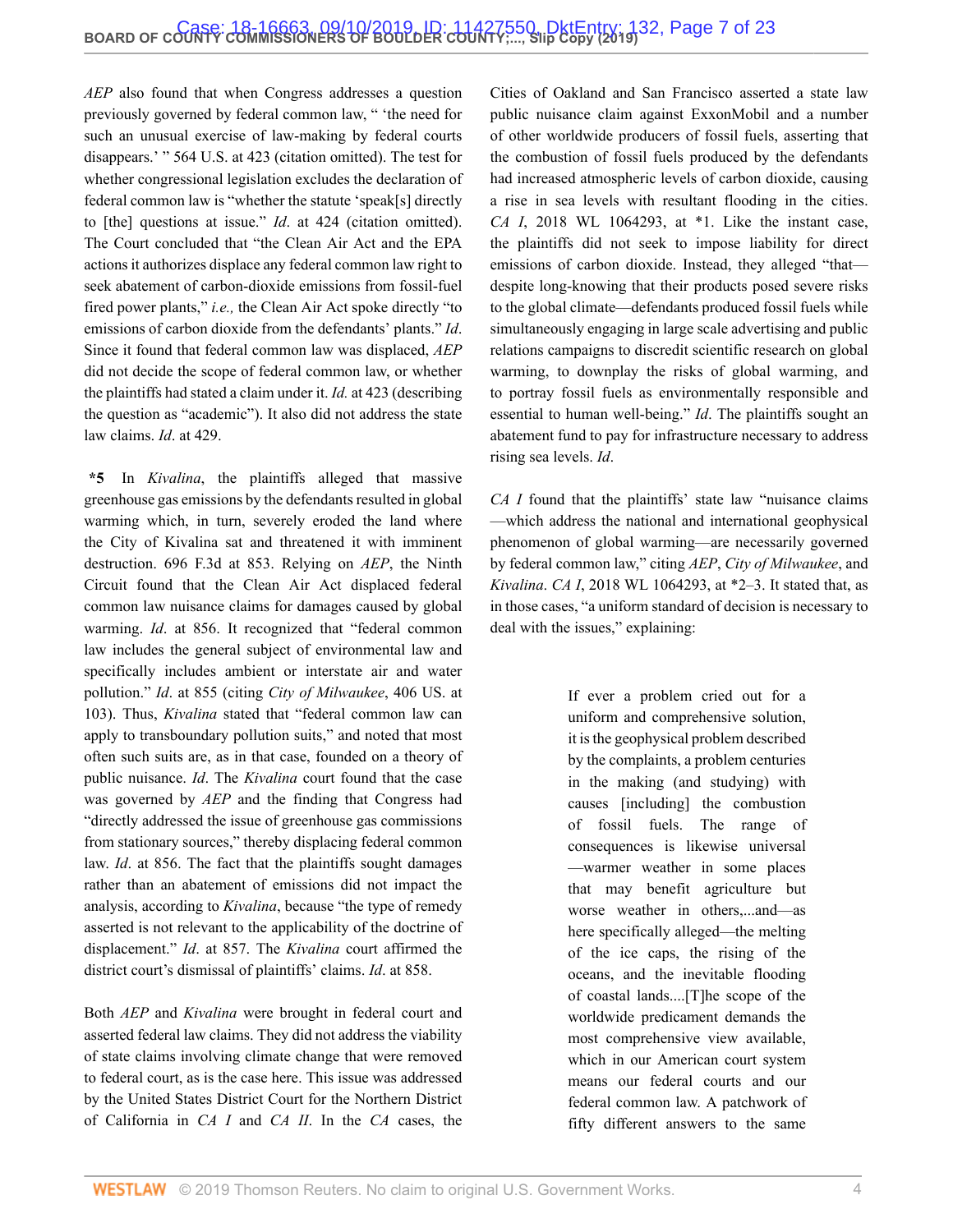fundamental global issue would be unworkable.

#### *Id*. at \*3.

The *CA I* court also found that federal common law applied despite the fact that "plaintiffs assert a novel theory of liability," *i.e.,* against the *sellers* of a product rather than direct *dischargers* of interstate pollutants. *CA I*, [2018 WL 1064293,](http://www.westlaw.com/Link/Document/FullText?findType=Y&serNum=2043900803&pubNum=0000999&originatingDoc=I5f277810d03f11e99c7da5bca11408d2&refType=RP&originationContext=document&vr=3.0&rs=cblt1.0&transitionType=DocumentItem&contextData=(sc.Search)) [at \\*3](http://www.westlaw.com/Link/Document/FullText?findType=Y&serNum=2043900803&pubNum=0000999&originatingDoc=I5f277810d03f11e99c7da5bca11408d2&refType=RP&originationContext=document&vr=3.0&rs=cblt1.0&transitionType=DocumentItem&contextData=(sc.Search)) (emphasis in original). Again, that is the situation in this case. The *CA I* court stated that "the transboundary problem of global warming raises exactly the sort of federal interests that necessitate a uniform solution," which is no " less true because plaintiffs' theory mirrors the sort of state-law claims that are traditionally applied to products made in other states and sold nationally." *Id*. The court found, however, that federal common law was not displaced by the Clean Air Act and the EPA as in *AEP* and *Kivalina* because the plaintiffs there sought only to reach domestic conduct, whereas the plaintiffs' claims in *CA I* "attack behavior worldwide." *Id*. at 4. It stated that those "foreign emissions are outside of the EPA and Clean Air Acts' reach." *Id*. Nonetheless, as the claims were based in federal law, the court found that federal jurisdiction existed and denied the plaintiffs' motions to remand. *Id*. at 5.

**\*6** In *CA II*, the court granted the defendants' motion to dismiss. [325 F. Supp. 3d at 1019](http://www.westlaw.com/Link/Document/FullText?findType=Y&serNum=2044807215&pubNum=0007903&originatingDoc=I5f277810d03f11e99c7da5bca11408d2&refType=RP&fi=co_pp_sp_7903_1019&originationContext=document&vr=3.0&rs=cblt1.0&transitionType=DocumentItem&contextData=(sc.Search)#co_pp_sp_7903_1019). It reaffirmed that the plaintiffs' nuisance claims "must stand or fall under federal common law," including the state law claims. *[CA II](http://www.westlaw.com/Link/Document/FullText?findType=Y&serNum=2044807215&pubNum=0007903&originatingDoc=I5f277810d03f11e99c7da5bca11408d2&refType=RP&fi=co_pp_sp_7903_1024&originationContext=document&vr=3.0&rs=cblt1.0&transitionType=DocumentItem&contextData=(sc.Search)#co_pp_sp_7903_1024)*, 325 [F. Supp. 3d at 1024](http://www.westlaw.com/Link/Document/FullText?findType=Y&serNum=2044807215&pubNum=0007903&originatingDoc=I5f277810d03f11e99c7da5bca11408d2&refType=RP&fi=co_pp_sp_7903_1024&originationContext=document&vr=3.0&rs=cblt1.0&transitionType=DocumentItem&contextData=(sc.Search)#co_pp_sp_7903_1024). It then held that the claims must be dismissed because they ran counter to the presumption against extraterritoriality and were "foreclosed by the need for federal courts to defer to the legislative and executive branches when it comes to such international problems." *Id*[. at 1024–25.](http://www.westlaw.com/Link/Document/FullText?findType=Y&serNum=2044807215&pubNum=0007903&originatingDoc=I5f277810d03f11e99c7da5bca11408d2&refType=RP&fi=co_pp_sp_7903_1024&originationContext=document&vr=3.0&rs=cblt1.0&transitionType=DocumentItem&contextData=(sc.Search)#co_pp_sp_7903_1024) The *CA II* court concluded that "[i]t may seem peculiar that an earlier order refused to remand this action to state court on the ground that plaintiffs' claims were necessarily governed by federal law, while the current order concludes that federal common law should not be extended to provide relief." *Id*[. at](http://www.westlaw.com/Link/Document/FullText?findType=Y&serNum=2044807215&pubNum=0007903&originatingDoc=I5f277810d03f11e99c7da5bca11408d2&refType=RP&fi=co_pp_sp_7903_1028&originationContext=document&vr=3.0&rs=cblt1.0&transitionType=DocumentItem&contextData=(sc.Search)#co_pp_sp_7903_1028) [1028](http://www.westlaw.com/Link/Document/FullText?findType=Y&serNum=2044807215&pubNum=0007903&originatingDoc=I5f277810d03f11e99c7da5bca11408d2&refType=RP&fi=co_pp_sp_7903_1028&originationContext=document&vr=3.0&rs=cblt1.0&transitionType=DocumentItem&contextData=(sc.Search)#co_pp_sp_7903_1028). But it found "no inconsistency," as "[i]t remains proper for the scope of plaintiffs' claims to be decided under federal law, given the international reach" of the claims. *Id*[. at 1028–](http://www.westlaw.com/Link/Document/FullText?findType=Y&serNum=2044807215&pubNum=0007903&originatingDoc=I5f277810d03f11e99c7da5bca11408d2&refType=RP&fi=co_pp_sp_7903_1028&originationContext=document&vr=3.0&rs=cblt1.0&transitionType=DocumentItem&contextData=(sc.Search)#co_pp_sp_7903_1028) [29](http://www.westlaw.com/Link/Document/FullText?findType=Y&serNum=2044807215&pubNum=0007903&originatingDoc=I5f277810d03f11e99c7da5bca11408d2&refType=RP&fi=co_pp_sp_7903_1028&originationContext=document&vr=3.0&rs=cblt1.0&transitionType=DocumentItem&contextData=(sc.Search)#co_pp_sp_7903_1028).

The *City of New York* case followed the rationale of *CA I* and *CA II*, and dismissed New York City's claims of public and private nuisance and trespass against multinational oil and gas companies related to the sale and production of fossil fuels. [325 F. Supp. 3d at 471–76.](http://www.westlaw.com/Link/Document/FullText?findType=Y&serNum=2045062370&pubNum=0007903&originatingDoc=I5f277810d03f11e99c7da5bca11408d2&refType=RP&fi=co_pp_sp_7903_471&originationContext=document&vr=3.0&rs=cblt1.0&transitionType=DocumentItem&contextData=(sc.Search)#co_pp_sp_7903_471) On a motion to dismiss, the court found that the City's claims were governed by federal common law, not state tort law, because they were "based on the 'transboundary' emission of greenhouse gases" which "require a uniform standard of decision." *Id*[. at](http://www.westlaw.com/Link/Document/FullText?findType=Y&serNum=2045062370&pubNum=0007903&originatingDoc=I5f277810d03f11e99c7da5bca11408d2&refType=RP&fi=co_pp_sp_7903_472&originationContext=document&vr=3.0&rs=cblt1.0&transitionType=DocumentItem&contextData=(sc.Search)#co_pp_sp_7903_472) [472](http://www.westlaw.com/Link/Document/FullText?findType=Y&serNum=2045062370&pubNum=0007903&originatingDoc=I5f277810d03f11e99c7da5bca11408d2&refType=RP&fi=co_pp_sp_7903_472&originationContext=document&vr=3.0&rs=cblt1.0&transitionType=DocumentItem&contextData=(sc.Search)#co_pp_sp_7903_472) (citing *CA I*, 2018 WL 10649293, at \*3). It also found that to the extent the claims involved domestic greenhouse emissions, the Clean Air Act displaced the federal common law claims pursuant to *AEP. Id.* To the extent the claims implicated foreign greenhouse emissions, they were "barred by the presumption against extraterritoriality and the need for judicial caution in the face of 'serious foreign policy consequences.' " *Id*[. at 475](http://www.westlaw.com/Link/Document/FullText?findType=Y&serNum=2045062370&pubNum=0007903&originatingDoc=I5f277810d03f11e99c7da5bca11408d2&refType=RP&fi=co_pp_sp_7903_475&originationContext=document&vr=3.0&rs=cblt1.0&transitionType=DocumentItem&contextData=(sc.Search)#co_pp_sp_7903_475) (citation omitted). The court in *City of New York* did not address federal jurisdiction or removal jurisdiction.

In summary, the above cases suggest that claims related to the emission or sale, production, or manufacture of fossil fuels are governed by federal common law, even if they are asserted under state law, but may displaced by the Clean Air Act and the EPA. At first blush these cases appear to support Defendants' assertion that Plaintiffs' claims arise under federal law and should be adjudicated in federal court, particularly given the international scope of global warming that is at issue.

However, the Court finds that *AEP* and *Kivalina* are not dispositive. Moreover, while the *CA I* decision has a certain logic, the Court ultimately finds that it is not persuasive. Instead, the Court finds that federal jurisdiction does not exist under the creation prong of federal question jurisdiction, consistent with *San Mateo* and the two most recent cases that have addressed the applicable issues, as explained below.

The Court first notes that in *AEP* and *Kivalina*, the plaintiffs expressly invoked federal claims, and removal was neither implicated nor discussed. Moreover, both cases addressed interstate emissions, which are not at issue here. Finally, the cases did not address whether the state law claims were governed by federal common law. The *AEP* Court explained that "the availability *vel non* of a state lawsuit depend[ed], *inter alia*, on the preemptive effect of the federal Act," and left the matter open for consideration on remand. [564 U.S. at 429.](http://www.westlaw.com/Link/Document/FullText?findType=Y&serNum=2025520220&pubNum=0000780&originatingDoc=I5f277810d03f11e99c7da5bca11408d2&refType=RP&fi=co_pp_sp_780_429&originationContext=document&vr=3.0&rs=cblt1.0&transitionType=DocumentItem&contextData=(sc.Search)#co_pp_sp_780_429) Thus, "[f]ar from holding (as the defendants bravely assert) that state claims related to global warming are superseded by federal common law, the Supreme Court [in *AIG*] noted that the question of whether such state law claims survived would depend on whether they are preempted by the federal statute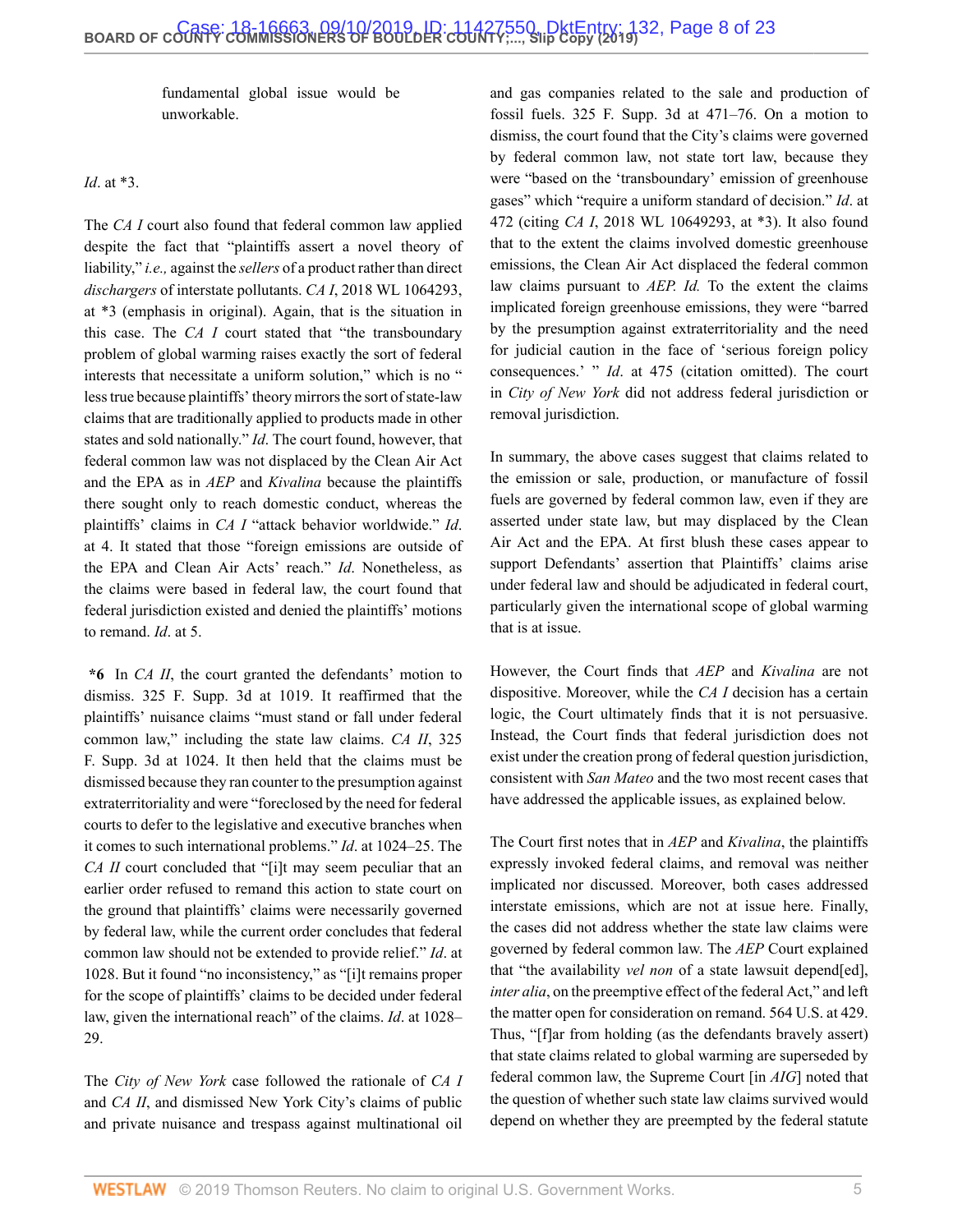that had displaced federal common law (a question the Court did not resolve)." *San Mateo*[, 294 F. Supp. 3d at 937](http://www.westlaw.com/Link/Document/FullText?findType=Y&serNum=2044125687&pubNum=0007903&originatingDoc=I5f277810d03f11e99c7da5bca11408d2&refType=RP&fi=co_pp_sp_7903_937&originationContext=document&vr=3.0&rs=cblt1.0&transitionType=DocumentItem&contextData=(sc.Search)#co_pp_sp_7903_937).

**\*7** Moreover, while *AEP* found that federal common law governs suits brought by a state to enjoin emitters of pollution in another state, it noted that the Court had never decided whether federal common law governs similar claims to abate out-of-state pollution brought by "political subdivisions" of a State, such as in this case. [564 U.S. at 421–22](http://www.westlaw.com/Link/Document/FullText?findType=Y&serNum=2025520220&pubNum=0000780&originatingDoc=I5f277810d03f11e99c7da5bca11408d2&refType=RP&fi=co_pp_sp_780_421&originationContext=document&vr=3.0&rs=cblt1.0&transitionType=DocumentItem&contextData=(sc.Search)#co_pp_sp_780_421). Thus, *AEP* does not address whether state law claims, such as those asserted in this case and brought by political subdivisions of a state, arise under federal law for purposes of removal jurisdiction. The Ninth Circuit in *Kivalina* also did not address this issue.

The Court disagrees with the finding in *CA I* that removal jurisdiction is proper because the case arises under federal common law. *CA I* found that the well-pleaded complaint rule did not apply and that federal jurisdiction exists "if the claims necessarily arise under federal common law. [2018 WL](http://www.westlaw.com/Link/Document/FullText?findType=Y&serNum=2043900803&pubNum=0000999&originatingDoc=I5f277810d03f11e99c7da5bca11408d2&refType=RP&originationContext=document&vr=3.0&rs=cblt1.0&transitionType=DocumentItem&contextData=(sc.Search)) [1064293, at \\*5](http://www.westlaw.com/Link/Document/FullText?findType=Y&serNum=2043900803&pubNum=0000999&originatingDoc=I5f277810d03f11e99c7da5bca11408d2&refType=RP&originationContext=document&vr=3.0&rs=cblt1.0&transitionType=DocumentItem&contextData=(sc.Search)). It based this finding on a citation to a single Ninth Circuit case, *[Wayne v. DHL Worldwide Express](http://www.westlaw.com/Link/Document/FullText?findType=Y&serNum=2002399465&pubNum=0000506&originatingDoc=I5f277810d03f11e99c7da5bca11408d2&refType=RP&fi=co_pp_sp_506_1184&originationContext=document&vr=3.0&rs=cblt1.0&transitionType=DocumentItem&contextData=(sc.Search)#co_pp_sp_506_1184)*, 294 [F.3d 1179, 1184–85 \(9th Cir. 2002\).](http://www.westlaw.com/Link/Document/FullText?findType=Y&serNum=2002399465&pubNum=0000506&originatingDoc=I5f277810d03f11e99c7da5bca11408d2&refType=RP&fi=co_pp_sp_506_1184&originationContext=document&vr=3.0&rs=cblt1.0&transitionType=DocumentItem&contextData=(sc.Search)#co_pp_sp_506_1184) *Id*. *Wayne*, however, recognized the well-pleaded complaint rule, and did not address whether a claim that arises under federal common law is an exception to the rule. [294 F.3d at 1183-85.](http://www.westlaw.com/Link/Document/FullText?findType=Y&serNum=2002399465&pubNum=0000506&originatingDoc=I5f277810d03f11e99c7da5bca11408d2&refType=RP&fi=co_pp_sp_506_1183&originationContext=document&vr=3.0&rs=cblt1.0&transitionType=DocumentItem&contextData=(sc.Search)#co_pp_sp_506_1183) Moreover, *Wayne* cited *City of Milwaukee* in support of its finding that federal jurisdiction would exist if the claims arose under federal law. *City of Milwaukee* was, however, filed in federal court and invoked federal jurisdiction such that the wellpleaded complaint rule was not at issue.

Thus, *CA I* failed to discuss or note the significance of the difference between removal jurisdiction, which implicates the well pleaded complaint rule, and federal jurisdiction that is invoked at the outset such as in *AEP* and *Kivalina*. This distinction was recognized by the recent decision in *Baltimore*, which involved similar state law claims as to climate change that were removed to federal court. [2019 WL](http://www.westlaw.com/Link/Document/FullText?findType=Y&serNum=2048466347&pubNum=0000999&originatingDoc=I5f277810d03f11e99c7da5bca11408d2&refType=RP&originationContext=document&vr=3.0&rs=cblt1.0&transitionType=DocumentItem&contextData=(sc.Search)) [2436848, at \\*1](http://www.westlaw.com/Link/Document/FullText?findType=Y&serNum=2048466347&pubNum=0000999&originatingDoc=I5f277810d03f11e99c7da5bca11408d2&refType=RP&originationContext=document&vr=3.0&rs=cblt1.0&transitionType=DocumentItem&contextData=(sc.Search)). *Baltimore* found *CA I* was "well stated and presents an appealing logic," but disagreed with it because the court looked beyond the face of the plaintiffs' well pleaded complaint. *Id*[. at \\*7–8](http://www.westlaw.com/Link/Document/FullText?findType=Y&serNum=2048466347&pubNum=0000999&originatingDoc=I5f277810d03f11e99c7da5bca11408d2&refType=RP&originationContext=document&vr=3.0&rs=cblt1.0&transitionType=DocumentItem&contextData=(sc.Search)). It also noted that *CA I* "did not find that the plaintiffs' state law claims fell within either of the carefully delineated exceptions to the well-pleaded complaint rule—*i.e.*, that they were completely preempted by federal law or necessarily raised substantial, disputed issues of federal law." *Id*[. at \\*8](http://www.westlaw.com/Link/Document/FullText?findType=Y&serNum=2048466347&pubNum=0000999&originatingDoc=I5f277810d03f11e99c7da5bca11408d2&refType=RP&originationContext=document&vr=3.0&rs=cblt1.0&transitionType=DocumentItem&contextData=(sc.Search)). *Baltimore* found that the wellpleaded complaint rule was plainly not satisfied in that case because the City did not plead any claims under federal law. *Id*[. at \\*6](http://www.westlaw.com/Link/Document/FullText?findType=Y&serNum=2048466347&pubNum=0000999&originatingDoc=I5f277810d03f11e99c7da5bca11408d2&refType=RP&originationContext=document&vr=3.0&rs=cblt1.0&transitionType=DocumentItem&contextData=(sc.Search)).

# b. *The Well-Pleaded Complaint Rule as Applied to Plaintiffs' Claims*

In a case that is removed to federal court, the presence or absence of federal-question jurisdiction is governed by the well-pleaded complaint rule, which gives rise to federal jurisdiction only when a federal question is presented on the face of the complaint. *Caterpillar*[, 482 U.S. at 392.](http://www.westlaw.com/Link/Document/FullText?findType=Y&serNum=1987071665&pubNum=0000780&originatingDoc=I5f277810d03f11e99c7da5bca11408d2&refType=RP&fi=co_pp_sp_780_392&originationContext=document&vr=3.0&rs=cblt1.0&transitionType=DocumentItem&contextData=(sc.Search)#co_pp_sp_780_392) The Tenth Circuit has held that to support removal jurisdiction, "the required federal right or immunity must be an essential element of the plaintiff's cause of action, and...the federal controversy must be disclosed upon the face of the complaint, unaided by the answer or by the petition for removal." *Fajen*[, 683 F.2d at 333](http://www.westlaw.com/Link/Document/FullText?findType=Y&serNum=1982132625&pubNum=0000350&originatingDoc=I5f277810d03f11e99c7da5bca11408d2&refType=RP&fi=co_pp_sp_350_333&originationContext=document&vr=3.0&rs=cblt1.0&transitionType=DocumentItem&contextData=(sc.Search)#co_pp_sp_350_333) (citation and internal quotation marks omitted).

In this case, the Complaint on its face pleads only state law claims and issues, and no federal law or issue is raised in the allegations. While Defendants argue that the Complaint raises inherently federal questions about energy, the environment, and national security, removal is not appropriate under the well-pleaded complaint rule because these federal issues are not raised or at issue in Plaintiffs' claims. A defendant cannot transform the action into one arising under federal law, thereby selecting the forum in which the claim will be litigated, as to do so would contradict the well-pleaded complaint rule. *Caterpillar*, 489 U.S. at 399. Defendants, "in essence, want the Court to peek beneath the purported statelaw facade of the State's public nuisance claim, see the claim for what it would need to be to have a chance at viability, and convert it to that (i.e., into a claim based on federal common law) for purposes of the present jurisdiction analysis." *[State](http://www.westlaw.com/Link/Document/FullText?findType=Y&serNum=2048741931&pubNum=0000999&originatingDoc=I5f277810d03f11e99c7da5bca11408d2&refType=RP&originationContext=document&vr=3.0&rs=cblt1.0&transitionType=DocumentItem&contextData=(sc.Search)) of Rhode Island*[, 2019 WL 3282007, at \\*2](http://www.westlaw.com/Link/Document/FullText?findType=Y&serNum=2048741931&pubNum=0000999&originatingDoc=I5f277810d03f11e99c7da5bca11408d2&refType=RP&originationContext=document&vr=3.0&rs=cblt1.0&transitionType=DocumentItem&contextData=(sc.Search)). That court found nothing in the artful-pleading doctrine which sanctioned the defendants' desired outcome. *Id*.

**\*8** Defendants cite no controlling authority for the proposition that removal may be based on the existence of an unplead federal common law claim—much less based on one that is questionable and not settled under controlling law. Defendants rely on the Supreme Court's holding that the statutory grant of jurisdiction over cases arising under the laws of the United States "will support claims founded upon federal common law." *[Nat'l l Farmers Union Ins. Cos.](http://www.westlaw.com/Link/Document/FullText?findType=Y&serNum=1985127861&pubNum=0000780&originatingDoc=I5f277810d03f11e99c7da5bca11408d2&refType=RP&fi=co_pp_sp_780_850&originationContext=document&vr=3.0&rs=cblt1.0&transitionType=DocumentItem&contextData=(sc.Search)#co_pp_sp_780_850)*, [471 U.S. at 850–53.](http://www.westlaw.com/Link/Document/FullText?findType=Y&serNum=1985127861&pubNum=0000780&originatingDoc=I5f277810d03f11e99c7da5bca11408d2&refType=RP&fi=co_pp_sp_780_850&originationContext=document&vr=3.0&rs=cblt1.0&transitionType=DocumentItem&contextData=(sc.Search)#co_pp_sp_780_850) However, the plaintiffs invoked federal jurisdiction in that case. The same is true in other cases cited by Defendants, including *City of Milwaukee* and *Boyle*, both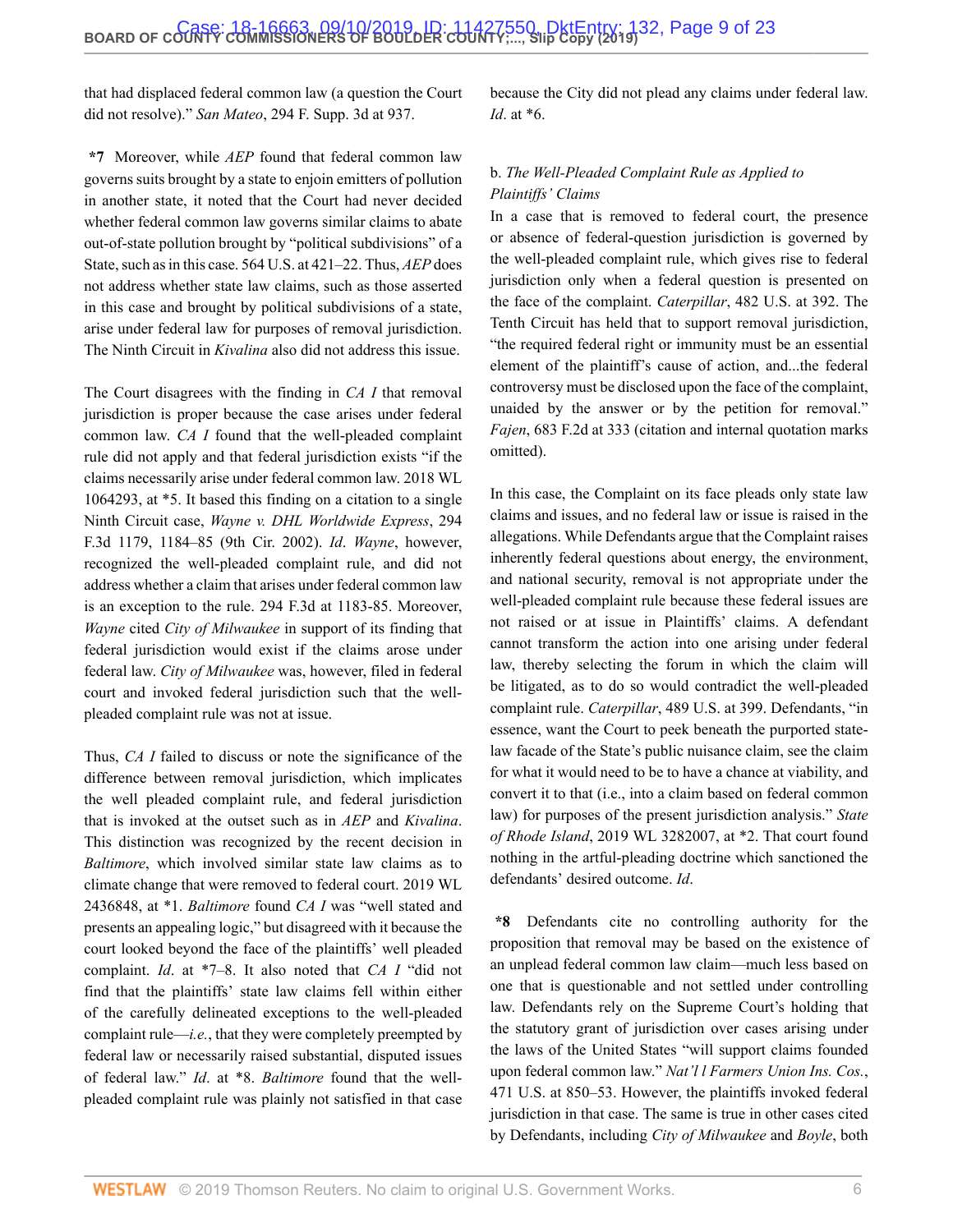of which were filed by plaintiffs in federal court and invoked federal jurisdiction. *See, e.g.*, *[State of Rhode Island](http://www.westlaw.com/Link/Document/FullText?findType=Y&serNum=2048741931&pubNum=0000999&originatingDoc=I5f277810d03f11e99c7da5bca11408d2&refType=RP&originationContext=document&vr=3.0&rs=cblt1.0&transitionType=DocumentItem&contextData=(sc.Search))*, 2019 WL [3282007, at \\*2 n. 2](http://www.westlaw.com/Link/Document/FullText?findType=Y&serNum=2048741931&pubNum=0000999&originatingDoc=I5f277810d03f11e99c7da5bca11408d2&refType=RP&originationContext=document&vr=3.0&rs=cblt1.0&transitionType=DocumentItem&contextData=(sc.Search)) (*Boyle* "does not help Defendants" as it "was not a removal case, but rather one brought in diversity"); *[Arnold by and Through Arnold v. Blue Cross &](http://www.westlaw.com/Link/Document/FullText?findType=Y&serNum=1997182165&pubNum=0000345&originatingDoc=I5f277810d03f11e99c7da5bca11408d2&refType=RP&fi=co_pp_sp_345_737&originationContext=document&vr=3.0&rs=cblt1.0&transitionType=DocumentItem&contextData=(sc.Search)#co_pp_sp_345_737) Blue Shield*, [973 F. Supp. 726, 737 \(S.D. Tex. 1997\)](http://www.westlaw.com/Link/Document/FullText?findType=Y&serNum=1997182165&pubNum=0000345&originatingDoc=I5f277810d03f11e99c7da5bca11408d2&refType=RP&fi=co_pp_sp_345_737&originationContext=document&vr=3.0&rs=cblt1.0&transitionType=DocumentItem&contextData=(sc.Search)#co_pp_sp_345_737) (*Boyle* did not address removal jurisdiction, nor did it modify the *Caterpillar* rule that federal preemption of state law, even when asserted as an inevitable defense to a...state law claim, does not provide a basis for removal"), *overruled on other grounds*, *[Winters v.](http://www.westlaw.com/Link/Document/FullText?findType=Y&serNum=1998161448&pubNum=0000506&originatingDoc=I5f277810d03f11e99c7da5bca11408d2&refType=RP&originationContext=document&vr=3.0&rs=cblt1.0&transitionType=DocumentItem&contextData=(sc.Search)) Diamond Shamrock Chem. Co.*[, 149 F.3d 387 \(5th Cir. 1997\).](http://www.westlaw.com/Link/Document/FullText?findType=Y&serNum=1998161448&pubNum=0000506&originatingDoc=I5f277810d03f11e99c7da5bca11408d2&refType=RP&originationContext=document&vr=3.0&rs=cblt1.0&transitionType=DocumentItem&contextData=(sc.Search)) Removal based on federal common law being implicated by state claims was not discussed or sanctioned in Defendants' cases.

A thoughtful analysis of the limits that removal jurisdiction poses on federal question jurisdiction was conducted in *[E.](http://www.westlaw.com/Link/Document/FullText?findType=Y&serNum=1998138770&pubNum=0004637&originatingDoc=I5f277810d03f11e99c7da5bca11408d2&refType=RP&originationContext=document&vr=3.0&rs=cblt1.0&transitionType=DocumentItem&contextData=(sc.Search)) [States Health & Welfare Fund v. Philip Morris,](http://www.westlaw.com/Link/Document/FullText?findType=Y&serNum=1998138770&pubNum=0004637&originatingDoc=I5f277810d03f11e99c7da5bca11408d2&refType=RP&originationContext=document&vr=3.0&rs=cblt1.0&transitionType=DocumentItem&contextData=(sc.Search)) Inc.*, 11 F. [Supp. 2d 384 \(S.D.N.Y. 1998\)](http://www.westlaw.com/Link/Document/FullText?findType=Y&serNum=1998138770&pubNum=0004637&originatingDoc=I5f277810d03f11e99c7da5bca11408d2&refType=RP&originationContext=document&vr=3.0&rs=cblt1.0&transitionType=DocumentItem&contextData=(sc.Search)). That court noted that removal jurisdiction is "a somewhat different animal than original federal question jurisdiction—i.e., where the plaintiff files originally in federal court." *Id*[. at 389.](http://www.westlaw.com/Link/Document/FullText?findType=Y&serNum=1998138770&pubNum=0004637&originatingDoc=I5f277810d03f11e99c7da5bca11408d2&refType=RP&fi=co_pp_sp_4637_389&originationContext=document&vr=3.0&rs=cblt1.0&transitionType=DocumentItem&contextData=(sc.Search)#co_pp_sp_4637_389) It explained:

When a plaintiff files in federal court, there is no clash between the principle that the plaintiff can control the complaint—and therefore, the choice between state and federal forums—and the principle that federal courts have jurisdiction over federal claims; the plaintiff, after all, by filing in a federal forum is asserting reliance upon both principles, and the only question a defendant can raise is whether plaintiff has a federal claim.

On the other hand, when a plaintiff files in state court and purports to only raise state law claims, for the federal court to assert jurisdiction it has to look beyond the complaint and partially recharacterize the plaintiffs' claims—which places the assertion of jurisdiction directly at odds with the principle of plaintiff as the master of the complaint. It is for this reason that removal jurisdiction must be viewed with a somewhat more skeptical eye; the fact that a plaintiff in one case chooses to bring a claim as a federal one and thus invoke federal jurisdiction does not mean that federal *removal* jurisdiction will lie in an identical case if the plaintiff chooses not to file a federal claim.

*Id*. at 389–90. The Court agrees with this well-reasoned analysis.

The cases cited by Defendants from other jurisdictions that found removal of state law claims to federal court was appropriate because the claims arose under or were necessarily governed by federal common law are not persuasive. *See Wayne*[, 294 F.3d at 1184–85;](http://www.westlaw.com/Link/Document/FullText?findType=Y&serNum=2002399465&pubNum=0000506&originatingDoc=I5f277810d03f11e99c7da5bca11408d2&refType=RP&fi=co_pp_sp_506_1184&originationContext=document&vr=3.0&rs=cblt1.0&transitionType=DocumentItem&contextData=(sc.Search)#co_pp_sp_506_1184) *[Sam L. Majors](http://www.westlaw.com/Link/Document/FullText?findType=Y&serNum=1997150574&pubNum=0000506&originatingDoc=I5f277810d03f11e99c7da5bca11408d2&refType=RP&fi=co_pp_sp_506_926&originationContext=document&vr=3.0&rs=cblt1.0&transitionType=DocumentItem&contextData=(sc.Search)#co_pp_sp_506_926) Jewelers v. ABX, Inc.*[, 117 F.3d 922, 926 \(5th Cir. 1997\)](http://www.westlaw.com/Link/Document/FullText?findType=Y&serNum=1997150574&pubNum=0000506&originatingDoc=I5f277810d03f11e99c7da5bca11408d2&refType=RP&fi=co_pp_sp_506_926&originationContext=document&vr=3.0&rs=cblt1.0&transitionType=DocumentItem&contextData=(sc.Search)#co_pp_sp_506_926); *CA I*[, 2018 WL 1064293, at \\*2](http://www.westlaw.com/Link/Document/FullText?findType=Y&serNum=2043900803&pubNum=0000999&originatingDoc=I5f277810d03f11e99c7da5bca11408d2&refType=RP&originationContext=document&vr=3.0&rs=cblt1.0&transitionType=DocumentItem&contextData=(sc.Search)); *[Blanco v. Fed. Express](http://www.westlaw.com/Link/Document/FullText?findType=Y&serNum=2039789566&pubNum=0000999&originatingDoc=I5f277810d03f11e99c7da5bca11408d2&refType=RP&originationContext=document&vr=3.0&rs=cblt1.0&transitionType=DocumentItem&contextData=(sc.Search)) Corp*[., No. 16-561, 2016 WL 4921437, at \\*2–3 \(W.D. Okla.](http://www.westlaw.com/Link/Document/FullText?findType=Y&serNum=2039789566&pubNum=0000999&originatingDoc=I5f277810d03f11e99c7da5bca11408d2&refType=RP&originationContext=document&vr=3.0&rs=cblt1.0&transitionType=DocumentItem&contextData=(sc.Search)) [Sept. 15, 2016\).](http://www.westlaw.com/Link/Document/FullText?findType=Y&serNum=2039789566&pubNum=0000999&originatingDoc=I5f277810d03f11e99c7da5bca11408d2&refType=RP&originationContext=document&vr=3.0&rs=cblt1.0&transitionType=DocumentItem&contextData=(sc.Search)) Those cases contradict *Caterpillar* and the tenets of the well-pleaded complaint rule. They also fail to cite any Supreme Court or other controlling authority authorizing removal based on state law claims implicating federal common law. While many of those cases relied on *City of Milwaukee* as authority for their holdings, the plaintiff in that case invoked federal common law and federal jurisdiction. *City of Milwaukee* does not support a finding that a defendant can create federal jurisdiction by recharacterizing a state claim.

#### c. *Ordinary Preemption*

<span id="page-9-0"></span>Ultimately, Defendants' argument that Plaintiffs' state law claims are governed by federal common law appears to be a matter of ordinary preemption which—in contrast to complete preemption, which is discussed in Section III.B, *infra*,–would not provide a basis for federal jurisdiction. *See [Geddes v. Am. Airlines, Inc.](http://www.westlaw.com/Link/Document/FullText?findType=Y&serNum=2003175629&pubNum=0000506&originatingDoc=I5f277810d03f11e99c7da5bca11408d2&refType=RP&fi=co_pp_sp_506_1352&originationContext=document&vr=3.0&rs=cblt1.0&transitionType=DocumentItem&contextData=(sc.Search)#co_pp_sp_506_1352)*, 321 F.3d 1349, 1352 [\(11th Cir. 2003\)](http://www.westlaw.com/Link/Document/FullText?findType=Y&serNum=2003175629&pubNum=0000506&originatingDoc=I5f277810d03f11e99c7da5bca11408d2&refType=RP&fi=co_pp_sp_506_1352&originationContext=document&vr=3.0&rs=cblt1.0&transitionType=DocumentItem&contextData=(sc.Search)#co_pp_sp_506_1352) (cited with approval in *[Devon Energy](http://www.westlaw.com/Link/Document/FullText?findType=Y&serNum=2028457138&pubNum=0000506&originatingDoc=I5f277810d03f11e99c7da5bca11408d2&refType=RP&fi=co_pp_sp_506_1203&originationContext=document&vr=3.0&rs=cblt1.0&transitionType=DocumentItem&contextData=(sc.Search)#co_pp_sp_506_1203)*, 693 F.3d at  $1203$  $1203$  $1203$ ).<sup>2</sup> "Ordinary preemption 'regulates the interplay between federal and state laws when they conflict or appear to conflict....' " *Baltimore*[, 2019 WL 2436848,](http://www.westlaw.com/Link/Document/FullText?findType=Y&serNum=2048466347&pubNum=0000999&originatingDoc=I5f277810d03f11e99c7da5bca11408d2&refType=RP&originationContext=document&vr=3.0&rs=cblt1.0&transitionType=DocumentItem&contextData=(sc.Search)) [at \\*6](http://www.westlaw.com/Link/Document/FullText?findType=Y&serNum=2048466347&pubNum=0000999&originatingDoc=I5f277810d03f11e99c7da5bca11408d2&refType=RP&originationContext=document&vr=3.0&rs=cblt1.0&transitionType=DocumentItem&contextData=(sc.Search)) (citation omitted). The distinction between ordinary and complete preemption "is important because if complete preemption does not apply, but the plaintiff's state law claim is arguably preempted...the district court, being without removal jurisdiction, cannot resolve the dispute regarding preemption." *[Colbert v. Union Pac. R. Co.](http://www.westlaw.com/Link/Document/FullText?findType=Y&serNum=2012166156&pubNum=0004637&originatingDoc=I5f277810d03f11e99c7da5bca11408d2&refType=RP&fi=co_pp_sp_4637_1243&originationContext=document&vr=3.0&rs=cblt1.0&transitionType=DocumentItem&contextData=(sc.Search)#co_pp_sp_4637_1243)*, 485 F. Supp. [2d 1236, 1243 \(D. Kan. 2007\)](http://www.westlaw.com/Link/Document/FullText?findType=Y&serNum=2012166156&pubNum=0004637&originatingDoc=I5f277810d03f11e99c7da5bca11408d2&refType=RP&fi=co_pp_sp_4637_1243&originationContext=document&vr=3.0&rs=cblt1.0&transitionType=DocumentItem&contextData=(sc.Search)#co_pp_sp_4637_1243) (internal quotation marks omitted).

**\*9** When ordinary preemption applies, the federal court " 'lacks the power to do anything other than remand to the state court where the preemption issue can be addressed and resolved.' " *Colbert*, 485 S. Supp. 2d at 1243 (citation omitted). Ordinary preemption is thus a defense to the complaint, and does not render a state-law claim removable to federal court. *[Hansen v. Harper Excavating, Inc.](http://www.westlaw.com/Link/Document/FullText?findType=Y&serNum=2024989380&pubNum=0000506&originatingDoc=I5f277810d03f11e99c7da5bca11408d2&refType=RP&fi=co_pp_sp_506_1221&originationContext=document&vr=3.0&rs=cblt1.0&transitionType=DocumentItem&contextData=(sc.Search)#co_pp_sp_506_1221)*, 641 F.3d [1216, 1221 \(10th Cir. 2011\)](http://www.westlaw.com/Link/Document/FullText?findType=Y&serNum=2024989380&pubNum=0000506&originatingDoc=I5f277810d03f11e99c7da5bca11408d2&refType=RP&fi=co_pp_sp_506_1221&originationContext=document&vr=3.0&rs=cblt1.0&transitionType=DocumentItem&contextData=(sc.Search)#co_pp_sp_506_1221); *see also Caterpillar*[, 482 U.S. at](http://www.westlaw.com/Link/Document/FullText?findType=Y&serNum=1987071665&pubNum=0000780&originatingDoc=I5f277810d03f11e99c7da5bca11408d2&refType=RP&fi=co_pp_sp_780_392&originationContext=document&vr=3.0&rs=cblt1.0&transitionType=DocumentItem&contextData=(sc.Search)#co_pp_sp_780_392) [392–93](http://www.westlaw.com/Link/Document/FullText?findType=Y&serNum=1987071665&pubNum=0000780&originatingDoc=I5f277810d03f11e99c7da5bca11408d2&refType=RP&fi=co_pp_sp_780_392&originationContext=document&vr=3.0&rs=cblt1.0&transitionType=DocumentItem&contextData=(sc.Search)#co_pp_sp_780_392) (under the well-pleaded complaint rule, courts must ignore potential defenses such as preemption).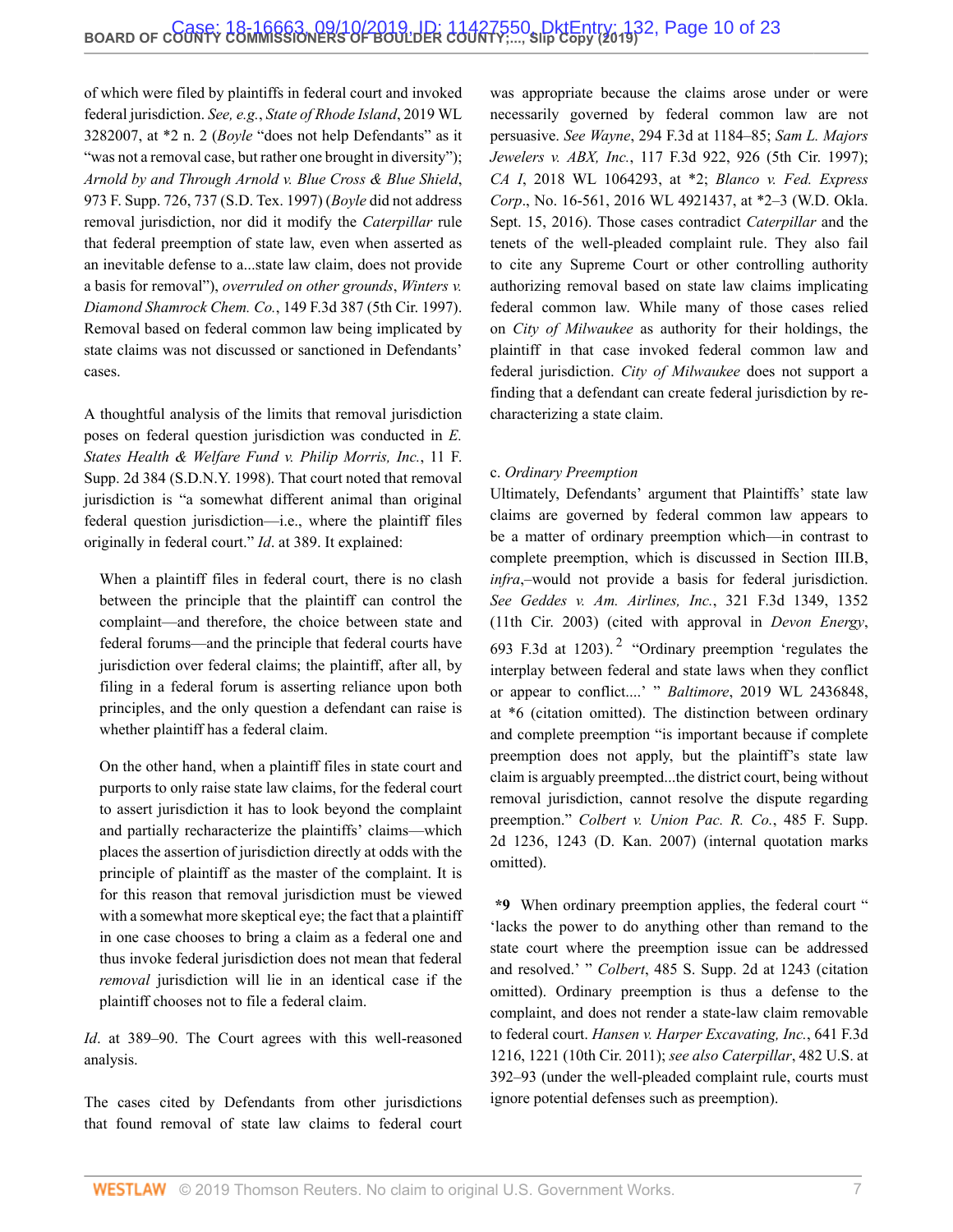Thus, the fact that a defendant asserts that federal common law is applicable "does not mean the plaintiffs' state law claims 'arise under' federal law for purposes of jurisdictional purposes." *E. States Health*[, 11 F. Supp. 2d at 394.](http://www.westlaw.com/Link/Document/FullText?findType=Y&serNum=1998138770&pubNum=0004637&originatingDoc=I5f277810d03f11e99c7da5bca11408d2&refType=RP&fi=co_pp_sp_4637_394&originationContext=document&vr=3.0&rs=cblt1.0&transitionType=DocumentItem&contextData=(sc.Search)#co_pp_sp_4637_394) As that court explained, "[c]ouch it as they will in 'arising under' language, the defendants fail to explain why their assertion that federal common law governs...is not simply a preemption defense which, while it may very well be a winning argument on a motion to dismiss in the state court, will not support removal jurisdiction." *Id*.

This finding is consistent with the decision in *Baltimore*. The court there found the defendants' assertion that federal question jurisdiction existed because the City's nuisance claim "is in fact 'governed by federal common law' " was " 'a cleverly veiled [ordinary] preemption argument." *[Baltimore](http://www.westlaw.com/Link/Document/FullText?findType=Y&serNum=2048466347&pubNum=0000999&originatingDoc=I5f277810d03f11e99c7da5bca11408d2&refType=RP&originationContext=document&vr=3.0&rs=cblt1.0&transitionType=DocumentItem&contextData=(sc.Search))*, [2019 WL 2436848, at \\*6](http://www.westlaw.com/Link/Document/FullText?findType=Y&serNum=2048466347&pubNum=0000999&originatingDoc=I5f277810d03f11e99c7da5bca11408d2&refType=RP&originationContext=document&vr=3.0&rs=cblt1.0&transitionType=DocumentItem&contextData=(sc.Search)) (citing *Boyle*[, 487 U.S. at 504](http://www.westlaw.com/Link/Document/FullText?findType=Y&serNum=1988082578&pubNum=0000780&originatingDoc=I5f277810d03f11e99c7da5bca11408d2&refType=RP&fi=co_pp_sp_780_504&originationContext=document&vr=3.0&rs=cblt1.0&transitionType=DocumentItem&contextData=(sc.Search)#co_pp_sp_780_504)). As the *Baltimore* defendants' argument amounted to an ordinary preemption defense, it did "not allow the Court to treat the City's public nuisance claim as if it had been pleaded under federal law for jurisdictional purposes." *Id*. The court also found that the *CA I* ruling was "at odds with the firmly established principle that ordinary preemption does not give rise to federal question jurisdiction." *Id*[. at \\*8.](http://www.westlaw.com/Link/Document/FullText?findType=Y&serNum=2048466347&pubNum=0000999&originatingDoc=I5f277810d03f11e99c7da5bca11408d2&refType=RP&originationContext=document&vr=3.0&rs=cblt1.0&transitionType=DocumentItem&contextData=(sc.Search))

Because an ordinary preemption defense does not support remand, Defendants' federal common law argument could only prevail under the doctrine of complete preemption. Unlike ordinary preemption, complete preemption "is so 'extraordinary' that it 'converts an ordinary state law common-law complaint into one stating a federal claim for purposes of the well-pleaded complaint rule.' " *[Caterpillar](http://www.westlaw.com/Link/Document/FullText?findType=Y&serNum=1987071665&pubNum=0000780&originatingDoc=I5f277810d03f11e99c7da5bca11408d2&refType=RP&fi=co_pp_sp_780_393&originationContext=document&vr=3.0&rs=cblt1.0&transitionType=DocumentItem&contextData=(sc.Search)#co_pp_sp_780_393)*, [482 U.S. at 393](http://www.westlaw.com/Link/Document/FullText?findType=Y&serNum=1987071665&pubNum=0000780&originatingDoc=I5f277810d03f11e99c7da5bca11408d2&refType=RP&fi=co_pp_sp_780_393&originationContext=document&vr=3.0&rs=cblt1.0&transitionType=DocumentItem&contextData=(sc.Search)#co_pp_sp_780_393) (citation omitted).

> 2. Whether Plaintiffs' Right to Relief Necessarily Depends on Resolution of a Substantial Question of Federal Law (*Grable* Jurisdiction)

Defendants also argue that federal jurisdiction exists under the second prong of the "arising under" jurisdiction, as Plaintiffs' claims necessarily depend on a resolution of a substantial question of federal law under *Grable*. They contend that the Complaint raises federal issues under *Grable* "because it seeks to have a court determine for the entire United States, as well as Canada and other foreign actors, the appropriate balance between the production, sale, and

use of fossil fuels and addressing the risks of climate change." (ECF No. 1 ¶ 37.) Such an inquiry, according to Defendants, "necessarily entails the resolution of substantial federal questions concerning important federal regulations, contracting, and diplomacy." (*Id*.) Thus, they assert that the "state-law claim[s] necessarily raise a stated federal issue, actually disputed and substantial, which a federal forum may entertain without disturbing...federal and state judicial responsibilities." *Grable*[, 545 U.S. at 313–14.](http://www.westlaw.com/Link/Document/FullText?findType=Y&serNum=2006791874&pubNum=0000780&originatingDoc=I5f277810d03f11e99c7da5bca11408d2&refType=RP&fi=co_pp_sp_780_313&originationContext=document&vr=3.0&rs=cblt1.0&transitionType=DocumentItem&contextData=(sc.Search)#co_pp_sp_780_313)

**\*10** The substantial question doctrine "captures the commonsense notion that a federal court ought to be able to hear claims recognized under state law that nonetheless turn on substantial questions of federal law, and thus justify resort to the experience, solicitude, and hope of uniformity that a federal forum offers on federal issues." *Grable*[, 545 U.S. at](http://www.westlaw.com/Link/Document/FullText?findType=Y&serNum=2006791874&pubNum=0000780&originatingDoc=I5f277810d03f11e99c7da5bca11408d2&refType=RP&fi=co_pp_sp_780_312&originationContext=document&vr=3.0&rs=cblt1.0&transitionType=DocumentItem&contextData=(sc.Search)#co_pp_sp_780_312) [312](http://www.westlaw.com/Link/Document/FullText?findType=Y&serNum=2006791874&pubNum=0000780&originatingDoc=I5f277810d03f11e99c7da5bca11408d2&refType=RP&fi=co_pp_sp_780_312&originationContext=document&vr=3.0&rs=cblt1.0&transitionType=DocumentItem&contextData=(sc.Search)#co_pp_sp_780_312). To invoke this branch of federal question jurisdiction, the Defendants must show that "a federal issue is: (1) necessarily raised, (2) actually disputed, (3) substantial, and (4) capable of resolution in federal court without disrupting the federalstate balance approved by Congress." *Gunn*[, 568 U.S. at 258.](http://www.westlaw.com/Link/Document/FullText?findType=Y&serNum=2029898029&pubNum=0000780&originatingDoc=I5f277810d03f11e99c7da5bca11408d2&refType=RP&fi=co_pp_sp_780_258&originationContext=document&vr=3.0&rs=cblt1.0&transitionType=DocumentItem&contextData=(sc.Search)#co_pp_sp_780_258)

Jurisdiction under the substantial question doctrine "is exceedingly narrow—a special and small category of cases." *Firstenberg*[, 696 F.3d at 1023](http://www.westlaw.com/Link/Document/FullText?findType=Y&serNum=2028802675&pubNum=0000506&originatingDoc=I5f277810d03f11e99c7da5bca11408d2&refType=RP&fi=co_pp_sp_506_1023&originationContext=document&vr=3.0&rs=cblt1.0&transitionType=DocumentItem&contextData=(sc.Search)#co_pp_sp_506_1023) (citation and internal quotation marks omitted). "[M]ere need to apply federal law in a statelaw claim will not suffice to open the 'arising under' door" of jurisdiction. *Grable*[, 545 U.S. at 313](http://www.westlaw.com/Link/Document/FullText?findType=Y&serNum=2006791874&pubNum=0000780&originatingDoc=I5f277810d03f11e99c7da5bca11408d2&refType=RP&fi=co_pp_sp_780_313&originationContext=document&vr=3.0&rs=cblt1.0&transitionType=DocumentItem&contextData=(sc.Search)#co_pp_sp_780_313). Instead, " 'federal jurisdiction demands not only on a contested federal issue, but a substantial one, indicating a serious federal interest in claiming the advantages thought to be inherent in a federal forum.' " *Id*. (citation omitted).

#### a. *Necessarily Raised*

The Court finds that the first prong of substantial question jurisdiction is not met because Plaintiffs' claims do not necessarily raise or depend on issues of federal law. The discussion of this issue in *Baltimore* is instructive. In that case, the defendants contended that *Grable* jurisdiction existed because the claims raised a host of federal issues. *[Baltimore](http://www.westlaw.com/Link/Document/FullText?findType=Y&serNum=2048466347&pubNum=0000999&originatingDoc=I5f277810d03f11e99c7da5bca11408d2&refType=RP&originationContext=document&vr=3.0&rs=cblt1.0&transitionType=DocumentItem&contextData=(sc.Search))*, [2019 WL 2436848, at \\*9.](http://www.westlaw.com/Link/Document/FullText?findType=Y&serNum=2048466347&pubNum=0000999&originatingDoc=I5f277810d03f11e99c7da5bca11408d2&refType=RP&originationContext=document&vr=3.0&rs=cblt1.0&transitionType=DocumentItem&contextData=(sc.Search)) For example, the defendants asserted that the claims " 'intrude upon both foreign policy and carefully balanced regulatory considerations at the national level, including the foreign affairs doctrine.' " *Id*. (citation omitted). They also asserted that the claims " 'have a significant impact on foreign affairs,' 'require federal-lawbased cost-benefit analyses,' " and " 'amount to a collateral attack on federal regulatory oversight of energy and the environment.' " *Id.* (citation omitted). These allegations are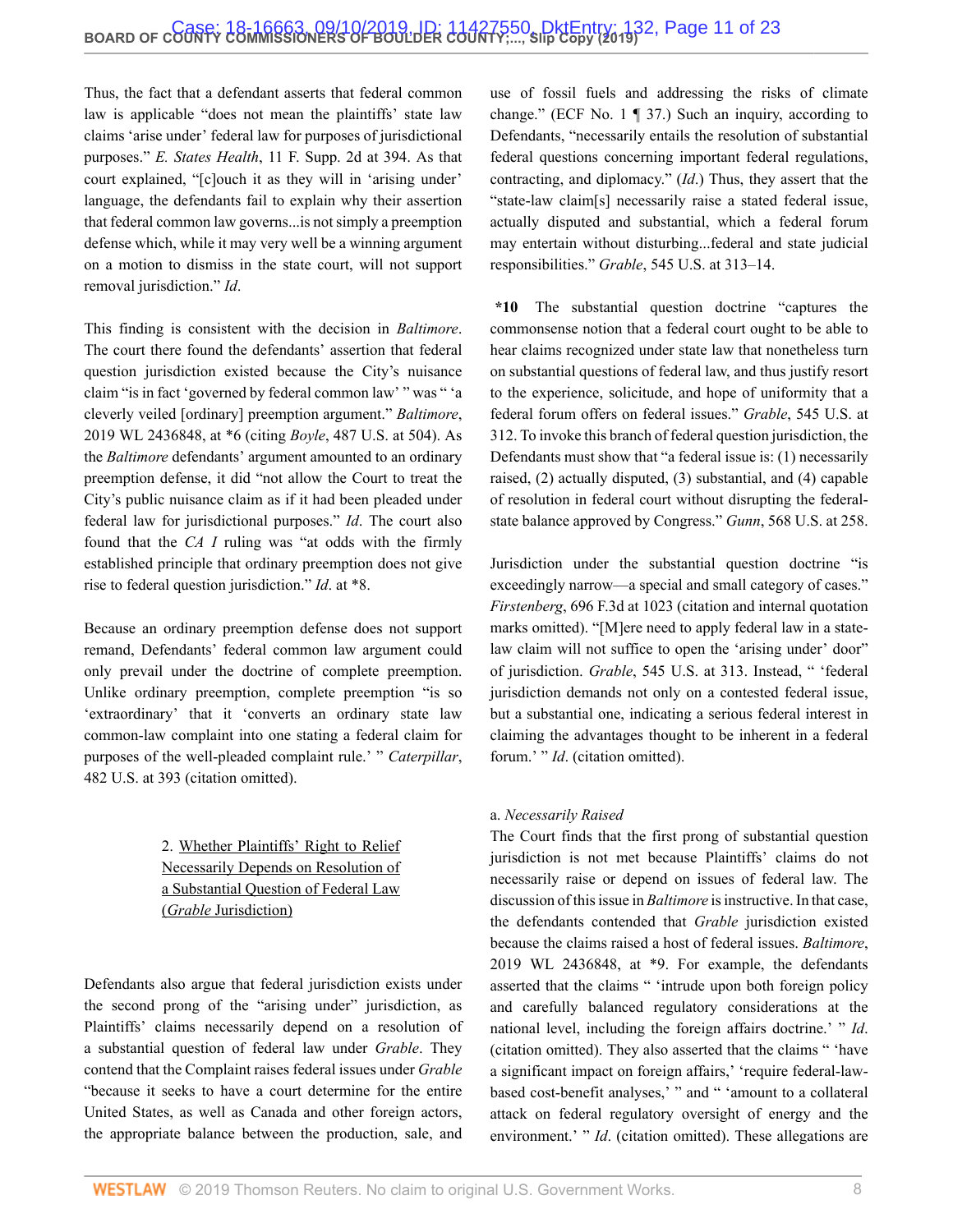almost identical to what Defendants assert in this case. (*See* ECF No. 48 at 22—"Plaintiffs' claims gravely impact foreign affairs"; 24—"Plaintiffs' claims require reassessment of costbenefit analyses committed to, and already conducted by the Government"; 26—the claims "are a collateral attack on federal regulatory oversight of energy and the environment").

*Baltimore* found that these issues were not " 'necessarily raised' by the City's claims, as required for *Grable* jurisdiction." [2019 WL 2436848, at \\*9–10](http://www.westlaw.com/Link/Document/FullText?findType=Y&serNum=2048466347&pubNum=0000999&originatingDoc=I5f277810d03f11e99c7da5bca11408d2&refType=RP&originationContext=document&vr=3.0&rs=cblt1.0&transitionType=DocumentItem&contextData=(sc.Search)). As to the alleged significant effect on foreign affairs, the court agreed that "[c]limate change is certainly a matter of serious national and international concern." *Id*[. at \\*10.](http://www.westlaw.com/Link/Document/FullText?findType=Y&serNum=2048466347&pubNum=0000999&originatingDoc=I5f277810d03f11e99c7da5bca11408d2&refType=RP&originationContext=document&vr=3.0&rs=cblt1.0&transitionType=DocumentItem&contextData=(sc.Search)) But it found that defendants did "not actually identify any foreign policy that was implicated by the City's claims, much less one that is necessarily raised." *Id*. "They merely point out that climate change '*has* been the subject of international negotiations for decades.' " *Id*. *Baltimore* found that "defendants' generalized references to foreign policy wholly fail to demonstrate that a federal question is 'essential to resolving' the City's state law claims." *Id*. (citation omitted).

The Court finds the analysis in *Baltimore* equally persuasive as to Defendants' reliance on foreign affairs in this case, as they point to no specific foreign policy that is essential to resolving the Plaintiffs' claims. Instead, they cite only generally to non-binding, international agreements that do not apply to private parties, and do not explain how this case could supplant the structure of such foreign policy arrangements. Certainly Defendants have not shown that any interpretation of foreign policy is an essential element of Plaintiffs' claims. *Gilmore v. Weatherford*[, 694 F.3d 1160, 1173 \(10th Cir. 2012\).](http://www.westlaw.com/Link/Document/FullText?findType=Y&serNum=2028528193&pubNum=0000506&originatingDoc=I5f277810d03f11e99c7da5bca11408d2&refType=RP&fi=co_pp_sp_506_1173&originationContext=document&vr=3.0&rs=cblt1.0&transitionType=DocumentItem&contextData=(sc.Search)#co_pp_sp_506_1173)

**\*11** The *CA I* and *City of New York* decisions do not support Defendants' argument that the foreign policy issues raise substantial questions of law. Defendants note, for example, that the *City of New York* court dismissed the claims there on the merits "for severely infring[ing] upon the foreignpolicy decisions that are squarely within the purview of the political branches of the U.S. Government." [325 F. Supp. 3d](http://www.westlaw.com/Link/Document/FullText?findType=Y&serNum=2045062370&pubNum=0007903&originatingDoc=I5f277810d03f11e99c7da5bca11408d2&refType=RP&fi=co_pp_sp_7903_476&originationContext=document&vr=3.0&rs=cblt1.0&transitionType=DocumentItem&contextData=(sc.Search)#co_pp_sp_7903_476) [at 476.](http://www.westlaw.com/Link/Document/FullText?findType=Y&serNum=2045062370&pubNum=0007903&originatingDoc=I5f277810d03f11e99c7da5bca11408d2&refType=RP&fi=co_pp_sp_7903_476&originationContext=document&vr=3.0&rs=cblt1.0&transitionType=DocumentItem&contextData=(sc.Search)#co_pp_sp_7903_476) But as Defendants have acknowledged, at least at this stage of these proceedings, the Court is not considering the merits of Plaintiffs' claims or whether they would survive a motion to dismiss, only whether there is a basis for federal jurisdiction. (*See* ECF No. 1 ¶ 20.) While *CA I* and *City of New York* may ultimately be relevant to whether Plaintiffs' claims should be dismissed, they do not provide a basis for *Grable* jurisdiction. *See [Becker v. Ute Indian Tribe of the](http://www.westlaw.com/Link/Document/FullText?findType=Y&serNum=2034648904&pubNum=0000506&originatingDoc=I5f277810d03f11e99c7da5bca11408d2&refType=RP&fi=co_pp_sp_506_948&originationContext=document&vr=3.0&rs=cblt1.0&transitionType=DocumentItem&contextData=(sc.Search)#co_pp_sp_506_948) [Uintah and Ouray Reservation](http://www.westlaw.com/Link/Document/FullText?findType=Y&serNum=2034648904&pubNum=0000506&originatingDoc=I5f277810d03f11e99c7da5bca11408d2&refType=RP&fi=co_pp_sp_506_948&originationContext=document&vr=3.0&rs=cblt1.0&transitionType=DocumentItem&contextData=(sc.Search)#co_pp_sp_506_948)*, 770 F.3d 944, 948 (10th Cir.

[2014\)](http://www.westlaw.com/Link/Document/FullText?findType=Y&serNum=2034648904&pubNum=0000506&originatingDoc=I5f277810d03f11e99c7da5bca11408d2&refType=RP&fi=co_pp_sp_506_948&originationContext=document&vr=3.0&rs=cblt1.0&transitionType=DocumentItem&contextData=(sc.Search)#co_pp_sp_506_948) (federal law that is alleged as a barrier to the success of a state law claim "is not a sufficient basis from which to conclude that the questions are 'necessarily raised' ") (citation omitted).

*Baltimore* also rejected cost-benefit analysis and collateral attack arguments as a basis for *Grable* jurisdiction, finding that they "miss[ ] the mark." [2019 WL 2436848, at \\*10.](http://www.westlaw.com/Link/Document/FullText?findType=Y&serNum=2048466347&pubNum=0000999&originatingDoc=I5f277810d03f11e99c7da5bca11408d2&refType=RP&originationContext=document&vr=3.0&rs=cblt1.0&transitionType=DocumentItem&contextData=(sc.Search)) This is because the nuisance claims were, as here, based on the "extraction, production, promotion, and sale of fossil fuel products without warning consumers and the public of their known risks", and did "not rely on any federal statutes or regulations" or violations thereof. *Id*. "Although federal laws and regulations governing energy production and air pollution may supply potential defenses," the court found that federal law was "plainly not an element" of the City's state law nuisance claims. *Id*.

The same analysis surely applies here. Plaintiffs' state law claims do not have as an element any aspect of federal law or regulations. Plaintiffs do not allege that any federal regulation or decision is unlawful, or a factor in their claims, nor are they asking the Court to consider whether the government's decisions to permit fossil fuel use and sale are appropriate.

As to jurisdiction under *Grable*, the Baltimore court concluded that, "[t]o be sure, there are federal *interests* in addressing climate change." [2019 WL 2436848, at \\*11](http://www.westlaw.com/Link/Document/FullText?findType=Y&serNum=2048466347&pubNum=0000999&originatingDoc=I5f277810d03f11e99c7da5bca11408d2&refType=RP&originationContext=document&vr=3.0&rs=cblt1.0&transitionType=DocumentItem&contextData=(sc.Search)) (emphasis in original). "Defendants have failed to establish, however, that a federal *issue* is a 'necessary element' of the City's state law claims." *Id*. (citation omitted) (emphasis in original). Thus, even without considering the remaining requirements for *Grable* jurisdiction, the *Baltimore* court rejected the defendants' assertion that the case fell within "the 'special and small category' of cases in which federal question jurisdiction exists over a state law claim. *Id*. (citation omitted).

Two other courts have recently arrived at the same conclusion. The court in *State of Rhode Island* found that the defendants had not shown that federal law was " 'an element and an essential one, of the [State]'s cause[s] of action.' " [2019 WL](http://www.westlaw.com/Link/Document/FullText?findType=Y&serNum=2048741931&pubNum=0000999&originatingDoc=I5f277810d03f11e99c7da5bca11408d2&refType=RP&originationContext=document&vr=3.0&rs=cblt1.0&transitionType=DocumentItem&contextData=(sc.Search)) [3282007, at \\*4](http://www.westlaw.com/Link/Document/FullText?findType=Y&serNum=2048741931&pubNum=0000999&originatingDoc=I5f277810d03f11e99c7da5bca11408d2&refType=RP&originationContext=document&vr=3.0&rs=cblt1.0&transitionType=DocumentItem&contextData=(sc.Search)) (citation omitted). Instead, the court noted that the State's claims "are thoroughly state-law claims", and "[t]he rights, duties, and rules of decision implicated by the complaint are all supplied by state law, without reference to anything federal." *Id*. The court concluded: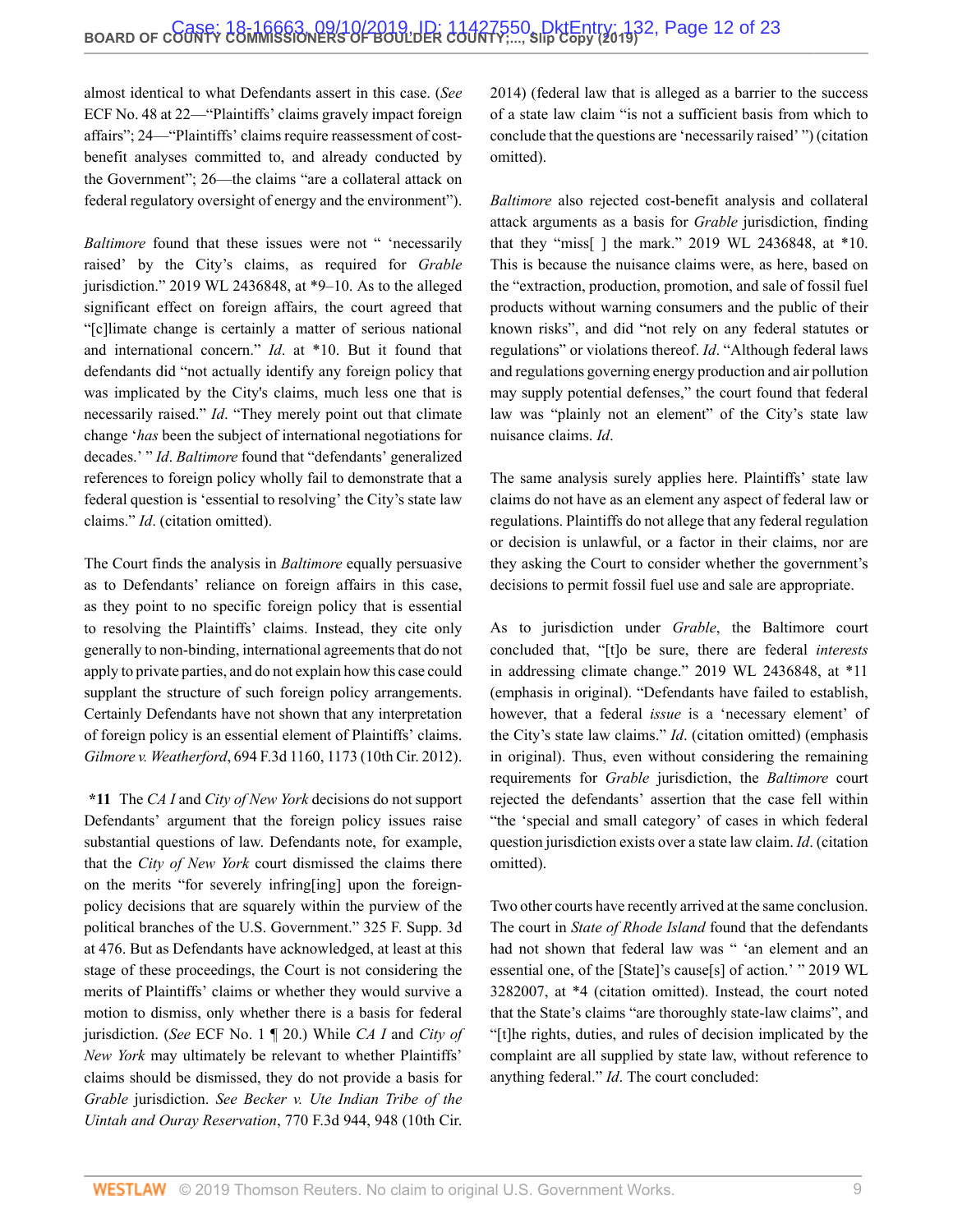By mentioning foreign affairs, federal regulations, and the navigable waters of the United States, Defendants seek to raise issues that they may press in the course of this litigation, but that are not perforce presented by the State's claims....These are, if anything, premature defenses, which even if ultimately decisive, cannot support removal.

#### *Id*. (internal citations omitted).

Similarly, the court in *San Mateo* found that the defendants had not pointed to a specific issue of federal law that necessarily had to be resolved to adjudicate the state law claims. [294 F. Supp. 3d at 938.](http://www.westlaw.com/Link/Document/FullText?findType=Y&serNum=2044125687&pubNum=0007903&originatingDoc=I5f277810d03f11e99c7da5bca11408d2&refType=RP&fi=co_pp_sp_7903_938&originationContext=document&vr=3.0&rs=cblt1.0&transitionType=DocumentItem&contextData=(sc.Search)#co_pp_sp_7903_938) Instead, "the defendants mostly gesture to federal law and federal concerns in a generalized way." *Id*. The court found that "[t]he mere potential for foreign policy implications", the "mere existence of a federal regulatory regime", or the possibility that the claims involved a weighing of costs and benefits did not raise the kind of actually disputed, substantial federal issue necessary for *Grable* jurisdiction. *Id*. *San Mateo* concluded, "[o]n the defendants' theory, many (if not all) state tort claims that involve the balancing of interests and are brought against federally regulated entities would be removable", and "*Grable* does not sweep so broadly." *Id*.

**\*12** The Court agrees with the well-reasoned analyses in *Baltimore*, *State of Rhode Island*, and *San Mateo*, and adopts the reasoning of those decisions. To the extent Defendants raise other issues not addressed in those cases, the Court finds that they also are not necessarily raised in Plaintiffs' Complaint.

Defendants here assert that Plaintiffs' claims raise a significant issue under *Grable* because they attack the decision of the federal government to enter into contracts with Defendant ExxonMobil to develop and sell fossil fuels. (ECF No. 1 ¶ 43.) Further, they argue that the Complaint seeks to deprive the federal government of a mechanism for carrying out vital governmental functions, and frustrates federal objectives. (*Id*. ¶ 44.)

Plaintiffs' claims, however, assert no rights under the contracts referenced by Defendants. Nor do they challenge the contracts' validity, or require a court to interpret their meaning or importance. The Complaint does not even mention the contracts. Defendants' argument appears to be based solely on their unsupported speculation about the potential impact that Plaintiffs' success would have on the government's ability to continue purchasing fossil fuels. (*Id*. ¶¶ 43–44.) Even if Defendants' speculation was well-founded, this would be relevant only to the substantiality prong of the *Grable* analysis. *See [Bennett v. Sw. Airlines Co.](http://www.westlaw.com/Link/Document/FullText?findType=Y&serNum=2012108150&pubNum=0000506&originatingDoc=I5f277810d03f11e99c7da5bca11408d2&refType=RP&fi=co_pp_sp_506_910&originationContext=document&vr=3.0&rs=cblt1.0&transitionType=DocumentItem&contextData=(sc.Search)#co_pp_sp_506_910)*, 484 F.3d 907, [910 \(10th Cir. 2007\)](http://www.westlaw.com/Link/Document/FullText?findType=Y&serNum=2012108150&pubNum=0000506&originatingDoc=I5f277810d03f11e99c7da5bca11408d2&refType=RP&fi=co_pp_sp_506_910&originationContext=document&vr=3.0&rs=cblt1.0&transitionType=DocumentItem&contextData=(sc.Search)#co_pp_sp_506_910). Defendants have not established the first requirement—that the issue is necessarily raised by the Plaintiffs.

#### b. *Substantiality*

The Court also finds that the second prong, substantiality, is not met. To determine substantiality, courts "look[ ] to whether the federal law issue is central to the case." *[Gilmore](http://www.westlaw.com/Link/Document/FullText?findType=Y&serNum=2028528193&pubNum=0000506&originatingDoc=I5f277810d03f11e99c7da5bca11408d2&refType=RP&fi=co_pp_sp_506_1175&originationContext=document&vr=3.0&rs=cblt1.0&transitionType=DocumentItem&contextData=(sc.Search)#co_pp_sp_506_1175)*, [694 F.3d at 1175.](http://www.westlaw.com/Link/Document/FullText?findType=Y&serNum=2028528193&pubNum=0000506&originatingDoc=I5f277810d03f11e99c7da5bca11408d2&refType=RP&fi=co_pp_sp_506_1175&originationContext=document&vr=3.0&rs=cblt1.0&transitionType=DocumentItem&contextData=(sc.Search)#co_pp_sp_506_1175) Courts distinguish "between 'a nearly pure issue of law' that would govern 'numerous' cases and issues that are 'fact-bound and situation-specific.' " *Id*[. at 1174](http://www.westlaw.com/Link/Document/FullText?findType=Y&serNum=2028528193&pubNum=0000506&originatingDoc=I5f277810d03f11e99c7da5bca11408d2&refType=RP&fi=co_pp_sp_506_1174&originationContext=document&vr=3.0&rs=cblt1.0&transitionType=DocumentItem&contextData=(sc.Search)#co_pp_sp_506_1174) (quoting *[Empire Healthchoice Assurance, Inc. v. McVeigh,](http://www.westlaw.com/Link/Document/FullText?findType=Y&serNum=2009354631&pubNum=0000780&originatingDoc=I5f277810d03f11e99c7da5bca11408d2&refType=RP&fi=co_pp_sp_780_700&originationContext=document&vr=3.0&rs=cblt1.0&transitionType=DocumentItem&contextData=(sc.Search)#co_pp_sp_780_700)* [547 U.S. 677, 700–11 \(2006\)\)](http://www.westlaw.com/Link/Document/FullText?findType=Y&serNum=2009354631&pubNum=0000780&originatingDoc=I5f277810d03f11e99c7da5bca11408d2&refType=RP&fi=co_pp_sp_780_700&originationContext=document&vr=3.0&rs=cblt1.0&transitionType=DocumentItem&contextData=(sc.Search)#co_pp_sp_780_700). When a case " 'involve<sup>[s]</sup> substantial questions of state as well as federal law,' this factor weighs against asserting federal jurisdiction." *[Id.](http://www.westlaw.com/Link/Document/FullText?findType=Y&serNum=2028528193&pubNum=0000506&originatingDoc=I5f277810d03f11e99c7da5bca11408d2&refType=RP&fi=co_pp_sp_506_1175&originationContext=document&vr=3.0&rs=cblt1.0&transitionType=DocumentItem&contextData=(sc.Search)#co_pp_sp_506_1175)* at [1175](http://www.westlaw.com/Link/Document/FullText?findType=Y&serNum=2028528193&pubNum=0000506&originatingDoc=I5f277810d03f11e99c7da5bca11408d2&refType=RP&fi=co_pp_sp_506_1175&originationContext=document&vr=3.0&rs=cblt1.0&transitionType=DocumentItem&contextData=(sc.Search)#co_pp_sp_506_1175) (citation omitted).

The Court finds that the issues raised by Defendants are not central to Plaintiffs' claims, and the claims are "rife with legal and factual issues that are not related" to the federal issues. *See [Stark-Romero v. Nat'l R.R. Passenger Co. \(Amtrak\)](http://www.westlaw.com/Link/Document/FullText?findType=Y&serNum=2044394993&pubNum=0000999&originatingDoc=I5f277810d03f11e99c7da5bca11408d2&refType=RP&originationContext=document&vr=3.0&rs=cblt1.0&transitionType=DocumentItem&contextData=(sc.Search))*, [No. CIV-09-295, 2010 WL 11602777, at \\*8 \(D.N.M. Mar.](http://www.westlaw.com/Link/Document/FullText?findType=Y&serNum=2044394993&pubNum=0000999&originatingDoc=I5f277810d03f11e99c7da5bca11408d2&refType=RP&originationContext=document&vr=3.0&rs=cblt1.0&transitionType=DocumentItem&contextData=(sc.Search)) [31, 2010\).](http://www.westlaw.com/Link/Document/FullText?findType=Y&serNum=2044394993&pubNum=0000999&originatingDoc=I5f277810d03f11e99c7da5bca11408d2&refType=RP&originationContext=document&vr=3.0&rs=cblt1.0&transitionType=DocumentItem&contextData=(sc.Search)) This case is quite different from those where jurisdiction was found under the substantial question prong of jurisdiction. For example, in *Grable*, "the meaning of the federal statute...appear[ed] to be the only legal or factual issue contested in the case." [545 U.S. at 315.](http://www.westlaw.com/Link/Document/FullText?findType=Y&serNum=2006791874&pubNum=0000780&originatingDoc=I5f277810d03f11e99c7da5bca11408d2&refType=RP&fi=co_pp_sp_780_315&originationContext=document&vr=3.0&rs=cblt1.0&transitionType=DocumentItem&contextData=(sc.Search)#co_pp_sp_780_315) Similarly, in a Tenth Circuit case finding jurisdiction under *Grable*, "construction of the federal land grant" at issue "appear[ed] to be the only legal or factual issue contested in the case." *[Nicodemus v.](http://www.westlaw.com/Link/Document/FullText?findType=Y&serNum=2008681553&pubNum=0000506&originatingDoc=I5f277810d03f11e99c7da5bca11408d2&refType=RP&fi=co_pp_sp_506_1236&originationContext=document&vr=3.0&rs=cblt1.0&transitionType=DocumentItem&contextData=(sc.Search)#co_pp_sp_506_1236) Union Pac. Corp.,* [440 F.3d 1227, 1236 \(10th Cir. 2006\)](http://www.westlaw.com/Link/Document/FullText?findType=Y&serNum=2008681553&pubNum=0000506&originatingDoc=I5f277810d03f11e99c7da5bca11408d2&refType=RP&fi=co_pp_sp_506_1236&originationContext=document&vr=3.0&rs=cblt1.0&transitionType=DocumentItem&contextData=(sc.Search)#co_pp_sp_506_1236). Here, it is plainly apparent that the federal issues raised by Defendants are not the only legal or factual issue contested in the case. Plaintiffs' claims also do not involve a discrete legal question, and are "fact-bound and situation-specific," unlike *Grable*. *See Empire [Healthchoice Assurance](http://www.westlaw.com/Link/Document/FullText?findType=Y&serNum=2009354631&pubNum=0000780&originatingDoc=I5f277810d03f11e99c7da5bca11408d2&refType=RP&fi=co_pp_sp_780_701&originationContext=document&vr=3.0&rs=cblt1.0&transitionType=DocumentItem&contextData=(sc.Search)#co_pp_sp_780_701)*, 547 U.S. at 701; *Bennett*[, 484 F.3d at 910–11](http://www.westlaw.com/Link/Document/FullText?findType=Y&serNum=2012108150&pubNum=0000506&originatingDoc=I5f277810d03f11e99c7da5bca11408d2&refType=RP&fi=co_pp_sp_506_910&originationContext=document&vr=3.0&rs=cblt1.0&transitionType=DocumentItem&contextData=(sc.Search)#co_pp_sp_506_910). Finally, the case does not involve a state-law cause of action that "is 'brought to enforce' a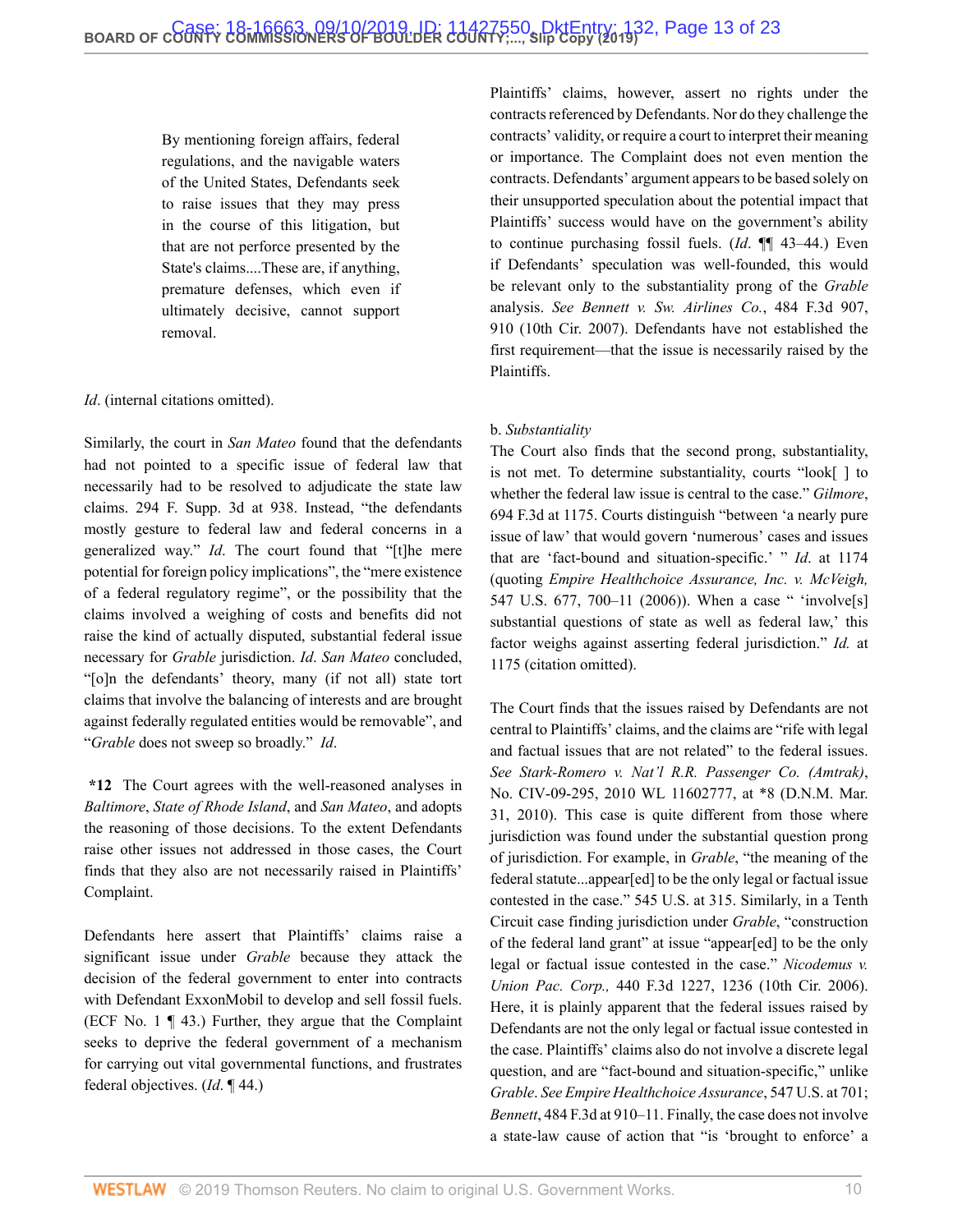duty created by [a federal statute]," where "the claim's very success depends on giving effect to a federal requirement." *[Merrill Lynch, Pierce, Fenner & Smith, Inc. v. Manning](http://www.westlaw.com/Link/Document/FullText?findType=Y&serNum=2038848367&pubNum=0000708&originatingDoc=I5f277810d03f11e99c7da5bca11408d2&refType=RP&fi=co_pp_sp_708_1570&originationContext=document&vr=3.0&rs=cblt1.0&transitionType=DocumentItem&contextData=(sc.Search)#co_pp_sp_708_1570)*, \_\_\_ U.S.  $\qquad$ , 136 S. Ct. 1562, 1570 (2016).

**\*13** The cases relied upon by Defendants are distinguishable, as Plaintiffs have shown in their briefing. For example, while Defendants cite *[Crosby v. National Foreign](http://www.westlaw.com/Link/Document/FullText?findType=Y&serNum=2000382973&pubNum=0000780&originatingDoc=I5f277810d03f11e99c7da5bca11408d2&refType=RP&originationContext=document&vr=3.0&rs=cblt1.0&transitionType=DocumentItem&contextData=(sc.Search)) Trade Council*[, 530 U.S. 363 \(2000\),](http://www.westlaw.com/Link/Document/FullText?findType=Y&serNum=2000382973&pubNum=0000780&originatingDoc=I5f277810d03f11e99c7da5bca11408d2&refType=RP&originationContext=document&vr=3.0&rs=cblt1.0&transitionType=DocumentItem&contextData=(sc.Search)) that case involved preemption under the Supremacy Clause because of a conflict between a state law and Congress's imposition of sanctions. It did not address *Grable* jurisdiction, and thus does not support Defendants' assertion that it is "irrelevant" to the jurisdictional issue that the "foreign agreements are not 'essential elements of any claim.' " (ECF No. 48 at 23.)

Based on the foregoing, the Court finds that federal jurisdiction does not exist under the second prong of the "arising under" jurisdiction, because Plaintiffs' claims do not necessarily depend on a resolution of a substantial question of federal law. As Defendants have not met the first two prongs of the test for such jurisdiction under *Grable*, the Court need not address the remaining prongs.

#### **B. Jurisdiction Through Complete Preemption**

Defendants also rely on the doctrine of complete preemption to authorize removal. Defendants argue that Plaintiffs' claims are completely preempted by the government's foreign affairs power and the Clean Air Act, which they claim govern the United States' participation in worldwide climate policy efforts and national regulation of GHG emissions.

The complete preemption doctrine is an "independent corollary' " to the well-pleaded complaint rule. *[Caterpillar](http://www.westlaw.com/Link/Document/FullText?findType=Y&serNum=1987071665&pubNum=0000780&originatingDoc=I5f277810d03f11e99c7da5bca11408d2&refType=RP&fi=co_pp_sp_780_393&originationContext=document&vr=3.0&rs=cblt1.0&transitionType=DocumentItem&contextData=(sc.Search)#co_pp_sp_780_393)*, [482 U.S. at 393.](http://www.westlaw.com/Link/Document/FullText?findType=Y&serNum=1987071665&pubNum=0000780&originatingDoc=I5f277810d03f11e99c7da5bca11408d2&refType=RP&fi=co_pp_sp_780_393&originationContext=document&vr=3.0&rs=cblt1.0&transitionType=DocumentItem&contextData=(sc.Search)#co_pp_sp_780_393) "Once an area of state law has been completely pre-empted, any claim purportedly based on that pre-empted claim is considered, from its inception, a federal claim, and therefore arises under federal law." *Id*. The complete preemption exception to the well-pleaded complaint rule is "quite rare," *Dutcher*[, 733 F.3d at 985,](http://www.westlaw.com/Link/Document/FullText?findType=Y&serNum=2031292125&pubNum=0000506&originatingDoc=I5f277810d03f11e99c7da5bca11408d2&refType=RP&fi=co_pp_sp_506_985&originationContext=document&vr=3.0&rs=cblt1.0&transitionType=DocumentItem&contextData=(sc.Search)#co_pp_sp_506_985) representing "extraordinary pre-emptive power." *Metro. [Life Ins. Co. v.](http://www.westlaw.com/Link/Document/FullText?findType=Y&serNum=1987042951&pubNum=0000780&originatingDoc=I5f277810d03f11e99c7da5bca11408d2&refType=RP&fi=co_pp_sp_780_65&originationContext=document&vr=3.0&rs=cblt1.0&transitionType=DocumentItem&contextData=(sc.Search)#co_pp_sp_780_65) Taylor*[, 481 U.S. 58, 65 \(1987\).](http://www.westlaw.com/Link/Document/FullText?findType=Y&serNum=1987042951&pubNum=0000780&originatingDoc=I5f277810d03f11e99c7da5bca11408d2&refType=RP&fi=co_pp_sp_780_65&originationContext=document&vr=3.0&rs=cblt1.0&transitionType=DocumentItem&contextData=(sc.Search)#co_pp_sp_780_65) The Supreme Court and the Tenth Circuit have only recognized statutes as the basis for complete preemption. *See, e.g.*, *[Caterpillar](http://www.westlaw.com/Link/Document/FullText?findType=Y&serNum=1987071665&pubNum=0000780&originatingDoc=I5f277810d03f11e99c7da5bca11408d2&refType=RP&fi=co_pp_sp_780_393&originationContext=document&vr=3.0&rs=cblt1.0&transitionType=DocumentItem&contextData=(sc.Search)#co_pp_sp_780_393)*, 482 U.S. [at 393](http://www.westlaw.com/Link/Document/FullText?findType=Y&serNum=1987071665&pubNum=0000780&originatingDoc=I5f277810d03f11e99c7da5bca11408d2&refType=RP&fi=co_pp_sp_780_393&originationContext=document&vr=3.0&rs=cblt1.0&transitionType=DocumentItem&contextData=(sc.Search)#co_pp_sp_780_393) (the doctrine "is applied primarily in cases raising claims pre-empted by § 301 of the" Labor Management Relations Act ("LMRA")); *Devon Energy*[, 693 F.3d at 1204–](http://www.westlaw.com/Link/Document/FullText?findType=Y&serNum=2028457138&pubNum=0000506&originatingDoc=I5f277810d03f11e99c7da5bca11408d2&refType=RP&fi=co_pp_sp_506_1204&originationContext=document&vr=3.0&rs=cblt1.0&transitionType=DocumentItem&contextData=(sc.Search)#co_pp_sp_506_1204) [05](http://www.westlaw.com/Link/Document/FullText?findType=Y&serNum=2028457138&pubNum=0000506&originatingDoc=I5f277810d03f11e99c7da5bca11408d2&refType=RP&fi=co_pp_sp_506_1204&originationContext=document&vr=3.0&rs=cblt1.0&transitionType=DocumentItem&contextData=(sc.Search)#co_pp_sp_506_1204) (complete preemption is "so rare that the Supreme Court has recognized compete preemption in only three areas: § 301

of the [LMRA], § 502 of [the Employee Retirement Income Security Act]," and actions for usery under the National Bank Act).

Complete preemption is ultimately a matter of Congressional intent. Courts must decipher whether Congress intended a statute to provide the exclusive cause of action. *See [Beneficial Nat'l Bank v. Anderson](http://www.westlaw.com/Link/Document/FullText?findType=Y&serNum=2003391166&pubNum=0000780&originatingDoc=I5f277810d03f11e99c7da5bca11408d2&refType=RP&fi=co_pp_sp_780_9&originationContext=document&vr=3.0&rs=cblt1.0&transitionType=DocumentItem&contextData=(sc.Search)#co_pp_sp_780_9)*, 539 U.S. 1, 9 (2003); *Metro. Life Ins. Co.*[, 481 U.S. at 66](http://www.westlaw.com/Link/Document/FullText?findType=Y&serNum=1987042951&pubNum=0000780&originatingDoc=I5f277810d03f11e99c7da5bca11408d2&refType=RP&fi=co_pp_sp_780_66&originationContext=document&vr=3.0&rs=cblt1.0&transitionType=DocumentItem&contextData=(sc.Search)#co_pp_sp_780_66) ("the touchstone of the federal district court's removal jurisdiction is not the 'obviousness' of the pre-emption defense, but the intent of Congress"). If Congress intends preemption "completely to displace ordinarily applicable state law, and to confer federal jurisdiction thereby, it may be expected to make that atypical intention clear." *[Empire Healthchoice Assurance](http://www.westlaw.com/Link/Document/FullText?findType=Y&serNum=2009354631&pubNum=0000780&originatingDoc=I5f277810d03f11e99c7da5bca11408d2&refType=RP&fi=co_pp_sp_780_698&originationContext=document&vr=3.0&rs=cblt1.0&transitionType=DocumentItem&contextData=(sc.Search)#co_pp_sp_780_698)*, 547 U.S. [at 698.](http://www.westlaw.com/Link/Document/FullText?findType=Y&serNum=2009354631&pubNum=0000780&originatingDoc=I5f277810d03f11e99c7da5bca11408d2&refType=RP&fi=co_pp_sp_780_698&originationContext=document&vr=3.0&rs=cblt1.0&transitionType=DocumentItem&contextData=(sc.Search)#co_pp_sp_780_698)

"Thus, a state claim may be removed to federal courts in only two circumstances": "when Congress expressly so provides,...or when a federal statute wholly displaces the state law cause of action through complete pre-emption." *[Beneficial Nat'l Bank](http://www.westlaw.com/Link/Document/FullText?findType=Y&serNum=2003391166&pubNum=0000780&originatingDoc=I5f277810d03f11e99c7da5bca11408d2&refType=RP&fi=co_pp_sp_780_8&originationContext=document&vr=3.0&rs=cblt1.0&transitionType=DocumentItem&contextData=(sc.Search)#co_pp_sp_780_8)*, 539 U.S. at 8. The court must ask, first, whether the federal question at issue preempts the state law relied on by the plaintiff and, second, whether Congress intended to allow removal in such a case, as manifested by the provision of a federal cause of action. *[Devon Energy](http://www.westlaw.com/Link/Document/FullText?findType=Y&serNum=2028457138&pubNum=0000506&originatingDoc=I5f277810d03f11e99c7da5bca11408d2&refType=RP&fi=co_pp_sp_506_1205&originationContext=document&vr=3.0&rs=cblt1.0&transitionType=DocumentItem&contextData=(sc.Search)#co_pp_sp_506_1205)*, 693 [F.3d at 1205](http://www.westlaw.com/Link/Document/FullText?findType=Y&serNum=2028457138&pubNum=0000506&originatingDoc=I5f277810d03f11e99c7da5bca11408d2&refType=RP&fi=co_pp_sp_506_1205&originationContext=document&vr=3.0&rs=cblt1.0&transitionType=DocumentItem&contextData=(sc.Search)#co_pp_sp_506_1205).

#### 1. Complete Preemption Based on Emissions Standards

**\*14** Defendants argue that Congress allows parties to seek stricter nationwide emissions standards by petitioning the EPA, which is the exclusive means by which a party can seek such relief. *See* [42 U.S.C. § 7426\(b\).](http://www.westlaw.com/Link/Document/FullText?findType=L&pubNum=1000546&cite=42USCAS7426&originatingDoc=I5f277810d03f11e99c7da5bca11408d2&refType=RB&originationContext=document&vr=3.0&rs=cblt1.0&transitionType=DocumentItem&contextData=(sc.Search)#co_pp_a83b000018c76) They assert that Plaintiffs' claims go far beyond the authority that the Clean Air Act reserves to states to regulate certain emissions within their own borders; Plaintiffs seek instead to impose liability for global emissions. Because these claims do not duplicate, supplement, or supplant federal law, *[Aetna Health, Inc. v.](http://www.westlaw.com/Link/Document/FullText?findType=Y&serNum=2004610956&pubNum=0000780&originatingDoc=I5f277810d03f11e99c7da5bca11408d2&refType=RP&fi=co_pp_sp_780_209&originationContext=document&vr=3.0&rs=cblt1.0&transitionType=DocumentItem&contextData=(sc.Search)#co_pp_sp_780_209) Davila*[, 542 U.S. 200, 209 \(2004\),](http://www.westlaw.com/Link/Document/FullText?findType=Y&serNum=2004610956&pubNum=0000780&originatingDoc=I5f277810d03f11e99c7da5bca11408d2&refType=RP&fi=co_pp_sp_780_209&originationContext=document&vr=3.0&rs=cblt1.0&transitionType=DocumentItem&contextData=(sc.Search)#co_pp_sp_780_209) Defendants argue they are completely preempted.

The Court rejects Defendants' argument. First, Defendants mischaracterize Plaintiffs' claims. Plaintiffs do not challenge or seek to impose federal emissions regulations, and do not seek to impose liability on emitters. They are also not seeking review of EPA regulatory actions related to GHGs, even those emissions created by the burning of Defendants' products, and are not seeking injunctive relief. Plaintiffs sue for harms caused by Defendants' sale of fossil fuels. The Clean Air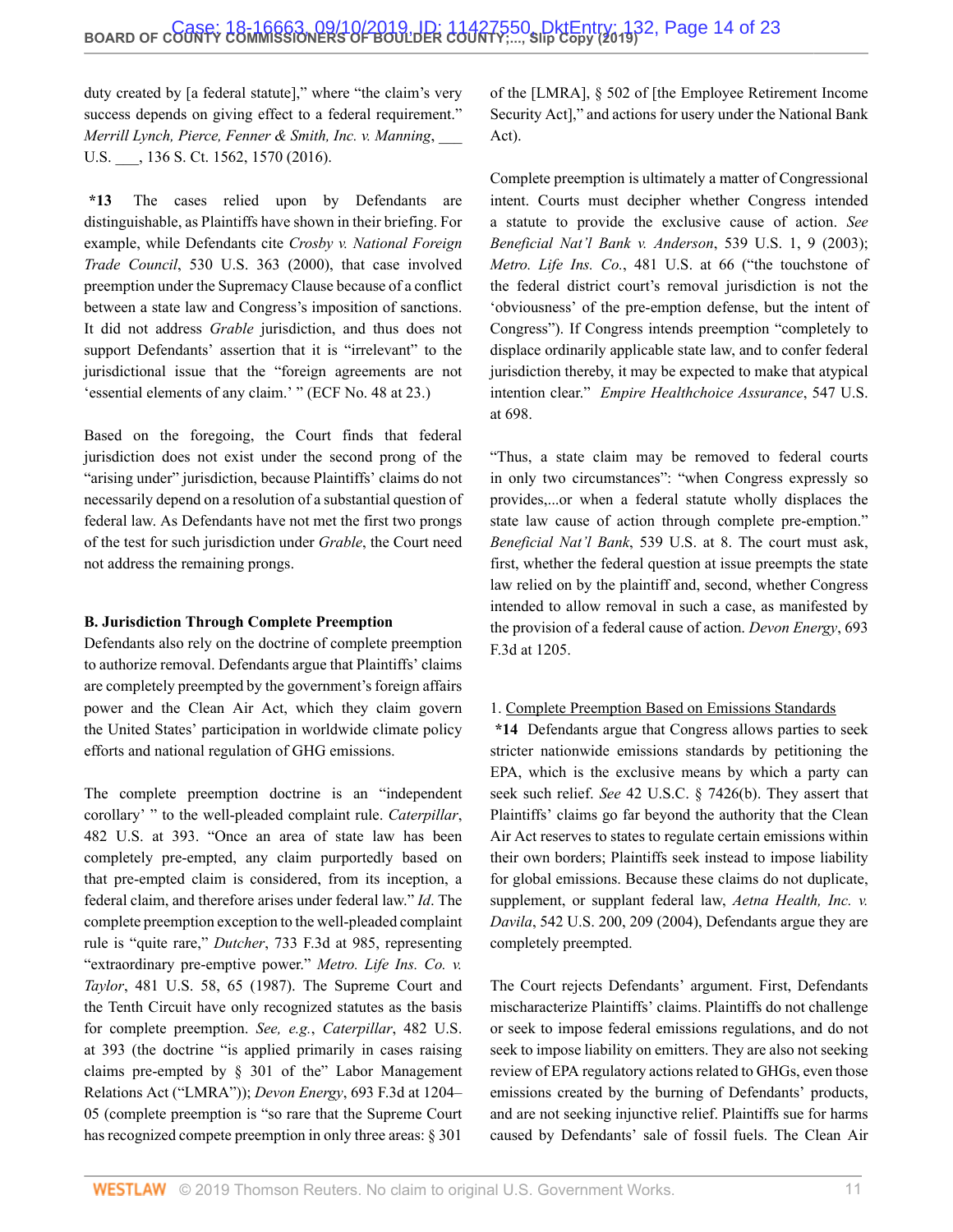Act is silent on that issue; it does not remedy Plaintiffs' harms or address Defendants' conduct. And neither EPA action, nor a cause of action against EPA, could provide the compensation Plaintiffs seek for the injuries suffered as a result of Defendants' actions.

For a statute to form the basis for complete preemption, it must provide a "replacement cause of action" that "substitute[s]" for the state cause of action. *[Schmeling v.](http://www.westlaw.com/Link/Document/FullText?findType=Y&serNum=1996225255&pubNum=0000506&originatingDoc=I5f277810d03f11e99c7da5bca11408d2&refType=RP&fi=co_pp_sp_506_1342&originationContext=document&vr=3.0&rs=cblt1.0&transitionType=DocumentItem&contextData=(sc.Search)#co_pp_sp_506_1342) NORDAM*[, 97 F.3d 1336, 1342–43 \(10th Cir. 1996\).](http://www.westlaw.com/Link/Document/FullText?findType=Y&serNum=1996225255&pubNum=0000506&originatingDoc=I5f277810d03f11e99c7da5bca11408d2&refType=RP&fi=co_pp_sp_506_1342&originationContext=document&vr=3.0&rs=cblt1.0&transitionType=DocumentItem&contextData=(sc.Search)#co_pp_sp_506_1342) "[T]he federal remedy at issue must vindicate the same basic right or interest that would otherwise be vindicated under state law." *Devon Energy*[, 693 F.3d at 1207](http://www.westlaw.com/Link/Document/FullText?findType=Y&serNum=2028457138&pubNum=0000506&originatingDoc=I5f277810d03f11e99c7da5bca11408d2&refType=RP&fi=co_pp_sp_506_1207&originationContext=document&vr=3.0&rs=cblt1.0&transitionType=DocumentItem&contextData=(sc.Search)#co_pp_sp_506_1207). The Clean Air Act provides no federal cause of action for damages, let alone one by a plaintiff claiming economic losses against a private defendant for tortious conduct. Moreover, the Clean Air Act expressly preserves many state common law causes of action, including tort actions for damages. *See* [42 U.S.C. § 7604\(e\)](http://www.westlaw.com/Link/Document/FullText?findType=L&pubNum=1000546&cite=42USCAS7604&originatingDoc=I5f277810d03f11e99c7da5bca11408d2&refType=RB&originationContext=document&vr=3.0&rs=cblt1.0&transitionType=DocumentItem&contextData=(sc.Search)#co_pp_7fdd00001ca15) ("Nothing in this section shall restrict any right...under any statute or common law to seek enforcement of any emission standard or limitation or to seek any other relief"). From this, it is apparent that Congress did not intend the Act to provide exclusive remedies in these circumstances, or to be a basis for removal under the complete preemption doctrine.

To the extent Defendants rely on *AEP*, the Supreme Court there held only that the Clean Air Act displaced federal common law nuisance action related to climate change; it did not review whether the Clean Air Act would preempt state nuisance law. [564 U.S. at 429.](http://www.westlaw.com/Link/Document/FullText?findType=Y&serNum=2025520220&pubNum=0000780&originatingDoc=I5f277810d03f11e99c7da5bca11408d2&refType=RP&fi=co_pp_sp_780_429&originationContext=document&vr=3.0&rs=cblt1.0&transitionType=DocumentItem&contextData=(sc.Search)#co_pp_sp_780_429) In fact, the Court stated that "[n]one of the parties have briefed preemption or otherwise addressed the availability of a claim under state nuisance law," and the Court thus left "the matter open for consideration" by the state court on remand. *Id*. Every court that has considered complete preemption in this type of climate change case has rejected it, including the Baltimore, *State of Rhode Island*, and *San Mateo* courts.

In *Baltimore*, the court stated that while the Clean Air Act provides for private enforcement in certain situations, there was "an absence of any indication that Congress intended for these causes of action...to be the exclusive remedy for injuries stemming from air pollution." [2019 WL 2436848, at](http://www.westlaw.com/Link/Document/FullText?findType=Y&serNum=2048466347&pubNum=0000999&originatingDoc=I5f277810d03f11e99c7da5bca11408d2&refType=RP&originationContext=document&vr=3.0&rs=cblt1.0&transitionType=DocumentItem&contextData=(sc.Search)) [\\*13](http://www.westlaw.com/Link/Document/FullText?findType=Y&serNum=2048466347&pubNum=0000999&originatingDoc=I5f277810d03f11e99c7da5bca11408d2&refType=RP&originationContext=document&vr=3.0&rs=cblt1.0&transitionType=DocumentItem&contextData=(sc.Search)). To the contrary, it noted that the Clean Air Act "contains a savings clause that specifically preserves other causes of action." *Id*.

**\*15** Similarly, the *State of Rhode Island* court stated, "statutes that have been found to completely preempt statelaw causes of action...all do two things: They 'provide[] the exclusive cause of action for the claim asserted and also set forth procedures and remedies governing that cause of action.' " [2019 WL 3282007, at \\*3](http://www.westlaw.com/Link/Document/FullText?findType=Y&serNum=2048741931&pubNum=0000999&originatingDoc=I5f277810d03f11e99c7da5bca11408d2&refType=RP&originationContext=document&vr=3.0&rs=cblt1.0&transitionType=DocumentItem&contextData=(sc.Search)) (citation omitted). The court found that the defendants failed to show that the Clean Air Act does these things, and stated that "[a]s far as the Court can tell, the [Act] authorizes nothing like the State's claims, much less to the exclusion of those sounding in state law." *Id*. Further, it noted that the Act "itself says that controlling air pollution is 'the primary responsibility of States and local governments,' " and that the Act has a savings clause for citizen suits. *Id*[. at \\*3–4](http://www.westlaw.com/Link/Document/FullText?findType=Y&serNum=2048741931&pubNum=0000999&originatingDoc=I5f277810d03f11e99c7da5bca11408d2&refType=RP&originationContext=document&vr=3.0&rs=cblt1.0&transitionType=DocumentItem&contextData=(sc.Search)) (citation omitted). The court concluded:

> A statute that goes so far out of its way to preserve state prerogatives cannot be said to be an expression of Congress's 'extraordinary pre-emptive power' to convert state-law claims into federal-law claims. *[Metro. Life Ins.](http://www.westlaw.com/Link/Document/FullText?findType=Y&serNum=1987042951&pubNum=0000780&originatingDoc=I5f277810d03f11e99c7da5bca11408d2&refType=RP&fi=co_pp_sp_780_65&originationContext=document&vr=3.0&rs=cblt1.0&transitionType=DocumentItem&contextData=(sc.Search)#co_pp_sp_780_65) Co.*[, 481 U.S. at 65](http://www.westlaw.com/Link/Document/FullText?findType=Y&serNum=1987042951&pubNum=0000780&originatingDoc=I5f277810d03f11e99c7da5bca11408d2&refType=RP&fi=co_pp_sp_780_65&originationContext=document&vr=3.0&rs=cblt1.0&transitionType=DocumentItem&contextData=(sc.Search)#co_pp_sp_780_65). No court has so held, and neither will this one.

#### *Id*. at \*4.

Finally, the *San Mateo* court noted that the defendants did "not point to any applicable statutory provision that involves complete preemption." [294 F. Supp. 3d at 938](http://www.westlaw.com/Link/Document/FullText?findType=Y&serNum=2044125687&pubNum=0007903&originatingDoc=I5f277810d03f11e99c7da5bca11408d2&refType=RP&fi=co_pp_sp_7903_938&originationContext=document&vr=3.0&rs=cblt1.0&transitionType=DocumentItem&contextData=(sc.Search)#co_pp_sp_7903_938). To the contrary, the Clean Air Act and the Clean Water Act both contain savings clauses that preserve state causes of action and suggest that Congress did not intend the federal causes of action under those statutes 'to be exclusive.' " *Id*. (citations omitted).

Other courts have held similarly, rejecting federal jurisdiction on the basis of complete preemption of state law claims by the Clean Air Act. The United States District Court for the Southern District of New York held that the Clean Air Act did not completely preempt the plaintiffs' state law claims for temporary nuisance, trespass, and negligence arising from alleged contamination from a steel mill, and thus did not provide a basis for federal jurisdiction. *[Keltner v. SunCoke](http://www.westlaw.com/Link/Document/FullText?findType=Y&serNum=2036353209&pubNum=0000999&originatingDoc=I5f277810d03f11e99c7da5bca11408d2&refType=RP&originationContext=document&vr=3.0&rs=cblt1.0&transitionType=DocumentItem&contextData=(sc.Search)) Energy, Inc.*[, 2015 WL 3400234, at \\*4–5 \(S.D. Ill. May 26,](http://www.westlaw.com/Link/Document/FullText?findType=Y&serNum=2036353209&pubNum=0000999&originatingDoc=I5f277810d03f11e99c7da5bca11408d2&refType=RP&originationContext=document&vr=3.0&rs=cblt1.0&transitionType=DocumentItem&contextData=(sc.Search)) [2015\)](http://www.westlaw.com/Link/Document/FullText?findType=Y&serNum=2036353209&pubNum=0000999&originatingDoc=I5f277810d03f11e99c7da5bca11408d2&refType=RP&originationContext=document&vr=3.0&rs=cblt1.0&transitionType=DocumentItem&contextData=(sc.Search)). Similarly, the Northern District of Alabama found that federal jurisdiction did not exist because the Clean Air Act did not completely preempt the plaintiff's state law claims arising out of the operation of a coke plant. *Morrison v. Drummond*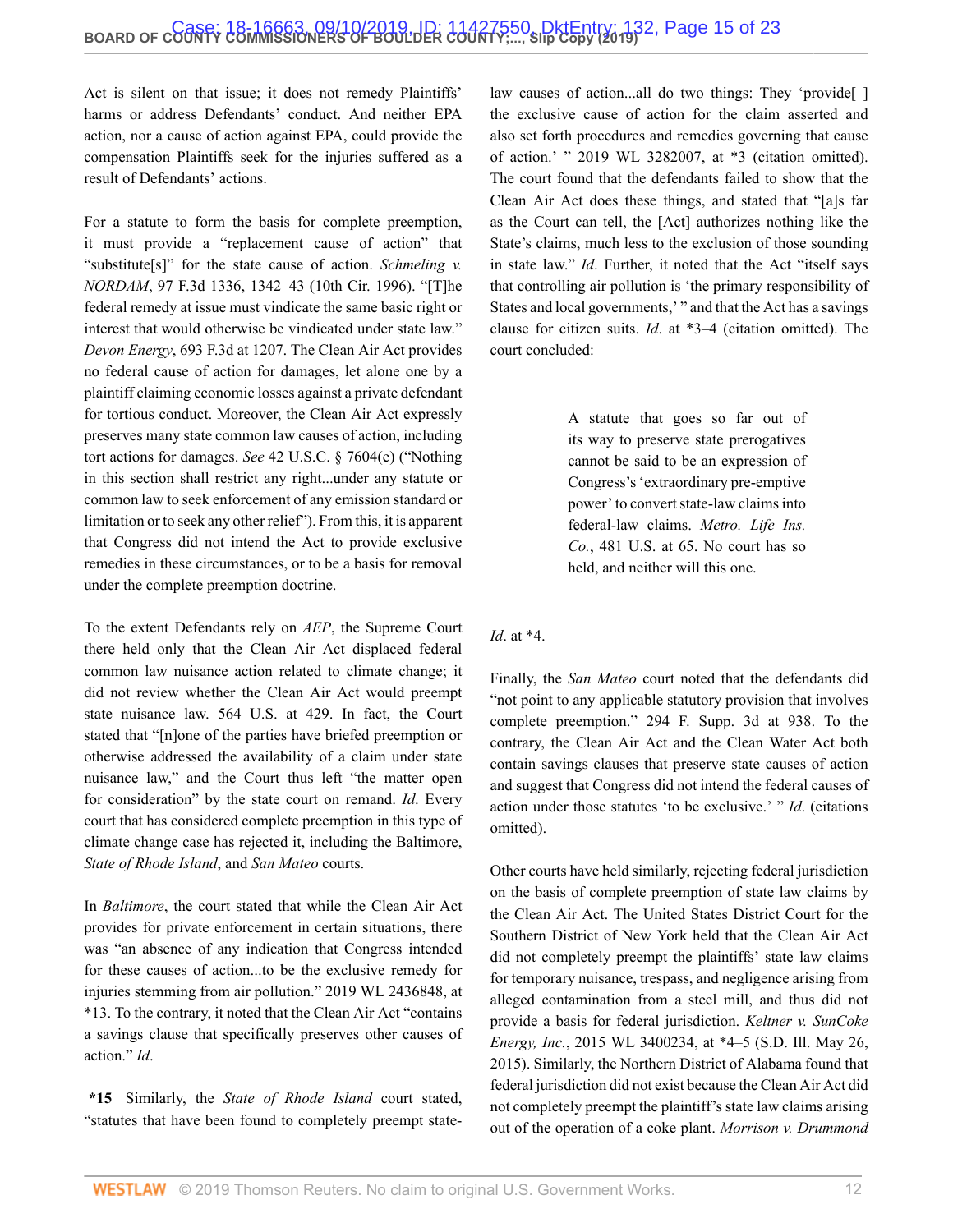*Co.*, 2013 WL 1345721, at \*3–4 (N.D. Ala. Mar. 23, 2015). *See also [Cerny v. Marathon Oil Corp.](http://www.westlaw.com/Link/Document/FullText?findType=Y&serNum=2031742325&pubNum=0000999&originatingDoc=I5f277810d03f11e99c7da5bca11408d2&refType=RP&originationContext=document&vr=3.0&rs=cblt1.0&transitionType=DocumentItem&contextData=(sc.Search))*, 2013 WL 5560483, [at \\*3–8 \(W.D. Tex. Oct. 7, 2013\)](http://www.westlaw.com/Link/Document/FullText?findType=Y&serNum=2031742325&pubNum=0000999&originatingDoc=I5f277810d03f11e99c7da5bca11408d2&refType=RP&originationContext=document&vr=3.0&rs=cblt1.0&transitionType=DocumentItem&contextData=(sc.Search)) (complete preemption did not apply to the plaintiffs' state law claims arising from the defendants' oil field operations so as to create federal jurisdiction).

While Defendants argue that Plaintiffs are attempting to do indirectly what they could not do directly, *i.e.,* "regulate the conduct of out-of-state sources," *[Int'l Paper Co.](http://www.westlaw.com/Link/Document/FullText?findType=Y&serNum=1987008418&pubNum=0000780&originatingDoc=I5f277810d03f11e99c7da5bca11408d2&refType=RP&fi=co_pp_sp_780_495&originationContext=document&vr=3.0&rs=cblt1.0&transitionType=DocumentItem&contextData=(sc.Search)#co_pp_sp_780_495) v. Oulette*[, 479 U.S. 481, 495 \(1987\),](http://www.westlaw.com/Link/Document/FullText?findType=Y&serNum=1987008418&pubNum=0000780&originatingDoc=I5f277810d03f11e99c7da5bca11408d2&refType=RP&fi=co_pp_sp_780_495&originationContext=document&vr=3.0&rs=cblt1.0&transitionType=DocumentItem&contextData=(sc.Search)#co_pp_sp_780_495) that is not an accurate characterization of the Plaintiffs' claims. Plaintiffs do not seek to regulate the conduct of the Defendants or their emissions, nor do they seek injunctive relief to induce Defendants to take action to reduce emissions. Defendants also rely on *Oulette* in arguing that suits such as this seeking damages, whether punitive or compensatory, can compel producers to "adopt different or additional means of pollution control" than those contemplated by [Congress's regulatory scheme.](http://www.westlaw.com/Link/Document/FullText?findType=Y&serNum=1987008418&pubNum=0000780&originatingDoc=I5f277810d03f11e99c7da5bca11408d2&refType=RP&fi=co_pp_sp_780_498&originationContext=document&vr=3.0&rs=cblt1.0&transitionType=DocumentItem&contextData=(sc.Search)#co_pp_sp_780_498) [479 U.S. at 498 n.19](http://www.westlaw.com/Link/Document/FullText?findType=Y&serNum=1987008418&pubNum=0000780&originatingDoc=I5f277810d03f11e99c7da5bca11408d2&refType=RP&fi=co_pp_sp_780_498&originationContext=document&vr=3.0&rs=cblt1.0&transitionType=DocumentItem&contextData=(sc.Search)#co_pp_sp_780_498). For these reasons, Defendants assert that the Supreme Court recognized in *Oulette* that damages claims against producers of interstate products would be "irreconcilable" with the Clean Water Act (which Defendants analogize to the Clean Air Act), and the uniquely federal interests involved in regulating interstate emissions. *Id.*

*Oulette* appears to involve only ordinary preemption, however, as there is no discussion of complete preemption.<sup>[3](#page-22-2)</sup> The same is true of another case relied on by Defendants, *[North Carolina v. Tenn. Valley Auth.](http://www.westlaw.com/Link/Document/FullText?findType=Y&serNum=2022606416&pubNum=0000506&originatingDoc=I5f277810d03f11e99c7da5bca11408d2&refType=RP&originationContext=document&vr=3.0&rs=cblt1.0&transitionType=DocumentItem&contextData=(sc.Search))*, 615 F.3d 291 (4th Cir. [2010\)](http://www.westlaw.com/Link/Document/FullText?findType=Y&serNum=2022606416&pubNum=0000506&originatingDoc=I5f277810d03f11e99c7da5bca11408d2&refType=RP&originationContext=document&vr=3.0&rs=cblt1.0&transitionType=DocumentItem&contextData=(sc.Search)). Indeed, the Fourth Circuit stated that it "need not hold flatly that Congress has entirely preempted the field of emissions regulation." *Id*[. at 302](http://www.westlaw.com/Link/Document/FullText?findType=Y&serNum=2022606416&pubNum=0000506&originatingDoc=I5f277810d03f11e99c7da5bca11408d2&refType=RP&fi=co_pp_sp_506_302&originationContext=document&vr=3.0&rs=cblt1.0&transitionType=DocumentItem&contextData=(sc.Search)#co_pp_sp_506_302). Moreover, *Oulette* allowed state law claims based on the law of the source state under the saving clause, since the Clean Water Act expressly allows source states to enact more stringent standards. [479 U.S. at](http://www.westlaw.com/Link/Document/FullText?findType=Y&serNum=1987008418&pubNum=0000780&originatingDoc=I5f277810d03f11e99c7da5bca11408d2&refType=RP&fi=co_pp_sp_780_498&originationContext=document&vr=3.0&rs=cblt1.0&transitionType=DocumentItem&contextData=(sc.Search)#co_pp_sp_780_498) [498–99](http://www.westlaw.com/Link/Document/FullText?findType=Y&serNum=1987008418&pubNum=0000780&originatingDoc=I5f277810d03f11e99c7da5bca11408d2&refType=RP&fi=co_pp_sp_780_498&originationContext=document&vr=3.0&rs=cblt1.0&transitionType=DocumentItem&contextData=(sc.Search)#co_pp_sp_780_498).

**\*16** Here, Defendants have not cited to any portion of the Clean Air Act or other statute that regulates the conduct at issue or allows states to enact more stringent regulations, such that similar restrictions on application of state law would apply. And Plaintiffs note that there no federal programs that govern or dictate how much fossil fuel Defendants produce and sell, or whether they can mislead the public when doing do. Plaintiffs assert that the EPA does not determine how much fossil fuel is sold in the United States or how it is marketed, nor does it issue permits to companies that market or sell fossil fuels. Rather, the EPA regulates sources that emit pollution and sets emission "floors," which states can exceed. *See* [42 U.S.C. § 7416.](http://www.westlaw.com/Link/Document/FullText?findType=L&pubNum=1000546&cite=42USCAS7416&originatingDoc=I5f277810d03f11e99c7da5bca11408d2&refType=LQ&originationContext=document&vr=3.0&rs=cblt1.0&transitionType=DocumentItem&contextData=(sc.Search)) Defendants have not shown that the conduct alleged in this case conflicts with any of those efforts.

Plaintiffs' claims also do not relate to or impact Defendants' emissions, and the claims for monetary relief presents no danger of inconsistent state (or state and federal) emission standards. *See [Exxon Shipping Co. v. Baker](http://www.westlaw.com/Link/Document/FullText?findType=Y&serNum=2016379504&pubNum=0000780&originatingDoc=I5f277810d03f11e99c7da5bca11408d2&refType=RP&fi=co_pp_sp_780_489&originationContext=document&vr=3.0&rs=cblt1.0&transitionType=DocumentItem&contextData=(sc.Search)#co_pp_sp_780_489)*, 554 U.S. 471, [489 n. 7 \(2008\)](http://www.westlaw.com/Link/Document/FullText?findType=Y&serNum=2016379504&pubNum=0000780&originatingDoc=I5f277810d03f11e99c7da5bca11408d2&refType=RP&fi=co_pp_sp_780_489&originationContext=document&vr=3.0&rs=cblt1.0&transitionType=DocumentItem&contextData=(sc.Search)#co_pp_sp_780_489) ("private claims for economic injury do not threaten similar interference with federal regulatory goals," unlike cases where nuisance claims seeking injunctive relief amounted to arguments for discharge standards different that those provided by statute). In any event, the issues raised by Defendants need to be resolved in connection with an ordinary preemption defense, a matter that does not give rise to federal jurisdiction.

# 2. Complete Preemption Based on the Foreign Affairs Doctrine

Defendants also argue that complete preemption is appropriate based on the foreign affairs doctrine. They assert that litigating inherently transnational activities intrudes on the government's foreign affairs power. See *[Am. Ins. Assoc.](http://www.westlaw.com/Link/Document/FullText?findType=Y&serNum=2003444552&pubNum=0000780&originatingDoc=I5f277810d03f11e99c7da5bca11408d2&refType=RP&fi=co_pp_sp_780_418&originationContext=document&vr=3.0&rs=cblt1.0&transitionType=DocumentItem&contextData=(sc.Search)#co_pp_sp_780_418) v. Garamendi*[, 539 U.S. 396, 418 \(2003\)](http://www.westlaw.com/Link/Document/FullText?findType=Y&serNum=2003444552&pubNum=0000780&originatingDoc=I5f277810d03f11e99c7da5bca11408d2&refType=RP&fi=co_pp_sp_780_418&originationContext=document&vr=3.0&rs=cblt1.0&transitionType=DocumentItem&contextData=(sc.Search)#co_pp_sp_780_418) ("[S]tate action with more than incidental effect on foreign affairs is preempted, even absent any affirmative federal activity in the subject area of the state [action], and hence without any showing of conflict.").

<span id="page-15-0"></span>Defendants also cite *California v. GMC*[, 2007 WL 2726871,](http://www.westlaw.com/Link/Document/FullText?findType=Y&serNum=2013221797&pubNum=0000999&originatingDoc=I5f277810d03f11e99c7da5bca11408d2&refType=RP&originationContext=document&vr=3.0&rs=cblt1.0&transitionType=DocumentItem&contextData=(sc.Search)) [at \\*14 \(N.D. Cal. Sept. 17, 2007\)](http://www.westlaw.com/Link/Document/FullText?findType=Y&serNum=2013221797&pubNum=0000999&originatingDoc=I5f277810d03f11e99c7da5bca11408d2&refType=RP&originationContext=document&vr=3.0&rs=cblt1.0&transitionType=DocumentItem&contextData=(sc.Search)) (dismissing claims where the government "ha[d] made foreign policy determinations regarding the [U.S.'s] role in the international concern about global warming," and stating, a "global warming nuisance tort would have an inextricable effect on...foreign policy"); *CA II*, 2018 WL 3109726, at  $*7$  ("In uisance suits in various United States judicial districts regarding conduct worldwide are far less likely to solve the problem and, indeed, could interfere with reaching a worldwide consensus."); and *[New](http://www.westlaw.com/Link/Document/FullText?findType=Y&serNum=2045062370&pubNum=0000999&originatingDoc=I5f277810d03f11e99c7da5bca11408d2&refType=RP&originationContext=document&vr=3.0&rs=cblt1.0&transitionType=DocumentItem&contextData=(sc.Search)) York City*[, 2018 WL 3475470, at \\*6](http://www.westlaw.com/Link/Document/FullText?findType=Y&serNum=2045062370&pubNum=0000999&originatingDoc=I5f277810d03f11e99c7da5bca11408d2&refType=RP&originationContext=document&vr=3.0&rs=cblt1.0&transitionType=DocumentItem&contextData=(sc.Search)) ("[T]he City's claims are barred by the presumption against extraterritoriality and the need for judicial caution in the face of serious foreign policy consequences."). Complete preemption is implicated, according to Defendants, because the government has exclusive power over foreign affairs.

The Court finds that Defendants' argument is without merit. First, none of the above cases cited by Defendants dealt with or addressed complete preemption, and they do not support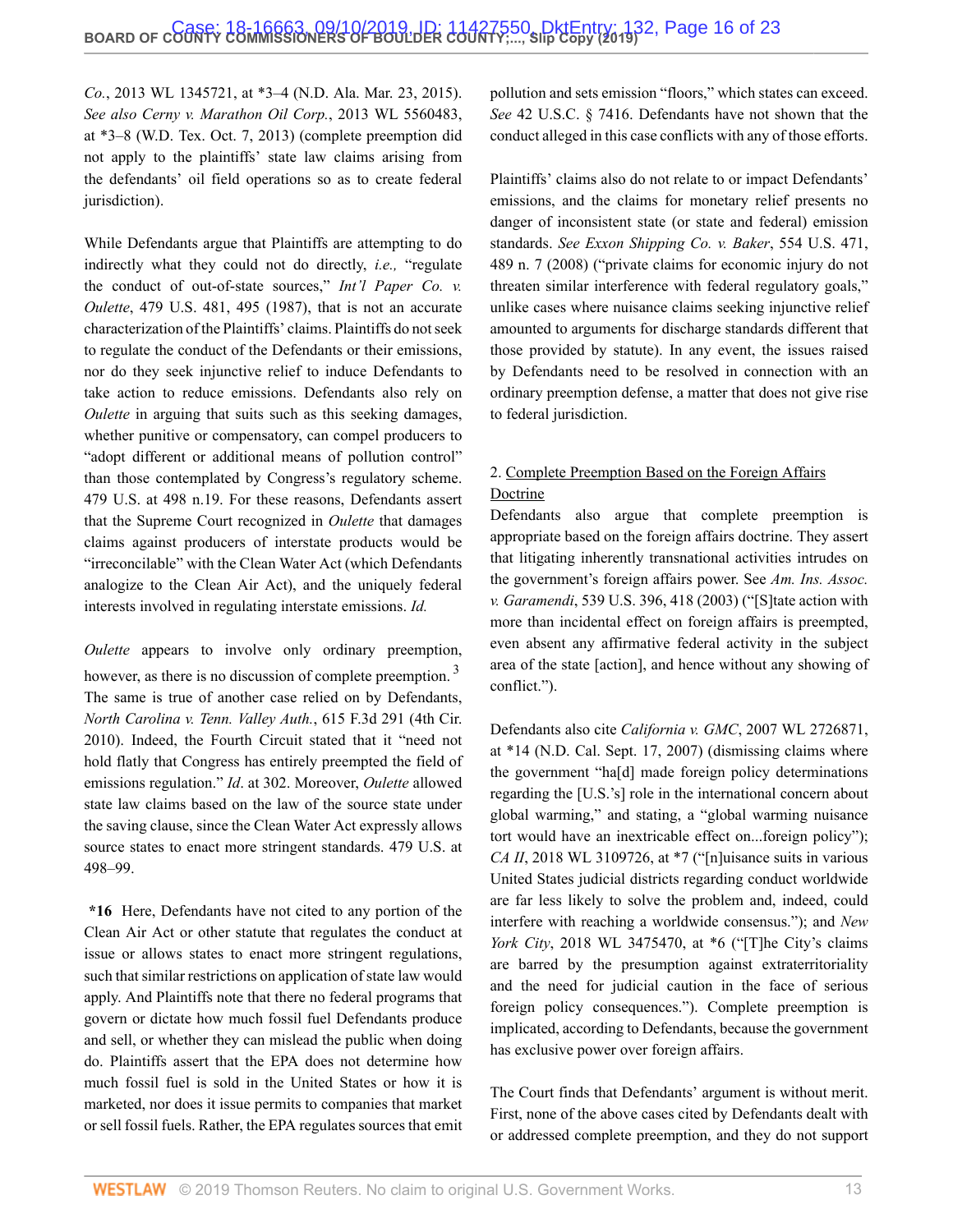Defendants' arguments. The Supreme Court in *Garamendi* discussed only conflict or field preemption. [539 U.S. at 419](http://www.westlaw.com/Link/Document/FullText?findType=Y&serNum=2003444552&pubNum=0000780&originatingDoc=I5f277810d03f11e99c7da5bca11408d2&refType=RP&fi=co_pp_sp_780_419&originationContext=document&vr=3.0&rs=cblt1.0&transitionType=DocumentItem&contextData=(sc.Search)#co_pp_sp_780_419). As the *Baltimore* court noted, those types of preemption are "forms of ordinary preemption that serve only as federal defenses to a state law claim." [2019 WL 2436848, at \\*5](http://www.westlaw.com/Link/Document/FullText?findType=Y&serNum=2048466347&pubNum=0000999&originatingDoc=I5f277810d03f11e99c7da5bca11408d2&refType=RP&originationContext=document&vr=3.0&rs=cblt1.0&transitionType=DocumentItem&contextData=(sc.Search)) (internal quotation marks omitted). In addition, the *GMC, CA II*, and *City of New York* cases did not address preemption at all, and certainly not complete preemption as providing a basis for removal jurisdiction.

Moreover, *Garamendi* is distinguishable. It dealt with the executive authority of the President to decide the policy regarding foreign relations and to make executive agreements with foreign countries or corporations. [539 U.S. at 413–15](http://www.westlaw.com/Link/Document/FullText?findType=Y&serNum=2003444552&pubNum=0000780&originatingDoc=I5f277810d03f11e99c7da5bca11408d2&refType=RP&fi=co_pp_sp_780_413&originationContext=document&vr=3.0&rs=cblt1.0&transitionType=DocumentItem&contextData=(sc.Search)#co_pp_sp_780_413). The Court found that federal executive power preempted state law where, as in that case, "there is evidence of clear conflict between the policies adopted by the two." *Id*[. at 420–21](http://www.westlaw.com/Link/Document/FullText?findType=Y&serNum=2003444552&pubNum=0000780&originatingDoc=I5f277810d03f11e99c7da5bca11408d2&refType=RP&fi=co_pp_sp_780_420&originationContext=document&vr=3.0&rs=cblt1.0&transitionType=DocumentItem&contextData=(sc.Search)#co_pp_sp_780_420). The Court stated, "[t]he question relevant to preemption in this case is conflict, and the evidence here is 'more than sufficient to demonstrate that the state Act stands in the way of [the President's] diplomatic objectives.' " *Id.* at 427 (citation omitted). Here, no executive action is at issue, and Defendants have not demonstrated a clear conflict between Plaintiffs' claims and any particular foreign policy.

**\*17** Accordingly, Defendants have not met their burden of showing that complete preemption applies based on the foreign affairs doctrine. While they suggest there might be an unspecified conflict with some unidentified specific policy, they have not shown that Congress expressly provided for complete preemption under the foreign-affairs doctrine, or that a federal statute wholly displaces the state law cause of action on this issue. *[Beneficial Nat'l Bank](http://www.westlaw.com/Link/Document/FullText?findType=Y&serNum=2003391166&pubNum=0000780&originatingDoc=I5f277810d03f11e99c7da5bca11408d2&refType=RP&fi=co_pp_sp_780_8&originationContext=document&vr=3.0&rs=cblt1.0&transitionType=DocumentItem&contextData=(sc.Search)#co_pp_sp_780_8)*, 539 U.S. at 8.

The Court's finding that the foreign affairs doctrine does not completely preempt Plaintiffs' claims is also supported by the *Baltimore* and *State of Rhode Island* cases. In *Baltimore*, the court held that the foreign affairs doctrine is "inapposite in the complete preemption context." [2019 WL 2436848,](http://www.westlaw.com/Link/Document/FullText?findType=Y&serNum=2048466347&pubNum=0000999&originatingDoc=I5f277810d03f11e99c7da5bca11408d2&refType=RP&originationContext=document&vr=3.0&rs=cblt1.0&transitionType=DocumentItem&contextData=(sc.Search)) [at \\*12.](http://www.westlaw.com/Link/Document/FullText?findType=Y&serNum=2048466347&pubNum=0000999&originatingDoc=I5f277810d03f11e99c7da5bca11408d2&refType=RP&originationContext=document&vr=3.0&rs=cblt1.0&transitionType=DocumentItem&contextData=(sc.Search)) It explained that "complete preemption occurs only when Congress intended for federal law to provide the 'exclusive cause of action' for the claim asserted." *Id*. "That does not exist here." *Id*. "That is, there is no congressional intent regarding the preemptive force of the judicially-crafted foreign affairs doctrine, and the doctrine obviously does not supply any substitute causes of action." *Id*. The *State of Rhode Island* court also rejected complete preemption under the foreign affairs doctrine, relying on *Baltimore* and finding the

argument to be "without a plausible legal basis." [2019 WL](http://www.westlaw.com/Link/Document/FullText?findType=Y&serNum=2048741931&pubNum=0000999&originatingDoc=I5f277810d03f11e99c7da5bca11408d2&refType=RP&originationContext=document&vr=3.0&rs=cblt1.0&transitionType=DocumentItem&contextData=(sc.Search)) [3282007, at \\*4 n. 3](http://www.westlaw.com/Link/Document/FullText?findType=Y&serNum=2048741931&pubNum=0000999&originatingDoc=I5f277810d03f11e99c7da5bca11408d2&refType=RP&originationContext=document&vr=3.0&rs=cblt1.0&transitionType=DocumentItem&contextData=(sc.Search)).

#### 3. Complete Preemption Under Federal Common Law

Finally, while Defendants do not rely on federal common law as the basis for their complete preemption argument, federal common law would not provide a ground for such preemption. As one court persuasively noted, "[w]hen the defendant asserts that federal common law preempts the plaintiff's claim, there is no congressional intent which the court may examine—and therefore congressional intent to make the action removable to federal court cannot exist." *Merkel v. Fed. Express Corp.*[, 886 F. Supp. 561, 566 \(N.D.](http://www.westlaw.com/Link/Document/FullText?findType=Y&serNum=1995108188&pubNum=0000345&originatingDoc=I5f277810d03f11e99c7da5bca11408d2&refType=RP&fi=co_pp_sp_345_566&originationContext=document&vr=3.0&rs=cblt1.0&transitionType=DocumentItem&contextData=(sc.Search)#co_pp_sp_345_566) [Miss. 1995\)](http://www.westlaw.com/Link/Document/FullText?findType=Y&serNum=1995108188&pubNum=0000345&originatingDoc=I5f277810d03f11e99c7da5bca11408d2&refType=RP&fi=co_pp_sp_345_566&originationContext=document&vr=3.0&rs=cblt1.0&transitionType=DocumentItem&contextData=(sc.Search)#co_pp_sp_345_566) (emphasis omitted); *see also Singer v. DHL Worldwide Express, Inc.*, No. 06-cv-61932, 2007 U.S. Dist. LEXIS 37120, at \*13-14 (S.D. Fla. May 22, 2007) (same).

Based on the foregoing, the Court rejects complete preemption as a basis for federal jurisdiction.

#### **C. Federal Enclave Jurisdiction**

Causes of action "which arise from incidents occurring in federal enclaves" may also be removed as a part of federal question jurisdiction. *Akin* v. *[Ashland Chem. Co.](http://www.westlaw.com/Link/Document/FullText?findType=Y&serNum=1998191104&pubNum=0000506&originatingDoc=I5f277810d03f11e99c7da5bca11408d2&refType=RP&fi=co_pp_sp_506_1034&originationContext=document&vr=3.0&rs=cblt1.0&transitionType=DocumentItem&contextData=(sc.Search)#co_pp_sp_506_1034)*, 156 F.3d [1030, 1034 \(10th Cir. 1998\).](http://www.westlaw.com/Link/Document/FullText?findType=Y&serNum=1998191104&pubNum=0000506&originatingDoc=I5f277810d03f11e99c7da5bca11408d2&refType=RP&fi=co_pp_sp_506_1034&originationContext=document&vr=3.0&rs=cblt1.0&transitionType=DocumentItem&contextData=(sc.Search)#co_pp_sp_506_1034) "The United States has power and exclusive authority 'in all Cases whatsoever...over all places purchased' by the government 'or the erection of Forts, Magazines, Arsenals, Dock-Yards, and other needful Buildings.' " *Id*. (quoting [U.S. Const. art. I, § 8, cl. 17](http://www.westlaw.com/Link/Document/FullText?findType=L&pubNum=1000583&cite=USCOARTIS8CL17&originatingDoc=I5f277810d03f11e99c7da5bca11408d2&refType=LQ&originationContext=document&vr=3.0&rs=cblt1.0&transitionType=DocumentItem&contextData=(sc.Search)).) These are federal enclaves within which the United States has exclusive jurisdiction. *Id*.

Here, Plaintiffs seek relief for injuries occurring "within their respective jurisdictions" (ECF No. 7 ¶ 4), and allege that they "do not seek damages or abatement relief for injuries to or occurring on federal lands." (*Id.* at ¶ 542.) Plaintiffs assert that ends the inquiry. *See, e.g.*, *[Washington v. Monsanto Co.,](http://www.westlaw.com/Link/Document/FullText?findType=Y&serNum=2042363972&pubNum=0007903&originatingDoc=I5f277810d03f11e99c7da5bca11408d2&refType=RP&fi=co_pp_sp_7903_1132&originationContext=document&vr=3.0&rs=cblt1.0&transitionType=DocumentItem&contextData=(sc.Search)#co_pp_sp_7903_1132)* 274 [F. Supp. 3d 1125, 1132 \(W.D. Wash. 2017\)](http://www.westlaw.com/Link/Document/FullText?findType=Y&serNum=2042363972&pubNum=0007903&originatingDoc=I5f277810d03f11e99c7da5bca11408d2&refType=RP&fi=co_pp_sp_7903_1132&originationContext=document&vr=3.0&rs=cblt1.0&transitionType=DocumentItem&contextData=(sc.Search)#co_pp_sp_7903_1132) (because plaintiff "assert[ed] that it does not seek damages for contamination to waters and land within federal territory,...none of its claims arise on federal enclaves").

Defendants argue, however, that Plaintiffs have alleged injuries in federal enclaves including: (i) an insect infestation across Rocky Mountain National Park (ECF No. 7 ¶183), that Defendants assert is partially within Boulder County; (ii) increased flood risk in the San Miguel River in San Miguel County (*id.* ¶¶ 31, 236), which Defendants assert is located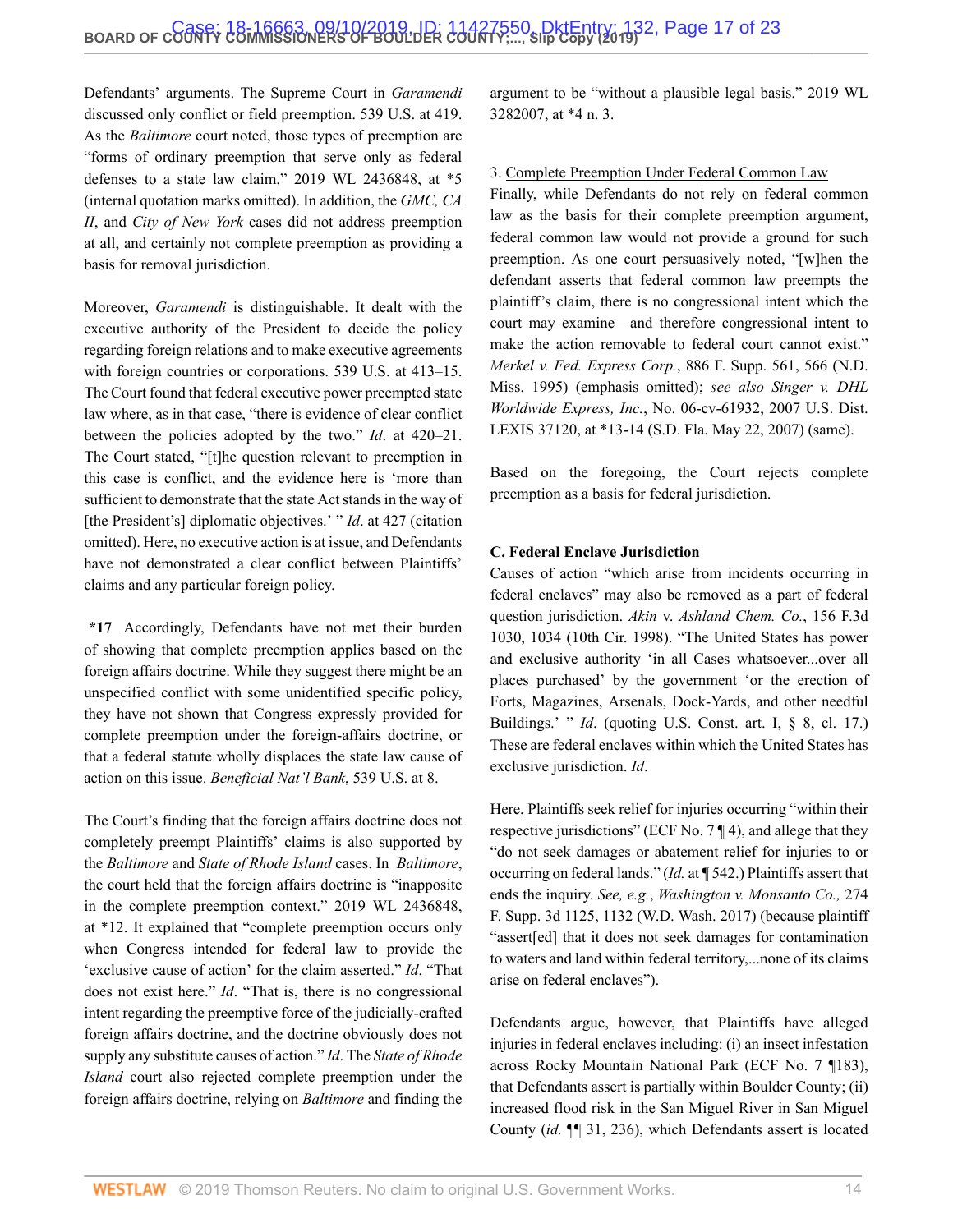in the Uncompahgre National Forest ("Uncompahgre"); and (iii) "heat waves, wildfires, droughts, and floods" which Defendants assert occur in Rocky Mountain National Park and Uncompahgre (*id.* ¶¶ 3, 162–63). Plaintiffs do not dispute that Rocky Mountain National Park and Uncompahgre are federal enclaves, but argue that the injury they have alleged did not occur there such that there is no federal enclave jurisdiction.

**\*18** The Court finds that Defendants have not met their burden of showing that subject matter jurisdiction exists under the federal enclave doctrine. Uncompahgre National Forest is not mentioned in the Complaint. Rocky Mountain National Park is referenced only as a descriptive landmark (*see* ECF No. 7 ¶¶ 20, 30, 35), and to provide an example of the regional trends that have resulted from Defendants' climate alteration. (*Id.* ¶ 183.) The actual injury for which Plaintiffs seek compensation is injury to "their property" and "their residents," occurring "within their respective jurisdictions." (*See, e.g., id*. ¶¶ 1-4, 10, 11, 532-33.) They specifically allege that they "**do not** seek damages or abatement relief for injuries to or occurring to federal lands." (*Id*. ¶ 542 (emphasis in original).)

"[T]he location where Plaintiff was injured" determines whether "the right to removal exists." *[Ramos v. C. Ortiz](http://www.westlaw.com/Link/Document/FullText?findType=Y&serNum=2043209469&pubNum=0000999&originatingDoc=I5f277810d03f11e99c7da5bca11408d2&refType=RP&originationContext=document&vr=3.0&rs=cblt1.0&transitionType=DocumentItem&contextData=(sc.Search)) Corp.*[, 2016 WL 10571684, at \\*3 \(D.N.M. May 20, 2016\)](http://www.westlaw.com/Link/Document/FullText?findType=Y&serNum=2043209469&pubNum=0000999&originatingDoc=I5f277810d03f11e99c7da5bca11408d2&refType=RP&originationContext=document&vr=3.0&rs=cblt1.0&transitionType=DocumentItem&contextData=(sc.Search)). It is not the defendant's conduct, but the injury, that matters. *See Akin,* [156 F.3d at 1034–35 & n.5](http://www.westlaw.com/Link/Document/FullText?findType=Y&serNum=1998191104&pubNum=0000506&originatingDoc=I5f277810d03f11e99c7da5bca11408d2&refType=RP&fi=co_pp_sp_506_1034&originationContext=document&vr=3.0&rs=cblt1.0&transitionType=DocumentItem&contextData=(sc.Search)#co_pp_sp_506_1034) (action against chemical manufacturers fell within enclave jurisdiction where the claimed exposure to the chemicals, not their manufacture or sale, "occurred within the confines" of U.S. Air Force base); *Baltimore*[, 2019 WL 2436848, at \\*15](http://www.westlaw.com/Link/Document/FullText?findType=Y&serNum=2048466347&pubNum=0000999&originatingDoc=I5f277810d03f11e99c7da5bca11408d2&refType=RP&originationContext=document&vr=3.0&rs=cblt1.0&transitionType=DocumentItem&contextData=(sc.Search)) ("courts have only found that claims arise on federal enclaves, and thus fall within federal question jurisdiction, when all or most of the pertinent events occurred there").

Federal enclave jurisdiction thus does not exist here because Plaintiffs' claims and injuries are alleged to have arisen exclusively on non-federal land. That the alleged climate alteration by Defendants may have caused similar injuries to federal property does not speak to the nature of Plaintiffs' alleged injuries for which they seek compensation, and does not provide a basis for removal. *See [State of Rhode](http://www.westlaw.com/Link/Document/FullText?findType=Y&serNum=2048741931&pubNum=0000999&originatingDoc=I5f277810d03f11e99c7da5bca11408d2&refType=RP&originationContext=document&vr=3.0&rs=cblt1.0&transitionType=DocumentItem&contextData=(sc.Search)) Island*[, 2019 WL 3282007, at \\*5](http://www.westlaw.com/Link/Document/FullText?findType=Y&serNum=2048741931&pubNum=0000999&originatingDoc=I5f277810d03f11e99c7da5bca11408d2&refType=RP&originationContext=document&vr=3.0&rs=cblt1.0&transitionType=DocumentItem&contextData=(sc.Search)) (finding no federal enclave jurisdiction because while federal land that met the definition of a federal enclave in Rhode Island and elsewhere "may have been the site of Defendants' activities, the State's claims did not arise there, especially since its complaint avoids seeking relief for damages to any federal lands"); *[Baltimore](http://www.westlaw.com/Link/Document/FullText?findType=Y&serNum=2048466347&pubNum=0000999&originatingDoc=I5f277810d03f11e99c7da5bca11408d2&refType=RP&originationContext=document&vr=3.0&rs=cblt1.0&transitionType=DocumentItem&contextData=(sc.Search))*, [2019 WL 2436848, at \\*15](http://www.westlaw.com/Link/Document/FullText?findType=Y&serNum=2048466347&pubNum=0000999&originatingDoc=I5f277810d03f11e99c7da5bca11408d2&refType=RP&originationContext=document&vr=3.0&rs=cblt1.0&transitionType=DocumentItem&contextData=(sc.Search)) ("The Complaint does not contain any allegations concerning defendants' conduct on federal enclaves and in fact, it expressly defines the scope of injury to exclude any federal territory....[I]t cannot be said that federal enclaves were the 'locus' in which the City's claims arose merely because one of the twenty-six defendants...conducted some operations on federal enclaves for some unspecified period of time.").

#### **D. Federal Officer Jurisdiction**

Defendants also argue that removal is appropriate under [28](http://www.westlaw.com/Link/Document/FullText?findType=L&pubNum=1000546&cite=28USCAS1442&originatingDoc=I5f277810d03f11e99c7da5bca11408d2&refType=LQ&originationContext=document&vr=3.0&rs=cblt1.0&transitionType=DocumentItem&contextData=(sc.Search)) [U.S.C. § 1442](http://www.westlaw.com/Link/Document/FullText?findType=L&pubNum=1000546&cite=28USCAS1442&originatingDoc=I5f277810d03f11e99c7da5bca11408d2&refType=LQ&originationContext=document&vr=3.0&rs=cblt1.0&transitionType=DocumentItem&contextData=(sc.Search)) because the conduct that forms the basis of Plaintiffs' claims was undertaken at the direction of federal officers. Section  $1442(a)(1)$  provides that a civil action that is commenced in a State Court may be removed to the district court of the United States if the suit is "against or directed to...the United States or any agency thereof or any officer (or any person acting under that officer) of the United States or of any agent thereof in an official or individual capacity, for or related to any act under color of such

#### office...."

For  $\S$  1442(a)(1) to constitute a basis for removal, a private corporation must show: "(1) that it acted under the direction of a federal officer; (2) that there is a causal nexus between the plaintiff's claims and the acts the private corporation performed under the federal officer's direction; and (3) that there is a colorable federal defense to the plaintiff's claims." *Greene v. Citigroup, Inc.*[, 2000 WL 647190, at \\*6 \(10th Cir.](http://www.westlaw.com/Link/Document/FullText?findType=Y&serNum=2000358313&pubNum=0000999&originatingDoc=I5f277810d03f11e99c7da5bca11408d2&refType=RP&originationContext=document&vr=3.0&rs=cblt1.0&transitionType=DocumentItem&contextData=(sc.Search)) [May 19, 2000\)](http://www.westlaw.com/Link/Document/FullText?findType=Y&serNum=2000358313&pubNum=0000999&originatingDoc=I5f277810d03f11e99c7da5bca11408d2&refType=RP&originationContext=document&vr=3.0&rs=cblt1.0&transitionType=DocumentItem&contextData=(sc.Search)). "The words 'acting under' are broad," and [§ 1442\(a\)\(1\)](http://www.westlaw.com/Link/Document/FullText?findType=L&pubNum=1000546&cite=28USCAS1442&originatingDoc=I5f277810d03f11e99c7da5bca11408d2&refType=RB&originationContext=document&vr=3.0&rs=cblt1.0&transitionType=DocumentItem&contextData=(sc.Search)#co_pp_7b9b000044381) must be construed liberally. *[Watson](http://www.westlaw.com/Link/Document/FullText?findType=Y&serNum=2012447002&pubNum=0000780&originatingDoc=I5f277810d03f11e99c7da5bca11408d2&refType=RP&fi=co_pp_sp_780_147&originationContext=document&vr=3.0&rs=cblt1.0&transitionType=DocumentItem&contextData=(sc.Search)#co_pp_sp_780_147)* v. *Phillip Morris Co., Inc.*[, 551 U.S. 142, 147 \(2007\).](http://www.westlaw.com/Link/Document/FullText?findType=Y&serNum=2012447002&pubNum=0000780&originatingDoc=I5f277810d03f11e99c7da5bca11408d2&refType=RP&fi=co_pp_sp_780_147&originationContext=document&vr=3.0&rs=cblt1.0&transitionType=DocumentItem&contextData=(sc.Search)#co_pp_sp_780_147) "At the very least, it is broad enough to cover all cases where federal officers can raise a colorable defense arising out of their duty to enforce federal law." *Willingham v. Morgan*[, 395 U.S. 402, 406–07](http://www.westlaw.com/Link/Document/FullText?findType=Y&serNum=1969133004&pubNum=0000780&originatingDoc=I5f277810d03f11e99c7da5bca11408d2&refType=RP&fi=co_pp_sp_780_406&originationContext=document&vr=3.0&rs=cblt1.0&transitionType=DocumentItem&contextData=(sc.Search)#co_pp_sp_780_406) [\(1969\).](http://www.westlaw.com/Link/Document/FullText?findType=Y&serNum=1969133004&pubNum=0000780&originatingDoc=I5f277810d03f11e99c7da5bca11408d2&refType=RP&fi=co_pp_sp_780_406&originationContext=document&vr=3.0&rs=cblt1.0&transitionType=DocumentItem&contextData=(sc.Search)#co_pp_sp_780_406)

**\*19** Thus, the federal officer removal statute should not be read in a "narrow" manner, nor should the policy underlying it "be frustrated by a narrow, grudging interpretation." *Willingham*[, 395 U.S. at 406](http://www.westlaw.com/Link/Document/FullText?findType=Y&serNum=1969133004&pubNum=0000780&originatingDoc=I5f277810d03f11e99c7da5bca11408d2&refType=RP&fi=co_pp_sp_780_406&originationContext=document&vr=3.0&rs=cblt1.0&transitionType=DocumentItem&contextData=(sc.Search)#co_pp_sp_780_406); *[Jefferson Cnty., Ala. v. Acker](http://www.westlaw.com/Link/Document/FullText?findType=Y&serNum=1999145059&pubNum=0000780&originatingDoc=I5f277810d03f11e99c7da5bca11408d2&refType=RP&fi=co_pp_sp_780_431&originationContext=document&vr=3.0&rs=cblt1.0&transitionType=DocumentItem&contextData=(sc.Search)#co_pp_sp_780_431)*, [527 U.S. 423, 431 \(1999\)](http://www.westlaw.com/Link/Document/FullText?findType=Y&serNum=1999145059&pubNum=0000780&originatingDoc=I5f277810d03f11e99c7da5bca11408d2&refType=RP&fi=co_pp_sp_780_431&originationContext=document&vr=3.0&rs=cblt1.0&transitionType=DocumentItem&contextData=(sc.Search)#co_pp_sp_780_431). Under the statute, "suits against federal officers may be removed despite the nonfederal cast of the complaint; the federal-question element is met if the defense depends on federal law." *Acker*[, 527 U.S. at 431](http://www.westlaw.com/Link/Document/FullText?findType=Y&serNum=1999145059&pubNum=0000780&originatingDoc=I5f277810d03f11e99c7da5bca11408d2&refType=RP&fi=co_pp_sp_780_431&originationContext=document&vr=3.0&rs=cblt1.0&transitionType=DocumentItem&contextData=(sc.Search)#co_pp_sp_780_431). Such jurisdiction is thus an exception to the rule that the federal question ordinarily must appear on the face of a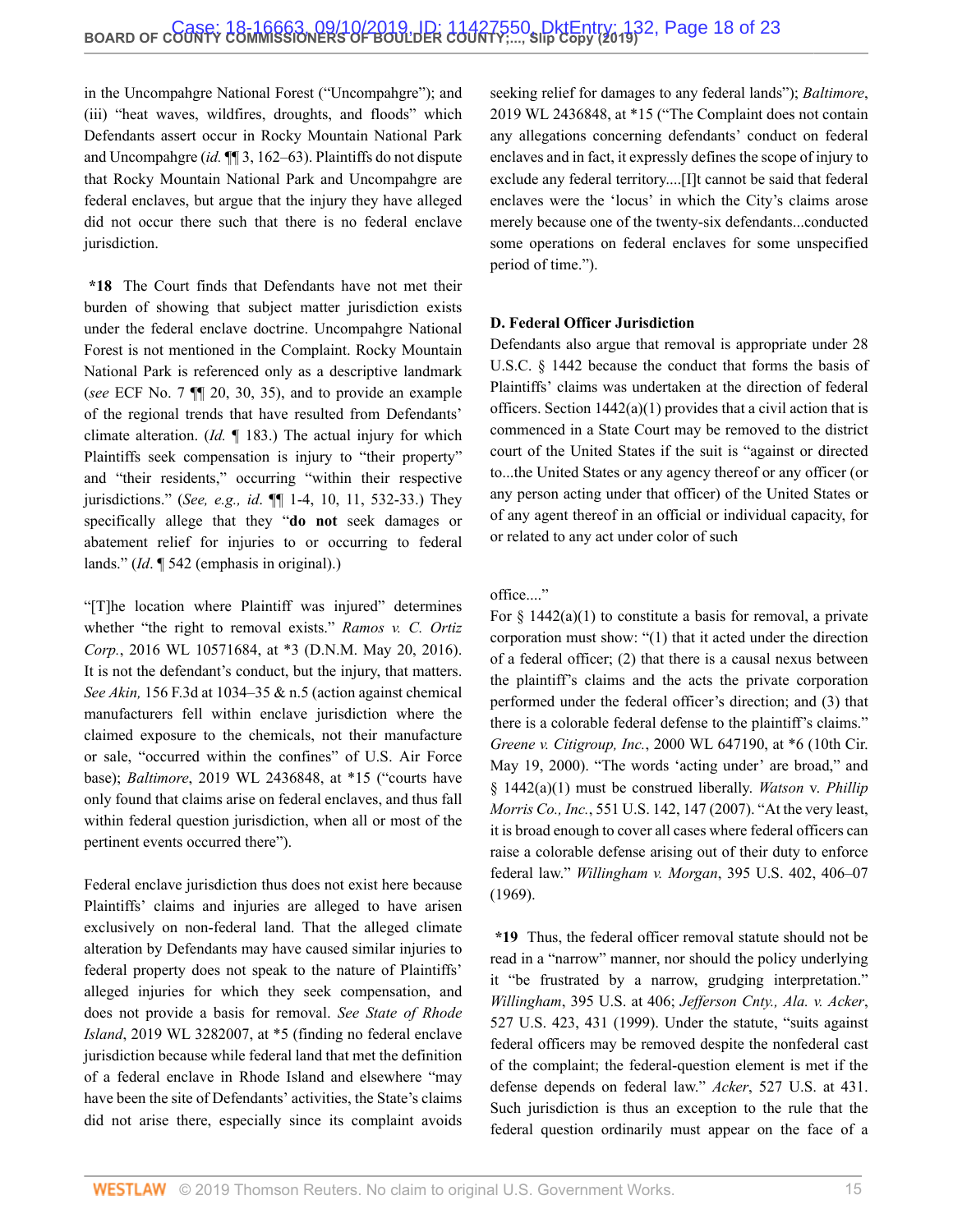properly pleaded complaint. *Id*. "Federal jurisdiction rests on a 'federal interest in the matter',...the very basic interest in the enforcement of federal law through federal officials." *Willingham*[, 395 U.S. at 406.](http://www.westlaw.com/Link/Document/FullText?findType=Y&serNum=1969133004&pubNum=0000780&originatingDoc=I5f277810d03f11e99c7da5bca11408d2&refType=RP&fi=co_pp_sp_780_406&originationContext=document&vr=3.0&rs=cblt1.0&transitionType=DocumentItem&contextData=(sc.Search)#co_pp_sp_780_406)

Private actors invoking the statute bear a special burden of establishing the official nature of their activities. *See [Freiberg](http://www.westlaw.com/Link/Document/FullText?findType=Y&serNum=2002767511&pubNum=0004637&originatingDoc=I5f277810d03f11e99c7da5bca11408d2&refType=RP&fi=co_pp_sp_4637_1150&originationContext=document&vr=3.0&rs=cblt1.0&transitionType=DocumentItem&contextData=(sc.Search)#co_pp_sp_4637_1150) [v. Swinerton & Walberg Prop. Servs.](http://www.westlaw.com/Link/Document/FullText?findType=Y&serNum=2002767511&pubNum=0004637&originatingDoc=I5f277810d03f11e99c7da5bca11408d2&refType=RP&fi=co_pp_sp_4637_1150&originationContext=document&vr=3.0&rs=cblt1.0&transitionType=DocumentItem&contextData=(sc.Search)#co_pp_sp_4637_1150)*, 245 F. Supp. 2d 1144, [1150 \(D. Colo. 2002\).](http://www.westlaw.com/Link/Document/FullText?findType=Y&serNum=2002767511&pubNum=0004637&originatingDoc=I5f277810d03f11e99c7da5bca11408d2&refType=RP&fi=co_pp_sp_4637_1150&originationContext=document&vr=3.0&rs=cblt1.0&transitionType=DocumentItem&contextData=(sc.Search)#co_pp_sp_4637_1150) The federal officer removal statute "authorizes removal by private parties 'only' if they were 'authorized to act with or for [federal officers or agents] in affirmatively executing duties under...federal law." *[Watson](http://www.westlaw.com/Link/Document/FullText?findType=Y&serNum=2012447002&pubNum=0000780&originatingDoc=I5f277810d03f11e99c7da5bca11408d2&refType=RP&fi=co_pp_sp_780_151&originationContext=document&vr=3.0&rs=cblt1.0&transitionType=DocumentItem&contextData=(sc.Search)#co_pp_sp_780_151)*, [551 U.S. at 151](http://www.westlaw.com/Link/Document/FullText?findType=Y&serNum=2012447002&pubNum=0000780&originatingDoc=I5f277810d03f11e99c7da5bca11408d2&refType=RP&fi=co_pp_sp_780_151&originationContext=document&vr=3.0&rs=cblt1.0&transitionType=DocumentItem&contextData=(sc.Search)#co_pp_sp_780_151) (quoting *[City of Greenwood v. Peacock](http://www.westlaw.com/Link/Document/FullText?findType=Y&serNum=1966131594&pubNum=0000780&originatingDoc=I5f277810d03f11e99c7da5bca11408d2&refType=RP&fi=co_pp_sp_780_824&originationContext=document&vr=3.0&rs=cblt1.0&transitionType=DocumentItem&contextData=(sc.Search)#co_pp_sp_780_824)*, 384 [U.S. 808, 824 \(1966\)](http://www.westlaw.com/Link/Document/FullText?findType=Y&serNum=1966131594&pubNum=0000780&originatingDoc=I5f277810d03f11e99c7da5bca11408d2&refType=RP&fi=co_pp_sp_780_824&originationContext=document&vr=3.0&rs=cblt1.0&transitionType=DocumentItem&contextData=(sc.Search)#co_pp_sp_780_824)). "That relationship typically involves 'subjection, guidance, or control.' " *Id.* (citation omitted). "[T]he private person's 'acting under' must involve an effort to *assist*, or to help *carry out*, the duties or tasks of the federal superior." *Id*[. at 152](http://www.westlaw.com/Link/Document/FullText?findType=Y&serNum=2012447002&pubNum=0000780&originatingDoc=I5f277810d03f11e99c7da5bca11408d2&refType=RP&fi=co_pp_sp_780_152&originationContext=document&vr=3.0&rs=cblt1.0&transitionType=DocumentItem&contextData=(sc.Search)#co_pp_sp_780_152) (emphasis in original). This "does *not* include simply *complying* with the law." *Id*. (emphasis in original). As the *Watson* court stated:

> it is a matter of statutory purpose. When a company subject to a regulatory order (even a highly complex order) complies with the order, it does not ordinarily create a significant risk of state-court "prejudice."....Nor is a state-court lawsuit brought against such a company likely to disable federal officials from taking necessary action to enforce federal law....Nor is such a lawsuit likely to deny a federal forum to an individual entitled to assert a federal claim of immunity.

*Id.* (internal citations omitted).

Here, Defendants assert that the conduct at issue in Plaintiffs' claims was undertaken, in part, while acting under the direction of federal officials. Specifically, Defendants assert that federal officers exercised control over ExxonMobil through government leases issued to it. (*See* ECF No. 1 ¶¶ 60, 69, 70–73, Exs. B and C.) Under these leases, ExxonMobil contends that it was required to explore, develop, and produce fossil fuels. (ECF No 1, Ex. C  $\S$  9.)

<span id="page-18-0"></span>For example, Defendants assert that leases related to the outer Continental Shelf ("OCS") obligated ExxonMobil to diligently develop the leased area, which included—under the direction of Department of the Interior ("DOI") officials —carrying out exploration, development, and production activities for the express purpose of maximizing the ultimate recovery of hydrocarbons from the leased area.<sup>[4](#page-22-3)</sup> Defendants argue that those leases provide that ExxonMobil "*shall*" drill for oil and gas pursuant to government-approved exploration plans (ECF No. 1, Ex. C § 9), and that the DOI may cancel the leases if ExxonMobil does not comply with federal terms governing land use. Given these directives and obligations, Defendants submit that ExxonMobil has acted under a federal officer's direction within the meaning of  $\S$  1442(a)(1).

**\*20** The Court rejects Defendants' argument, finding that Defendants have not shown that they acted under the direction of a federal officer, or that there is a causal connection between the work performed under the leases and Plaintiffs' claims. The federal leases were commercial leases whereby ExxonMobil contracted "for the exclusive right to drill for, develop, and produce oil and gas resources...." (*See* ECF No. 1, Ex. B, p. 1) While the leases require that ExxonMobil, like other OCS lessees, comply with federal law and regulations (*see* ECF No. 1, Ex. B ¶ 10, Ex. C §§ 10, 11), compliance with federal law is not enough for "acting under" removal, even if the company is "subjected to intense regulation." *[Watson](http://www.westlaw.com/Link/Document/FullText?findType=Y&serNum=2012447002&pubNum=0000780&originatingDoc=I5f277810d03f11e99c7da5bca11408d2&refType=RP&fi=co_pp_sp_780_152&originationContext=document&vr=3.0&rs=cblt1.0&transitionType=DocumentItem&contextData=(sc.Search)#co_pp_sp_780_152)*, 551 [U.S. at 152-53.](http://www.westlaw.com/Link/Document/FullText?findType=Y&serNum=2012447002&pubNum=0000780&originatingDoc=I5f277810d03f11e99c7da5bca11408d2&refType=RP&fi=co_pp_sp_780_152&originationContext=document&vr=3.0&rs=cblt1.0&transitionType=DocumentItem&contextData=(sc.Search)#co_pp_sp_780_152) Defendants also point to the fact that the leases require the timely drilling of wells and production (ECF No. 1, Ex. B ¶ 10, Ex. C §§ 10, 11), but the government does not control the manner in which Defendants drill for oil and gas, or develop and produce the product.

Similarly, Defendants have not shown that a federal officer instructed them how much fossil fuel to sell or to conceal or misrepresent the dangers of its use, as alleged in this case. They also have not shown that federal officer directed them to market fossil fuels at levels they knew would allegedly cause harm to the environment. At most, the leases appear to represent arms-length commercial transactions whereby ExxonMobil agreed to certain terms (that are not in issue in this case) in exchange for the right to use government-owned land for their own commercial purposes. Defendants have not shown that this is sufficient for federal officer jurisdiction. Defendants have also not shown that this lawsuit is "likely to disable federal officers from taking necessary action designed to enforce federal law", or "to deny a federal forum to an individual entitled to assert a federal claim of immunity." *Watson*[, 551 U.S. at 152.](http://www.westlaw.com/Link/Document/FullText?findType=Y&serNum=2012447002&pubNum=0000780&originatingDoc=I5f277810d03f11e99c7da5bca11408d2&refType=RP&fi=co_pp_sp_780_152&originationContext=document&vr=3.0&rs=cblt1.0&transitionType=DocumentItem&contextData=(sc.Search)#co_pp_sp_780_152)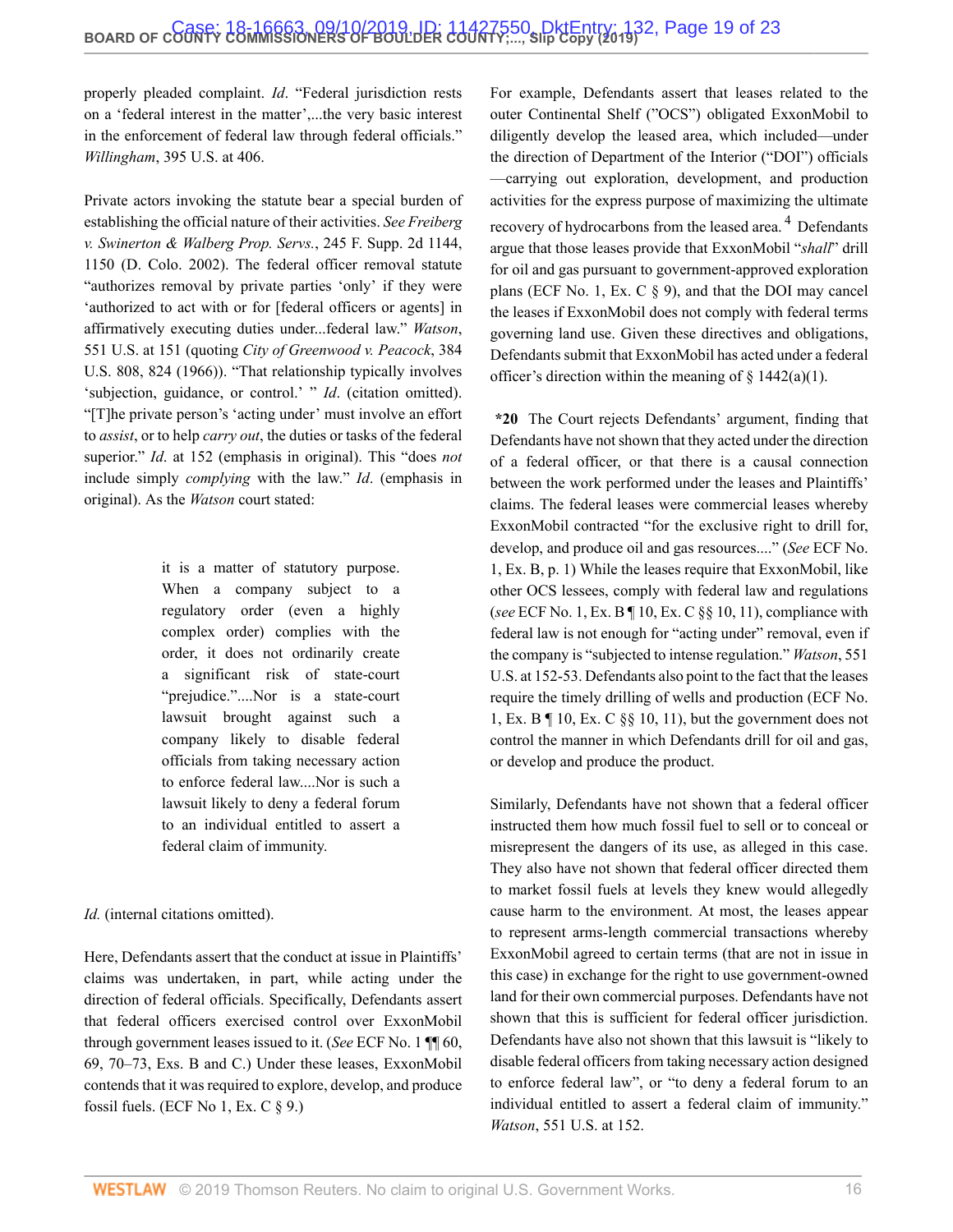To the extent Defendants claim there is jurisdiction because ExxonMobil is "helping the government to produce an item that it needs," *Watson*[, 551 U.S. at 153](http://www.westlaw.com/Link/Document/FullText?findType=Y&serNum=2012447002&pubNum=0000780&originatingDoc=I5f277810d03f11e99c7da5bca11408d2&refType=RP&fi=co_pp_sp_780_153&originationContext=document&vr=3.0&rs=cblt1.0&transitionType=DocumentItem&contextData=(sc.Search)#co_pp_sp_780_153), this also does not suffice to provide jurisdiction in this Court. Federal officer jurisdiction requires an "unusually close" relationship between the government and the contractor. In *Watson*, the Supreme Court noted an example of a company that produced a chemical for the government for use in a war. *Id*. (discussing *Winters v. Diamond [Shamrock Chem. Co.](http://www.westlaw.com/Link/Document/FullText?findType=Y&serNum=1998161448&pubNum=0000506&originatingDoc=I5f277810d03f11e99c7da5bca11408d2&refType=RP&originationContext=document&vr=3.0&rs=cblt1.0&transitionType=DocumentItem&contextData=(sc.Search))*, 149 F.3d 387 [\(5th Cir. 1998\)](http://www.westlaw.com/Link/Document/FullText?findType=Y&serNum=1998161448&pubNum=0000506&originatingDoc=I5f277810d03f11e99c7da5bca11408d2&refType=RP&originationContext=document&vr=3.0&rs=cblt1.0&transitionType=DocumentItem&contextData=(sc.Search))). As *Winters* explained in more detail, the Defense Department contracted with chemical companies "for a specific mixture of herbicides, which eventually became known as Agent Orange"; required the companies to produce and provide the chemical "under threat of criminal sanctions"; "maintained strict control over the development and subsequent production" of the chemical; and required that it "be produced to its specifications." [149 F.3d at 398–](http://www.westlaw.com/Link/Document/FullText?findType=Y&serNum=1998161448&pubNum=0000506&originatingDoc=I5f277810d03f11e99c7da5bca11408d2&refType=RP&fi=co_pp_sp_506_398&originationContext=document&vr=3.0&rs=cblt1.0&transitionType=DocumentItem&contextData=(sc.Search)#co_pp_sp_506_398) [99](http://www.westlaw.com/Link/Document/FullText?findType=Y&serNum=1998161448&pubNum=0000506&originatingDoc=I5f277810d03f11e99c7da5bca11408d2&refType=RP&fi=co_pp_sp_506_398&originationContext=document&vr=3.0&rs=cblt1.0&transitionType=DocumentItem&contextData=(sc.Search)#co_pp_sp_506_398). The circumstances in *Winters* were far different than the circumstances in this case, and Defendants have thus not shown an unusually close relationship between ExxonMobil and the government.

Defendants also cite no support for their assertion that the government "specifically dictated much of ExxonMobil's production, extraction, and refinement of fossil fuels" (ECF No. 48 at 35), much less that it rises to the level of government control set forth in *Winters*. As Plaintiffs note, under Defendants' argument, "any state suit against a manufacturer whose product has at one time been averted and adapted for [government] use...would potentially be subject to removal, seriously undercutting the power of state courts to hear and decide basic tort law." *See [Ryan v. Dow Chem.](http://www.westlaw.com/Link/Document/FullText?findType=Y&serNum=1992034435&pubNum=0000345&originatingDoc=I5f277810d03f11e99c7da5bca11408d2&refType=RP&fi=co_pp_sp_345_951&originationContext=document&vr=3.0&rs=cblt1.0&transitionType=DocumentItem&contextData=(sc.Search)#co_pp_sp_345_951) Co.*, 781 F. [Supp. 934, 951 \(E.D.N.Y. 1992\).](http://www.westlaw.com/Link/Document/FullText?findType=Y&serNum=1992034435&pubNum=0000345&originatingDoc=I5f277810d03f11e99c7da5bca11408d2&refType=RP&fi=co_pp_sp_345_951&originationContext=document&vr=3.0&rs=cblt1.0&transitionType=DocumentItem&contextData=(sc.Search)#co_pp_sp_345_951)

*Baltimore* also counsels against finding federal jurisdiction under the federal officer removal statute. It found that the defendants failed plausibly to show that the charged conduct was carried out "for or relating to" the alleged official authority, as they did not show "that a federal officer controlled their total production and sales of fossil fuels, nor is there any indication that the federal government directed them to conceal the hazards of fossil fuels or prohibited them from providing warnings to consumers." *Baltimore*[, 2019 WL](http://www.westlaw.com/Link/Document/FullText?findType=Y&serNum=2048466347&pubNum=0000999&originatingDoc=I5f277810d03f11e99c7da5bca11408d2&refType=RP&originationContext=document&vr=3.0&rs=cblt1.0&transitionType=DocumentItem&contextData=(sc.Search)) [2436848, at \\*17.](http://www.westlaw.com/Link/Document/FullText?findType=Y&serNum=2048466347&pubNum=0000999&originatingDoc=I5f277810d03f11e99c7da5bca11408d2&refType=RP&originationContext=document&vr=3.0&rs=cblt1.0&transitionType=DocumentItem&contextData=(sc.Search)) The court concluded, "[c]ase law makes clear that this attenuated connection between the wide array of conduct for which defendants have been sued and the asserted official authority is not enough to support removal under [§ 1442\(a\)](http://www.westlaw.com/Link/Document/FullText?findType=L&pubNum=1000546&cite=28USCAS1442&originatingDoc=I5f277810d03f11e99c7da5bca11408d2&refType=RB&originationContext=document&vr=3.0&rs=cblt1.0&transitionType=DocumentItem&contextData=(sc.Search)#co_pp_8b3b0000958a4)." *Id*.; *see also [State of Rhode Island](http://www.westlaw.com/Link/Document/FullText?findType=Y&serNum=2048741931&pubNum=0000999&originatingDoc=I5f277810d03f11e99c7da5bca11408d2&refType=RP&originationContext=document&vr=3.0&rs=cblt1.0&transitionType=DocumentItem&contextData=(sc.Search))*, 2019 WL

[3282007, at \\*5](http://www.westlaw.com/Link/Document/FullText?findType=Y&serNum=2048741931&pubNum=0000999&originatingDoc=I5f277810d03f11e99c7da5bca11408d2&refType=RP&originationContext=document&vr=3.0&rs=cblt1.0&transitionType=DocumentItem&contextData=(sc.Search)) (finding no causal connection between any actions Defendants took while "acting under" federal officers or agencies, and thus no grounds for federal-officer removal); *San Mateo*[, 294 F. Supp. 3d at 939](http://www.westlaw.com/Link/Document/FullText?findType=Y&serNum=2044125687&pubNum=0007903&originatingDoc=I5f277810d03f11e99c7da5bca11408d2&refType=RP&fi=co_pp_sp_7903_939&originationContext=document&vr=3.0&rs=cblt1.0&transitionType=DocumentItem&contextData=(sc.Search)#co_pp_sp_7903_939) (defendants failed to show a "causal nexus" between the work performed under federal direction and the plaintiffs' claims for injuries stemming from climate change because the plaintiffs' claims were "based on a wider range of conduct").

# **E. Jurisdiction Under the Outer Continental Shelf Lands Act**

**\*21** Defendants next argue that Plaintiffs' claims arise out of Defendants' operations on the OCS. Federal courts have jurisdiction "of cases and controversies rising out of, or in connection with (A) any operation conducted on the [OCS] which involves exploration, development, or production of the minerals, of the subsoil and seabed of the [OCS], or which involves rights to such minerals...." [43 U.S.C. § 1349\(b\)](http://www.westlaw.com/Link/Document/FullText?findType=L&pubNum=1000546&cite=43USCAS1349&originatingDoc=I5f277810d03f11e99c7da5bca11408d2&refType=RB&originationContext=document&vr=3.0&rs=cblt1.0&transitionType=DocumentItem&contextData=(sc.Search)#co_pp_3fed000053a85) [\(1\).](http://www.westlaw.com/Link/Document/FullText?findType=L&pubNum=1000546&cite=43USCAS1349&originatingDoc=I5f277810d03f11e99c7da5bca11408d2&refType=RB&originationContext=document&vr=3.0&rs=cblt1.0&transitionType=DocumentItem&contextData=(sc.Search)#co_pp_3fed000053a85) When assessing jurisdiction under the Outer Continental Shelf Lands Act ("OCSLA"), courts consider whether "(1) the activities that caused the injury constituted an operation conducted on the [OCS] that involved the exploration and production of minerals, and (2) the case arises out of, or in connection with the operation." *In Re [Deepwater Horizon](http://www.westlaw.com/Link/Document/FullText?findType=Y&serNum=2032778690&pubNum=0000506&originatingDoc=I5f277810d03f11e99c7da5bca11408d2&refType=RP&fi=co_pp_sp_506_163&originationContext=document&vr=3.0&rs=cblt1.0&transitionType=DocumentItem&contextData=(sc.Search)#co_pp_sp_506_163)*, [745 F.3d 157, 163 \(5th Cir. 2014\)](http://www.westlaw.com/Link/Document/FullText?findType=Y&serNum=2032778690&pubNum=0000506&originatingDoc=I5f277810d03f11e99c7da5bca11408d2&refType=RP&fi=co_pp_sp_506_163&originationContext=document&vr=3.0&rs=cblt1.0&transitionType=DocumentItem&contextData=(sc.Search)#co_pp_sp_506_163) (internal quotation marks omitted).

Here, Defendants assert that jurisdiction is established because the case arises out of or in connection with an operation conducted on the OCS in connection with the OCSLA leasing program in which ExxonMobil participated. Plaintiffs seek potentially billions of dollars in abatement funds that inevitably would, according to Defendants, discourage OCS production and substantially interfere with the congressionally mandated goal of recovery of the federally-owned minerals. ExxonMobil has participated in the OCSLA leasing program for decades, and continues to conduct oil and gas operations on the OCS. By making all of Defendants' conduct the subject of their lawsuit, Defendants argue that Plaintiffs necessarily sweep in ExxonMobil's activities on the OCS. Plaintiffs purportedly do not dispute that ExxonMobil operates extensively on the OCS, and Plaintiffs' claims do not distinguish between fossil fuels extracted from the OCS and those found elsewhere. Thus, Defendants assert that at least some of the activities at issue arguably came from an operation conducted on the OCS. The Court rejects Defendants' argument, as they have not shown that the case arose out of, or in connection with an operation conducted on the OCS.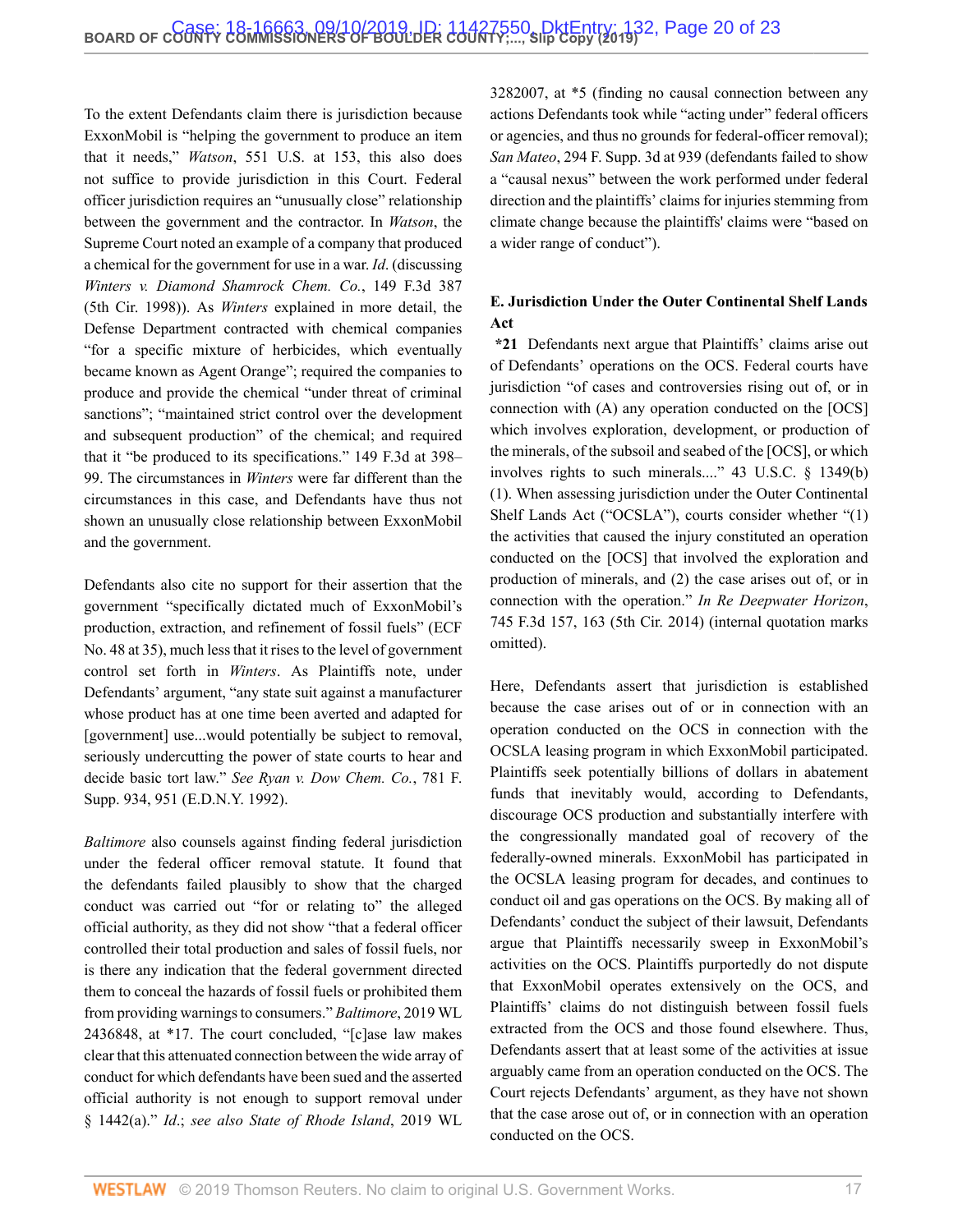The Court agrees with Plaintiffs that for jurisdiction to lie, a case must arise directly out of OCS operations. For example, courts have found OCSLA jurisdiction where a person is injured on an OCS oil rig "exploring, developing or producing oil in the subsoil and seabed of the continental shelf." *[Various](http://www.westlaw.com/Link/Document/FullText?findType=Y&serNum=2020706326&pubNum=0004637&originatingDoc=I5f277810d03f11e99c7da5bca11408d2&refType=RP&fi=co_pp_sp_4637_370&originationContext=document&vr=3.0&rs=cblt1.0&transitionType=DocumentItem&contextData=(sc.Search)#co_pp_sp_4637_370) Plaintiffs v. Various [Defendants \("Oil Field Cases"\)](http://www.westlaw.com/Link/Document/FullText?findType=Y&serNum=2020706326&pubNum=0004637&originatingDoc=I5f277810d03f11e99c7da5bca11408d2&refType=RP&fi=co_pp_sp_4637_370&originationContext=document&vr=3.0&rs=cblt1.0&transitionType=DocumentItem&contextData=(sc.Search)#co_pp_sp_4637_370)*, 673 F. [Supp. 2d 358, 370 \(E.D. Pa. 2009\)](http://www.westlaw.com/Link/Document/FullText?findType=Y&serNum=2020706326&pubNum=0004637&originatingDoc=I5f277810d03f11e99c7da5bca11408d2&refType=RP&fi=co_pp_sp_4637_370&originationContext=document&vr=3.0&rs=cblt1.0&transitionType=DocumentItem&contextData=(sc.Search)#co_pp_sp_4637_370); where oil was spilled from such a rig, *[Deepwater Horizon](http://www.westlaw.com/Link/Document/FullText?findType=Y&serNum=2032778690&pubNum=0000506&originatingDoc=I5f277810d03f11e99c7da5bca11408d2&refType=RP&fi=co_pp_sp_506_162&originationContext=document&vr=3.0&rs=cblt1.0&transitionType=DocumentItem&contextData=(sc.Search)#co_pp_sp_506_162)*, 745 F.3d at 162, or in contract disputes directly relating to OCS operations, *[Laredo Offshore](http://www.westlaw.com/Link/Document/FullText?findType=Y&serNum=1985109180&pubNum=0000350&originatingDoc=I5f277810d03f11e99c7da5bca11408d2&refType=RP&fi=co_pp_sp_350_1225&originationContext=document&vr=3.0&rs=cblt1.0&transitionType=DocumentItem&contextData=(sc.Search)#co_pp_sp_350_1225) [Constructors, Inc. v. Hunt Oil Co.](http://www.westlaw.com/Link/Document/FullText?findType=Y&serNum=1985109180&pubNum=0000350&originatingDoc=I5f277810d03f11e99c7da5bca11408d2&refType=RP&fi=co_pp_sp_350_1225&originationContext=document&vr=3.0&rs=cblt1.0&transitionType=DocumentItem&contextData=(sc.Search)#co_pp_sp_350_1225)*, 754 F.2d 1223, 1225 [\(5th Cir. 1985\)](http://www.westlaw.com/Link/Document/FullText?findType=Y&serNum=1985109180&pubNum=0000350&originatingDoc=I5f277810d03f11e99c7da5bca11408d2&refType=RP&fi=co_pp_sp_350_1225&originationContext=document&vr=3.0&rs=cblt1.0&transitionType=DocumentItem&contextData=(sc.Search)#co_pp_sp_350_1225); *cf. [Fairfield Indus., Inc. v. EP Energy E&P](http://www.westlaw.com/Link/Document/FullText?findType=Y&serNum=2040409927&pubNum=0000999&originatingDoc=I5f277810d03f11e99c7da5bca11408d2&refType=RP&originationContext=document&vr=3.0&rs=cblt1.0&transitionType=DocumentItem&contextData=(sc.Search)) Co.*[, 2013 WL 12145968, at \\*5 \(S.D. Texas May 2, 2013\)](http://www.westlaw.com/Link/Document/FullText?findType=Y&serNum=2040409927&pubNum=0000999&originatingDoc=I5f277810d03f11e99c7da5bca11408d2&refType=RP&originationContext=document&vr=3.0&rs=cblt1.0&transitionType=DocumentItem&contextData=(sc.Search)) (finding claims involving performance of contracts "would not influence activity on the OCS, nor require either party to perform physical acts on the OCS", and that the claims thus did not "have a sufficient nexus to an operation on the OCS to fall within the jurisdictional reach of OCSLA"). The fact that some of ExxonMobil's oil was apparently sourced from the OCS does not create the required direct connection.

As the *Baltimore* court found, "[e]ven under a 'broad' reading of the OCSLA jurisdictional grant endorsed by the Fifth Circuit [in *Deepwater Horizon*], defendants fail to demonstrate that OCSLA jurisdiction exists." [2019 WL](http://www.westlaw.com/Link/Document/FullText?findType=Y&serNum=2048466347&pubNum=0000999&originatingDoc=I5f277810d03f11e99c7da5bca11408d2&refType=RP&originationContext=document&vr=3.0&rs=cblt1.0&transitionType=DocumentItem&contextData=(sc.Search)) [2436848, at \\*16.](http://www.westlaw.com/Link/Document/FullText?findType=Y&serNum=2048466347&pubNum=0000999&originatingDoc=I5f277810d03f11e99c7da5bca11408d2&refType=RP&originationContext=document&vr=3.0&rs=cblt1.0&transitionType=DocumentItem&contextData=(sc.Search)) "Defendants were not sued merely for producing fossil fuel products, let alone for merely producing them on the OCS." *Id*. "Rather, the City's claims are based on a broad array of conduct, including defendants' failure to warn consumers and the public of the known dangers associated with fossil fuel products, all of which occurred globally." *Id*. The defendants there offered "no basis to enable th[e] Court to conclude that the City's claims for injuries stemming from climate change would not have occurred but for defendants' extraction activities on the OCS." *Id.*; *see also San Mateo*[, 294 F. Supp. 3d at 938–39](http://www.westlaw.com/Link/Document/FullText?findType=Y&serNum=2044125687&pubNum=0007903&originatingDoc=I5f277810d03f11e99c7da5bca11408d2&refType=RP&fi=co_pp_sp_7903_938&originationContext=document&vr=3.0&rs=cblt1.0&transitionType=DocumentItem&contextData=(sc.Search)#co_pp_sp_7903_938) ("Removal under OCSLA was not warranted because even if some of the activities that caused the alleged injuries stemmed from operations on the [OCS], the defendants have not shown that the plaintiffs' causes of action would not have accrued *but for* the defendants' activities on the shelf" (emphasis in original)).

**\*22** Defendants cite no case authority holding that injuries associated with downstream uses of OCS-derived oil and gas products creates OCSLA jurisdiction. The cases cited by Defendants instead involved a more direct connection. *See*, *e.g., [Amoco Prod. Co. v. Sea Robin Pipeline Co.](http://www.westlaw.com/Link/Document/FullText?findType=Y&serNum=1988057520&pubNum=0000350&originatingDoc=I5f277810d03f11e99c7da5bca11408d2&refType=RP&fi=co_pp_sp_350_1210&originationContext=document&vr=3.0&rs=cblt1.0&transitionType=DocumentItem&contextData=(sc.Search)#co_pp_sp_350_1210)*, 844 F.2d [1202, 1210 \(5th Cir. 1988\)](http://www.westlaw.com/Link/Document/FullText?findType=Y&serNum=1988057520&pubNum=0000350&originatingDoc=I5f277810d03f11e99c7da5bca11408d2&refType=RP&fi=co_pp_sp_350_1210&originationContext=document&vr=3.0&rs=cblt1.0&transitionType=DocumentItem&contextData=(sc.Search)#co_pp_sp_350_1210) (finding that the exercise of takeor-pay rights, minimum-take rights, or both, by Sea Robin necessarily and physically had an immediate bearing on the production of the particular well at issue, "certainly in the sense of the volume of gas actually produced", and would have consequences as to production of the well).

Moreover, as Plaintiffs note, jurisdiction under OCSLA makes little sense for injuries in a landlocked state that are alleged to be caused by conduct that is not specifically related to the OCS. No court has read OCSLA so expansively. Defendants' argument would arguably lead to the removal of state claims that are only "tangentially related" to the OCS. *See [Plains Gas Solutions, LLC v. Tenn. Gas Pipeline Co.](http://www.westlaw.com/Link/Document/FullText?findType=Y&serNum=2034284702&pubNum=0007903&originatingDoc=I5f277810d03f11e99c7da5bca11408d2&refType=RP&fi=co_pp_sp_7903_704&originationContext=document&vr=3.0&rs=cblt1.0&transitionType=DocumentItem&contextData=(sc.Search)#co_pp_sp_7903_704)*, 46 F. [Supp. 3d 701, 704–05 \(S.D. Texas 2014\)](http://www.westlaw.com/Link/Document/FullText?findType=Y&serNum=2034284702&pubNum=0007903&originatingDoc=I5f277810d03f11e99c7da5bca11408d2&refType=RP&fi=co_pp_sp_7903_704&originationContext=document&vr=3.0&rs=cblt1.0&transitionType=DocumentItem&contextData=(sc.Search)#co_pp_sp_7903_704) (recognizing that the "but-for" test articulated by the Fifth Circuit in the *Deepwater Horizon* case "is not limitless," and that "a blind application of this test would result in federal court jurisdiction over all state law claims even tangentially related to offshore oil production on the OCS"; "Defendants' argument that the 'but-for' test extends jurisdiction to any claim that would not exist but for offshore production lends itself to absurd results").

The downstream impacts of fossil fuels produced offshore also does not create jurisdiction under OCSLA because Plaintiffs do not challenge conduct on any offshore "submerged lands." [43 U.S.C. § 1331\(a\).](http://www.westlaw.com/Link/Document/FullText?findType=L&pubNum=1000546&cite=43USCAS1331&originatingDoc=I5f277810d03f11e99c7da5bca11408d2&refType=RB&originationContext=document&vr=3.0&rs=cblt1.0&transitionType=DocumentItem&contextData=(sc.Search)#co_pp_8b3b0000958a4) Defendants' argument that there is federal jurisdiction if any oil *sourced* from the OCS is some *part* of the conduct that creates the injury would, again, dramatically expand the statute's scope. Any spillage of oil or gasoline involving some fraction of OCS-sourced oil—or any commercial claim over such a commodity—could be removed to federal court. It cannot be presumed that Congress intended such an absurd result. Plaintiffs' claims concern Defendants' overall conduct, not whatever unknown fraction of their fossil fuels was produced on the OCS. No case holds removal is appropriate if some fuels from the OCS *contribute* to the harm. A case cannot be removed under OCSLA based on speculative impacts; immediate and physical impact is needed. *See Amoco Prod. Co.*, 844 F.2d at 1222–23. Accordingly, the Court does not have jurisdiction under OCSLA.

# **F. Jurisdiction as the Claims Relate to Bankruptcy Proceedings**

Finally, Defendants argue that this Court has jurisdiction and this action is removable because Plaintiffs' claims are related to bankruptcy proceedings within the meaning of [28 U.S.C.](http://www.westlaw.com/Link/Document/FullText?findType=L&pubNum=1000546&cite=28USCAS1452&originatingDoc=I5f277810d03f11e99c7da5bca11408d2&refType=RB&originationContext=document&vr=3.0&rs=cblt1.0&transitionType=DocumentItem&contextData=(sc.Search)#co_pp_8b3b0000958a4) [§§ 1452\(a\).](http://www.westlaw.com/Link/Document/FullText?findType=L&pubNum=1000546&cite=28USCAS1452&originatingDoc=I5f277810d03f11e99c7da5bca11408d2&refType=RB&originationContext=document&vr=3.0&rs=cblt1.0&transitionType=DocumentItem&contextData=(sc.Search)#co_pp_8b3b0000958a4) Subject to certain exceptions, that statute allows a party to remove any claim or cause of action in a civil action...to the district court where such civil action is pending,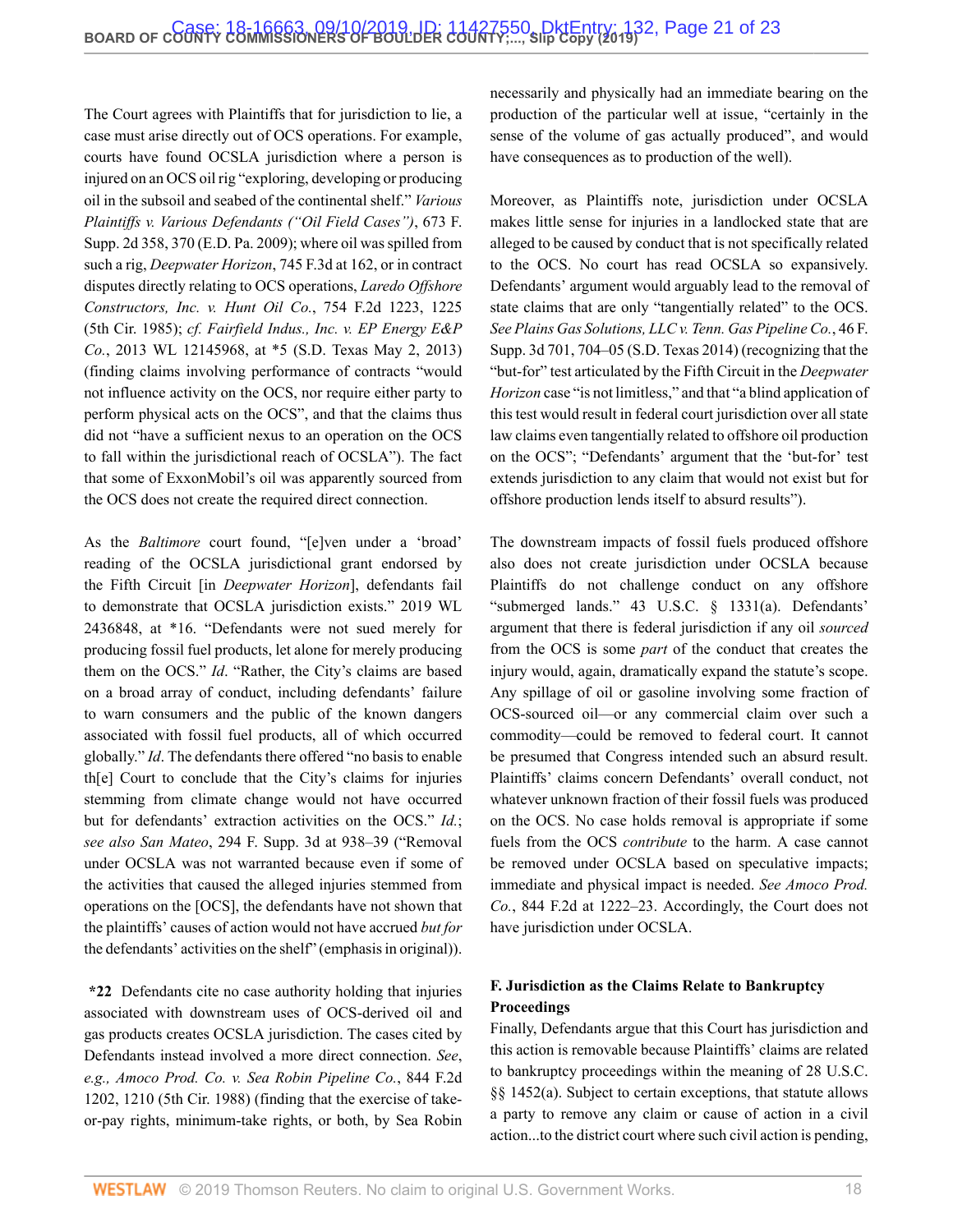if such district court has jurisdiction of such claim or cause of action under section 1334 of this title." Section 1334(b) of the Bankruptcy Code states that "the district courts shall have original but not exclusive jurisdiction of all civil proceedings arising under title 11, or arising in or related to cases under title 11."

The Tenth Circuit has held that an action is "related to" bankruptcy if it " 'could conceivably have any effect on the estate being administered in bankruptcy.' " *In re [Gardner](http://www.westlaw.com/Link/Document/FullText?findType=Y&serNum=1990134276&pubNum=0000350&originatingDoc=I5f277810d03f11e99c7da5bca11408d2&refType=RP&fi=co_pp_sp_350_1518&originationContext=document&vr=3.0&rs=cblt1.0&transitionType=DocumentItem&contextData=(sc.Search)#co_pp_sp_350_1518)*, [913 F.2d 1515, 1518 \(10th Cir. 1990\)](http://www.westlaw.com/Link/Document/FullText?findType=Y&serNum=1990134276&pubNum=0000350&originatingDoc=I5f277810d03f11e99c7da5bca11408d2&refType=RP&fi=co_pp_sp_350_1518&originationContext=document&vr=3.0&rs=cblt1.0&transitionType=DocumentItem&contextData=(sc.Search)#co_pp_sp_350_1518) (citation omitted). "Although the proceeding need not be against the debtor or his property, the proceeding is related to the bankruptcy if the outcome could alter the debtor''s rights, liabilities, options, or freedom of action in any way, thereby impacting on the handling and administration of the bankruptcy estate." *Id*. Removal is proper even after a bankruptcy plan has been confirmed if the case would impact a creditor's recovery under the reorganization plan. *[In re CF & I Fabricators of](http://www.westlaw.com/Link/Document/FullText?findType=Y&serNum=1998136433&pubNum=0000506&originatingDoc=I5f277810d03f11e99c7da5bca11408d2&refType=RP&fi=co_pp_sp_506_1237&originationContext=document&vr=3.0&rs=cblt1.0&transitionType=DocumentItem&contextData=(sc.Search)#co_pp_sp_506_1237) Utah, Inc.*[, 150 F.3d 1233, 1237 \(10th Cir. 1998\)](http://www.westlaw.com/Link/Document/FullText?findType=Y&serNum=1998136433&pubNum=0000506&originatingDoc=I5f277810d03f11e99c7da5bca11408d2&refType=RP&fi=co_pp_sp_506_1237&originationContext=document&vr=3.0&rs=cblt1.0&transitionType=DocumentItem&contextData=(sc.Search)#co_pp_sp_506_1237).

**\*23** Defendants assert that Plaintiffs' claims relate to ongoing bankruptcy proceedings because they could impact the estates of other bankrupt entities that are necessary and indispensable parties to this case. They note in that regard that 134 oil and gas producers filed for bankruptcy in the United States between 2015 and 2017. Peabody Energy and Arch Coal ("Peabody"), in particular, is alleged to have emerged from Chapter 11 bankruptcy in 2016. Defendants argue that the types of claims brought by Plaintiffs are irreconcilable with the "implementation," "execution," and "administration" of Peabody's "confirmed plan," citing *[In Re](http://www.westlaw.com/Link/Document/FullText?findType=Y&serNum=2031508372&pubNum=0000506&originatingDoc=I5f277810d03f11e99c7da5bca11408d2&refType=RP&fi=co_pp_sp_506_1289&originationContext=document&vr=3.0&rs=cblt1.0&transitionType=DocumentItem&contextData=(sc.Search)#co_pp_sp_506_1289) Wiltshire Courtyard*[, 729 F.3d 1279, 1289 \(9th Cir. 2013\)](http://www.westlaw.com/Link/Document/FullText?findType=Y&serNum=2031508372&pubNum=0000506&originatingDoc=I5f277810d03f11e99c7da5bca11408d2&refType=RP&fi=co_pp_sp_506_1289&originationContext=document&vr=3.0&rs=cblt1.0&transitionType=DocumentItem&contextData=(sc.Search)#co_pp_sp_506_1289). Defendants thus assert that this case is related to a bankruptcy proceeding and is therefore removable.

The Court, too, rejects Defendants' final argument. As the Ninth Circuit noted in the *Wiltshire Courtyard* case, " 'to support jurisdiction, there must be a close nexus connecting a proposed [bankruptcy proceeding] with some demonstrable effect on the debtor or the plan of reorganization.' " [729 F.3d](http://www.westlaw.com/Link/Document/FullText?findType=Y&serNum=2031508372&pubNum=0000506&originatingDoc=I5f277810d03f11e99c7da5bca11408d2&refType=RP&fi=co_pp_sp_506_1289&originationContext=document&vr=3.0&rs=cblt1.0&transitionType=DocumentItem&contextData=(sc.Search)#co_pp_sp_506_1289) [at 1289](http://www.westlaw.com/Link/Document/FullText?findType=Y&serNum=2031508372&pubNum=0000506&originatingDoc=I5f277810d03f11e99c7da5bca11408d2&refType=RP&fi=co_pp_sp_506_1289&originationContext=document&vr=3.0&rs=cblt1.0&transitionType=DocumentItem&contextData=(sc.Search)#co_pp_sp_506_1289) (citation omitted). "[A] close nexus exists between a post-confirmation matter and a closed bankruptcy proceeding sufficient to support jurisdiction when the matter 'affect[s] the interpretation, implementation, consummation, execution, or administration of the confirmed plan.' " *Id*. (citation omitted).

Here, none of the Defendants have filed for bankruptcy. To the extent Defendants argue that this case may effect other oil and gas producers who filed for bankruptcy, including Peabody or other unspecified bankrupt entities, this is entirely speculative. Defendants have not shown any nexus, let alone a close nexus, between the claims in this case and a bankruptcy proceeding. Thus, Defendants offer no evidence of how Plaintiffs' claims relate to any estate or affect any creditor's recovery, including Peabody. Defendants suggest bankrupt entities are indispensable parties, but joint tortfeasors are not indispensable. *See [Temple v. Synthes Corp.](http://www.westlaw.com/Link/Document/FullText?findType=Y&serNum=1990133621&pubNum=0000780&originatingDoc=I5f277810d03f11e99c7da5bca11408d2&refType=RP&fi=co_pp_sp_780_7&originationContext=document&vr=3.0&rs=cblt1.0&transitionType=DocumentItem&contextData=(sc.Search)#co_pp_sp_780_7)*, 498 U.S. [5, 7 \(1990\).](http://www.westlaw.com/Link/Document/FullText?findType=Y&serNum=1990133621&pubNum=0000780&originatingDoc=I5f277810d03f11e99c7da5bca11408d2&refType=RP&fi=co_pp_sp_780_7&originationContext=document&vr=3.0&rs=cblt1.0&transitionType=DocumentItem&contextData=(sc.Search)#co_pp_sp_780_7) Nor would it matter if Defendants have thirdparty claims against bankruptcy estates. *See [Pacor, Inc. v.](http://www.westlaw.com/Link/Document/FullText?findType=Y&serNum=1984140757&pubNum=0000350&originatingDoc=I5f277810d03f11e99c7da5bca11408d2&refType=RP&fi=co_pp_sp_350_995&originationContext=document&vr=3.0&rs=cblt1.0&transitionType=DocumentItem&contextData=(sc.Search)#co_pp_sp_350_995) Higgins*[, 743 F.2d 984, 995 \(3d Cir. 1984\);](http://www.westlaw.com/Link/Document/FullText?findType=Y&serNum=1984140757&pubNum=0000350&originatingDoc=I5f277810d03f11e99c7da5bca11408d2&refType=RP&fi=co_pp_sp_350_995&originationContext=document&vr=3.0&rs=cblt1.0&transitionType=DocumentItem&contextData=(sc.Search)#co_pp_sp_350_995) *[Union Oil Co. of](http://www.westlaw.com/Link/Document/FullText?findType=Y&serNum=2039523741&pubNum=0000164&originatingDoc=I5f277810d03f11e99c7da5bca11408d2&refType=RP&fi=co_pp_sp_164_198&originationContext=document&vr=3.0&rs=cblt1.0&transitionType=DocumentItem&contextData=(sc.Search)#co_pp_sp_164_198) California v. Shaffer*[, 563 B.R. 191, 198–200 \(E.D. La. 2016\).](http://www.westlaw.com/Link/Document/FullText?findType=Y&serNum=2039523741&pubNum=0000164&originatingDoc=I5f277810d03f11e99c7da5bca11408d2&refType=RP&fi=co_pp_sp_164_198&originationContext=document&vr=3.0&rs=cblt1.0&transitionType=DocumentItem&contextData=(sc.Search)#co_pp_sp_164_198) Plaintiffs do not seek any relief from a debtor in bankruptcy, advantage over creditors, or to protect any interest in the debtor's property*. [City & Cnty. of San Francisco v. PG &](http://www.westlaw.com/Link/Document/FullText?findType=Y&serNum=2008116355&pubNum=0000506&originatingDoc=I5f277810d03f11e99c7da5bca11408d2&refType=RP&fi=co_pp_sp_506_1124&originationContext=document&vr=3.0&rs=cblt1.0&transitionType=DocumentItem&contextData=(sc.Search)#co_pp_sp_506_1124) E Corp.*[, 433 F.3d 1115, 1124–25 \(9th Cir. 2006\)](http://www.westlaw.com/Link/Document/FullText?findType=Y&serNum=2008116355&pubNum=0000506&originatingDoc=I5f277810d03f11e99c7da5bca11408d2&refType=RP&fi=co_pp_sp_506_1124&originationContext=document&vr=3.0&rs=cblt1.0&transitionType=DocumentItem&contextData=(sc.Search)#co_pp_sp_506_1124). Thus, Defendants have failed to show that jurisdiction is proper under the bankruptcy removal statute.

As discussed in *Baltimore*, "Defendants fail to demonstrate that there is a 'close nexus' between this action and any bankruptcy proceedings...at most, defendants have only established that some day a question *might* arise as to whether a previous bankruptcy discharge precludes the enforcement of a portion of the judgment in this case against" the defendant. [2019 WL 2436848, at \\*19](http://www.westlaw.com/Link/Document/FullText?findType=Y&serNum=2048466347&pubNum=0000999&originatingDoc=I5f277810d03f11e99c7da5bca11408d2&refType=RP&originationContext=document&vr=3.0&rs=cblt1.0&transitionType=DocumentItem&contextData=(sc.Search)) (emphasis in original). "This remote connection does not bring this case within the Court's "related to" jurisdiction under [28 U.S.C. § 1334\(b\)](http://www.westlaw.com/Link/Document/FullText?findType=L&pubNum=1000546&cite=28USCAS1334&originatingDoc=I5f277810d03f11e99c7da5bca11408d2&refType=RB&originationContext=document&vr=3.0&rs=cblt1.0&transitionType=DocumentItem&contextData=(sc.Search)#co_pp_a83b000018c76). *Id*.

Moreover, one of the exceptions to removal are proceedings "by a governmental unit to enforce such governmental unit's police or regulatory powers." [28 U.S.C. § 1452\(a\).](http://www.westlaw.com/Link/Document/FullText?findType=L&pubNum=1000546&cite=28USCAS1452&originatingDoc=I5f277810d03f11e99c7da5bca11408d2&refType=RB&originationContext=document&vr=3.0&rs=cblt1.0&transitionType=DocumentItem&contextData=(sc.Search)#co_pp_8b3b0000958a4) *Baltimore* noted that an action such as this where the plaintiffs "assert claims for injuries stemming from climate change" are actions "on behalf of the public to remedy and prevent environmental damage, punish wrongdoers, and deter illegal activity." [2019](http://www.westlaw.com/Link/Document/FullText?findType=Y&serNum=2048466347&pubNum=0000999&originatingDoc=I5f277810d03f11e99c7da5bca11408d2&refType=RP&originationContext=document&vr=3.0&rs=cblt1.0&transitionType=DocumentItem&contextData=(sc.Search)) [WL 2436848, at \\*19.](http://www.westlaw.com/Link/Document/FullText?findType=Y&serNum=2048466347&pubNum=0000999&originatingDoc=I5f277810d03f11e99c7da5bca11408d2&refType=RP&originationContext=document&vr=3.0&rs=cblt1.0&transitionType=DocumentItem&contextData=(sc.Search)) It found that "[a]s other courts have recognized, such an action falls squarely within the police or regulatory exception to [§ 1452.](http://www.westlaw.com/Link/Document/FullText?findType=L&pubNum=1000546&cite=28USCAS1452&originatingDoc=I5f277810d03f11e99c7da5bca11408d2&refType=LQ&originationContext=document&vr=3.0&rs=cblt1.0&transitionType=DocumentItem&contextData=(sc.Search))" *Id*. *See also [Rhode Island](http://www.westlaw.com/Link/Document/FullText?findType=Y&serNum=2048741931&pubNum=0000999&originatingDoc=I5f277810d03f11e99c7da5bca11408d2&refType=RP&originationContext=document&vr=3.0&rs=cblt1.0&transitionType=DocumentItem&contextData=(sc.Search))*, [2019 WL 3282007, at \\*5](http://www.westlaw.com/Link/Document/FullText?findType=Y&serNum=2048741931&pubNum=0000999&originatingDoc=I5f277810d03f11e99c7da5bca11408d2&refType=RP&originationContext=document&vr=3.0&rs=cblt1.0&transitionType=DocumentItem&contextData=(sc.Search)); *San Mateo*[, 294 F. Supp. 3d at 939.](http://www.westlaw.com/Link/Document/FullText?findType=Y&serNum=2044125687&pubNum=0007903&originatingDoc=I5f277810d03f11e99c7da5bca11408d2&refType=RP&fi=co_pp_sp_7903_939&originationContext=document&vr=3.0&rs=cblt1.0&transitionType=DocumentItem&contextData=(sc.Search)#co_pp_sp_7903_939) This Court agrees and adopts the *Baltimore* court's analysis on this point. Accordingly, removal is also inappropriate because this case is a proceeding "by a governmental unit to enforce such governmental unit's police or regulatory powers." [28](http://www.westlaw.com/Link/Document/FullText?findType=L&pubNum=1000546&cite=28USCAS1452&originatingDoc=I5f277810d03f11e99c7da5bca11408d2&refType=LQ&originationContext=document&vr=3.0&rs=cblt1.0&transitionType=DocumentItem&contextData=(sc.Search)) [U.S.C. § 1452.](http://www.westlaw.com/Link/Document/FullText?findType=L&pubNum=1000546&cite=28USCAS1452&originatingDoc=I5f277810d03f11e99c7da5bca11408d2&refType=LQ&originationContext=document&vr=3.0&rs=cblt1.0&transitionType=DocumentItem&contextData=(sc.Search))